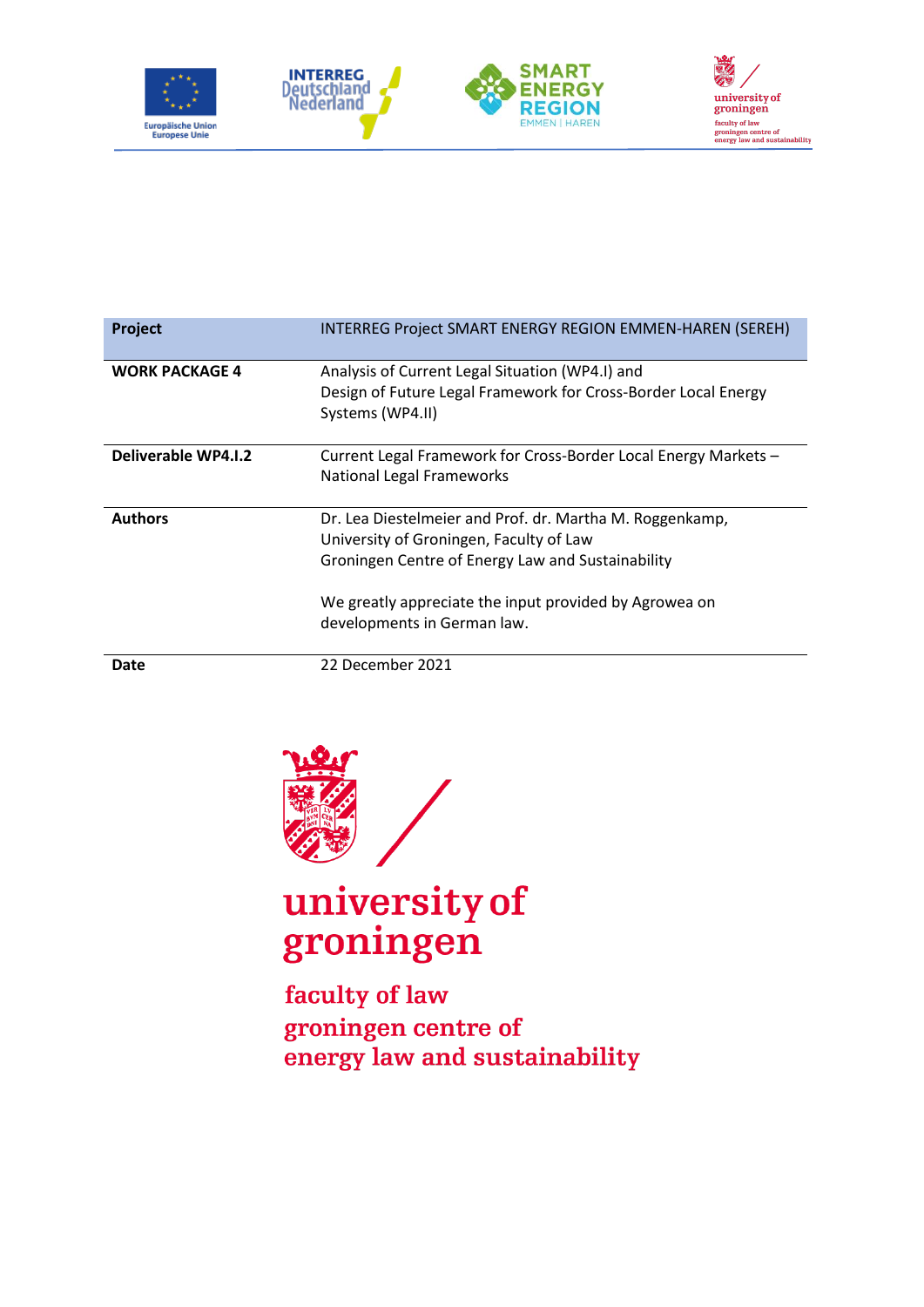







# **CONTENTS**

| $\mathbf{1}$                                                                      |  |
|-----------------------------------------------------------------------------------|--|
| 1.1                                                                               |  |
| 1.2                                                                               |  |
| $\overline{2}$                                                                    |  |
| 2.1                                                                               |  |
| 2.1.1                                                                             |  |
| 2.1.1.1                                                                           |  |
| 2.1.2                                                                             |  |
| 2.1.2.1                                                                           |  |
| 2.1.3                                                                             |  |
| 2.1.4                                                                             |  |
| RES Generation Connections to the German or the Dutch Distribution Grid 18<br>2.2 |  |
| 2.2.1                                                                             |  |
| 2.2.1.1                                                                           |  |
| 2.2.1.2                                                                           |  |
| 2.2.1.3                                                                           |  |
| 2.2.2                                                                             |  |
| 2.2.2.1                                                                           |  |
| 2.2.2.2                                                                           |  |
| 2.2.2.3                                                                           |  |
| 2.2.3                                                                             |  |
| 2.2.3.1                                                                           |  |
| 2.2.3.2                                                                           |  |
| 2.2.3.3                                                                           |  |
| 2.2.4                                                                             |  |
| 2.3                                                                               |  |
| 2.3.1                                                                             |  |
| 2.3.2                                                                             |  |
| 2.3.3                                                                             |  |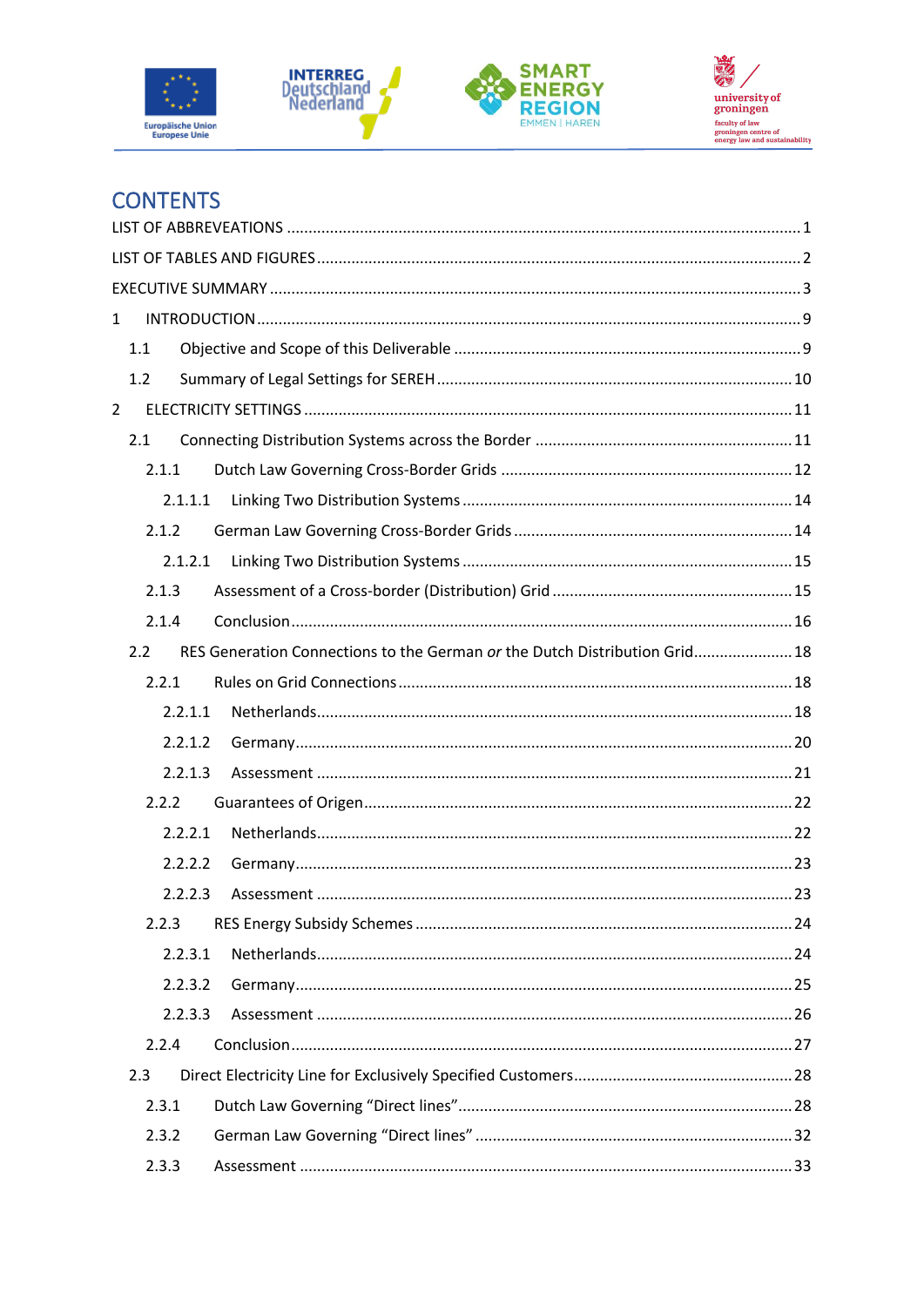







| Cross-border Group of Producers and Consumers (Energy Communities) 35<br>2.4     |  |
|----------------------------------------------------------------------------------|--|
| 2.4.1                                                                            |  |
| 2.4.1.1                                                                          |  |
| 2.4.1.2                                                                          |  |
| 2.4.1.3                                                                          |  |
| 2.4.1.4                                                                          |  |
| 2.4.2                                                                            |  |
| 2.4.3                                                                            |  |
| 2.4.4                                                                            |  |
| 2.4.5                                                                            |  |
| 3<br>NATIONAL LEGAL FRAMEWORKS: OVERVIEW OF OPTIONS AND LIMITATIONS FOR SEREH 44 |  |
| 4                                                                                |  |
| 4.1                                                                              |  |
| 4.2                                                                              |  |
| 5                                                                                |  |
|                                                                                  |  |
|                                                                                  |  |
|                                                                                  |  |
|                                                                                  |  |
|                                                                                  |  |
|                                                                                  |  |
|                                                                                  |  |
|                                                                                  |  |
|                                                                                  |  |
|                                                                                  |  |
|                                                                                  |  |
|                                                                                  |  |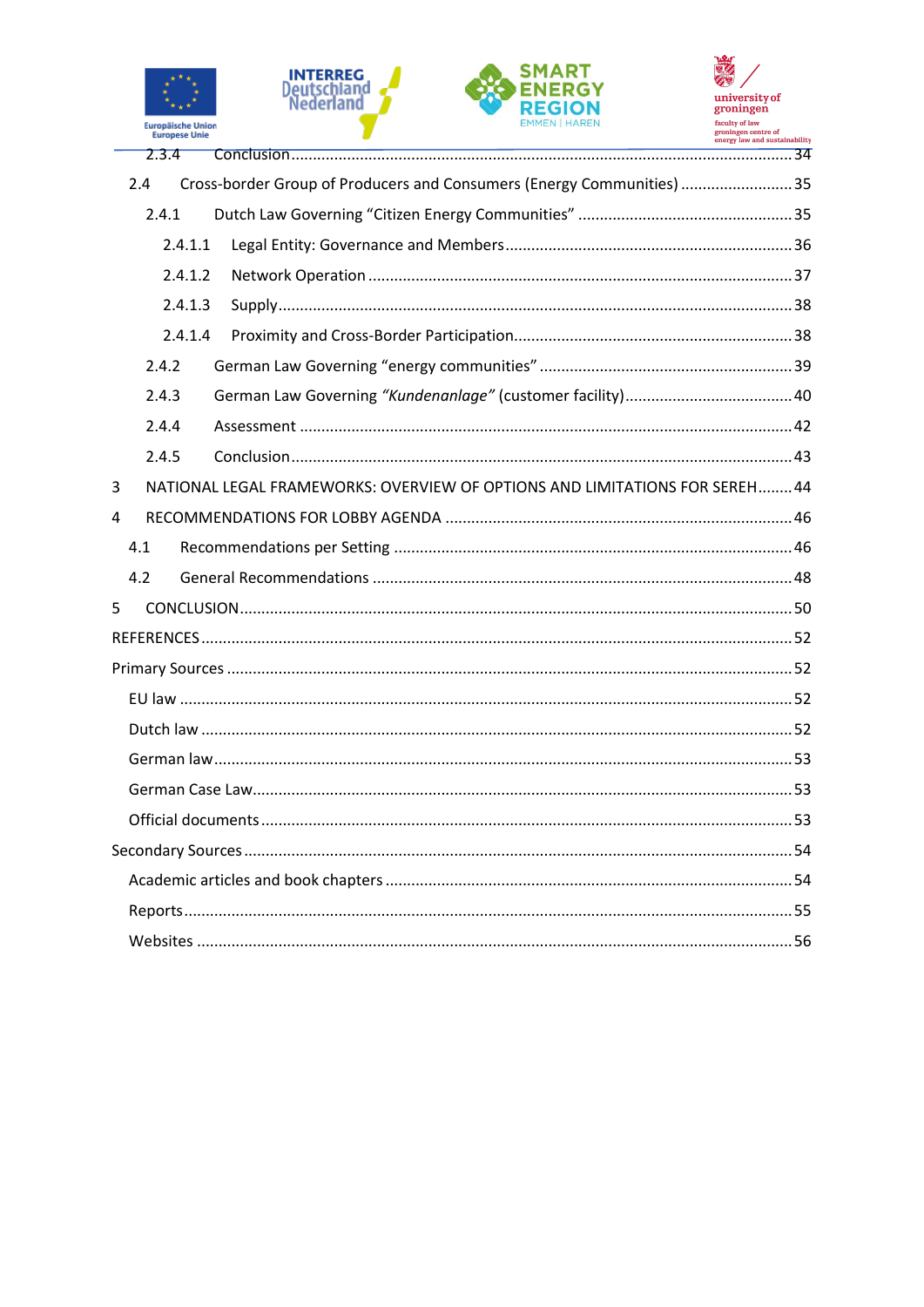







# <span id="page-3-0"></span>LIST OF ABBREVEATIONS

| AC         | <b>Alternating Current</b>           |
|------------|--------------------------------------|
| <b>ACM</b> | Autoriteit Consument en Markt        |
| CCS        | Carbon Capture Storage               |
| <b>CDS</b> | <b>Closed Distribution System</b>    |
| CEC        | <b>Citizen Energy Community</b>      |
| DC         | <b>Direct Current</b>                |
| DSO        | <b>Distribution System Operator</b>  |
| EEG        | Erneuerbare Energien Einspeisegesetz |
| <b>EMD</b> | <b>Electricity Market Directive</b>  |
| <b>EMR</b> | <b>Electricity Market Regulation</b> |
| EnWG       | Energiewirtschaftsgesetz             |
| EU         | <b>European Union</b>                |
| GoO        | Guarantee of Origin                  |
| MS         | <b>Member States</b>                 |
| PAP        | <b>Primary Allocation Point</b>      |
| REC        | Renewable Energy Community           |
| RES        | Renewable Energy Sources             |
| RESD       | Renewable Energy Source Directive    |
| SAP        | <b>Secondary Allocation Point</b>    |
| <b>SDE</b> | Subsidie Duurzame Energie            |
| SEREH      | Smart Energy Region Emmen Haren      |
| SME        | Small and Medium-Sized Enterprises   |
| TPA        | <b>Third Party Access</b>            |
| <b>TSO</b> | <b>Transmission System Operator</b>  |
| WP         | Work Package                         |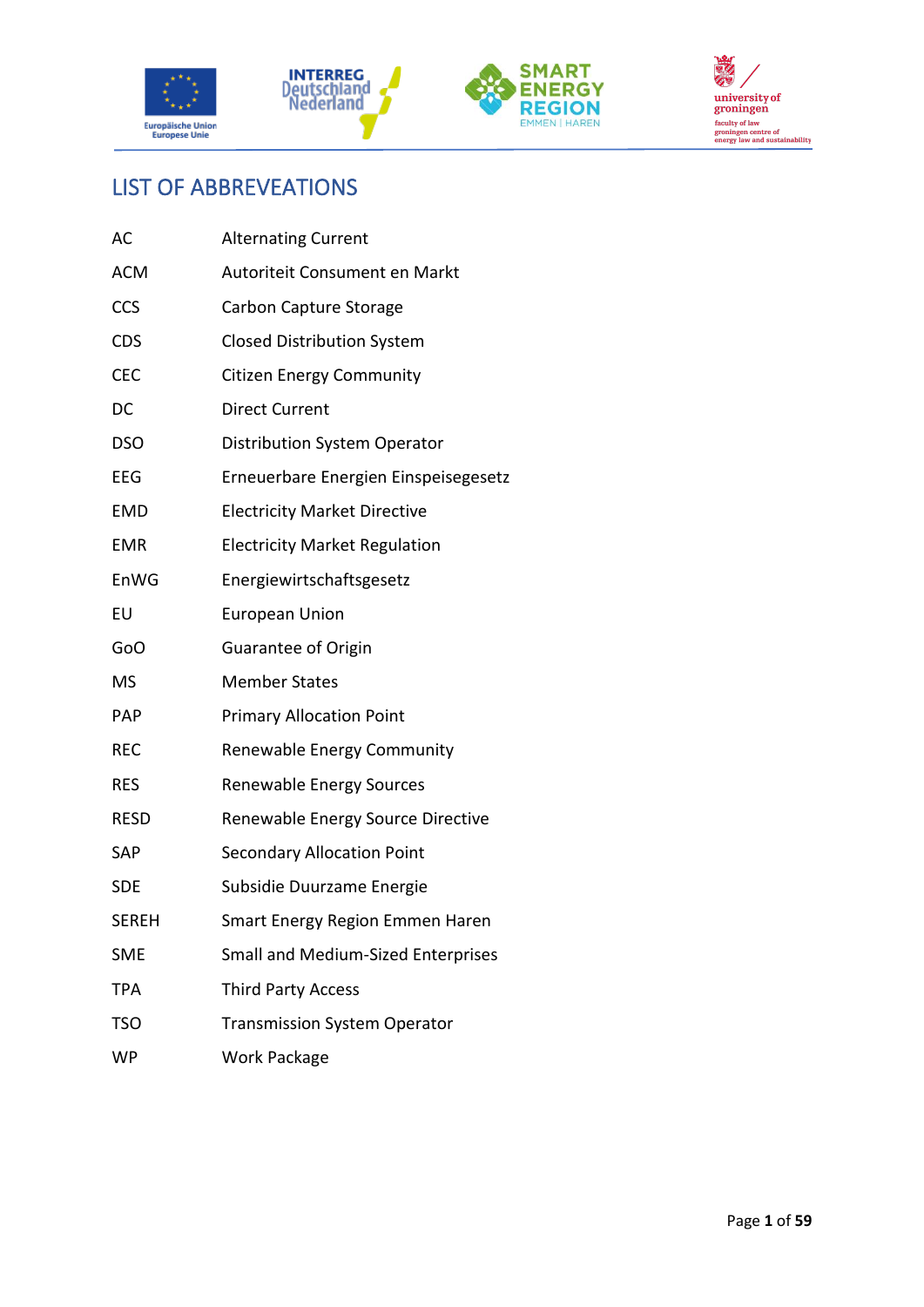





# <span id="page-4-0"></span>LIST OF TABLES AND FIGURES

| Table 3: Overview assessment of current Dutch and German legal framework for SEREH settings  44 |  |
|-------------------------------------------------------------------------------------------------|--|
|                                                                                                 |  |
|                                                                                                 |  |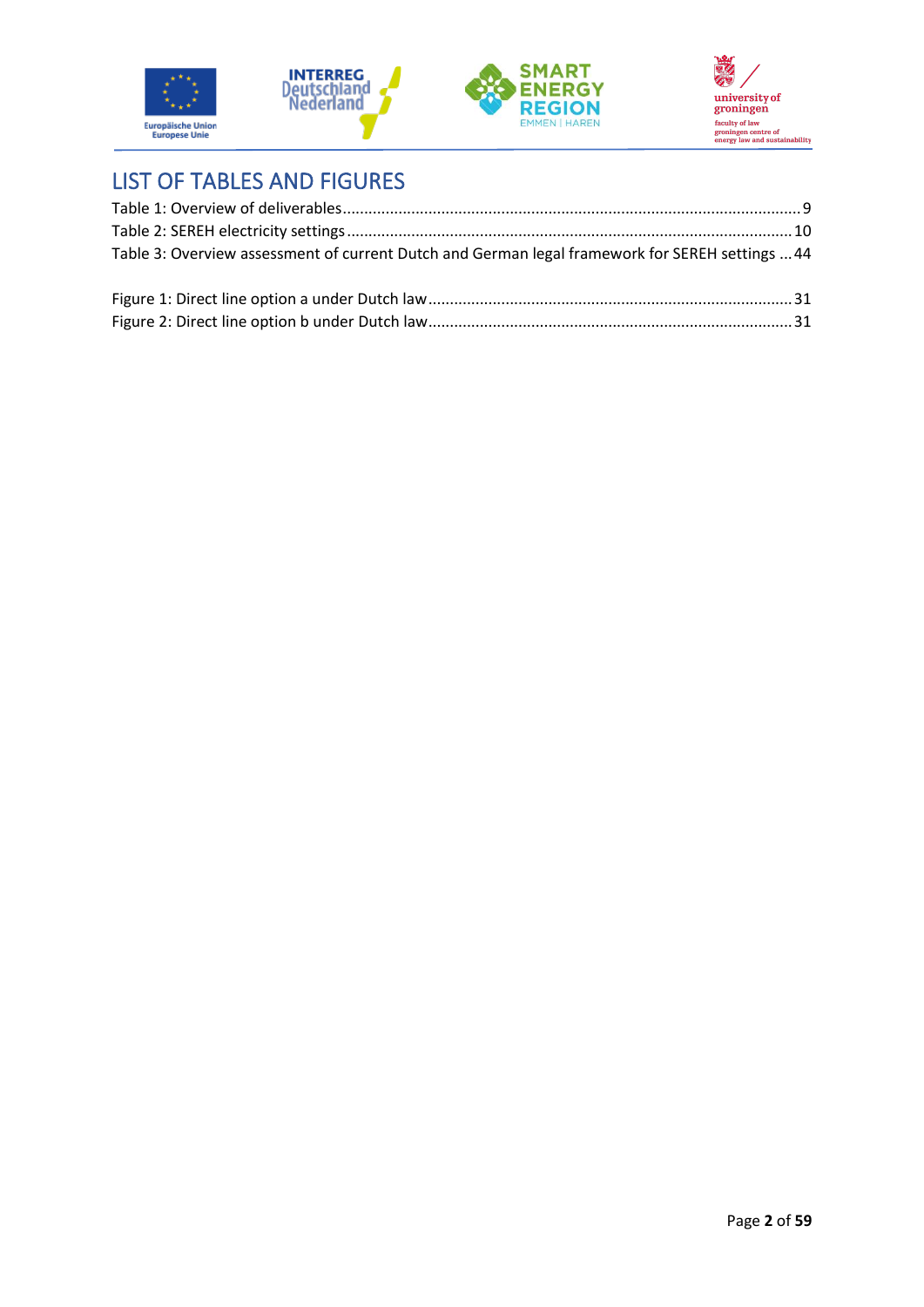



# <span id="page-5-0"></span>EXECUTIVE SUMMARY

The SEREH project aims at identifying and analysing the preconditions of a local energy system functioning across the national border between the Netherlands and Germany, more precisely between the municipalities of Emmen (NL) and Haren (DE). The overall goal is to match the supply and demand of renewable energy sources (RES) locally and across the border and thereby improve the efficiency of RES supply and demand.

### **Object and Scope of this Deliverable**

This deliverable 4.1.2 is part of the work within the SEREH project and has as its objective to identify legal challenges at the national level (i.e. the Netherlands and Germany) regarding the implementation of different settings for SEREH and to propose recommendations which legal changes need to be taken in order to overcome those barriers and to enable the SEREH settings (as sketched here below). Following a decision taken by the project lead to focus on the transport of electricity across the national border, this deliverable exclusively focuses on the legal framework of the electricity sector. The settings were developed as a joint effort of the entire project consortium and entail the following situations:

- Cross-border connection of distribution between DE and NL ("cross-border distribution grid setting")
- RES generation installation is located either in Germany or in the Netherlands and has two connections, one to the Dutch grid and one to the German grid. Only one of the connections can be used at the time, so there is never a potential link between the systems ("double RES generation connection to DE- or NL distribution grid").
- RES generation installation is located in DE and has a direct connection to one specified customer in NL (for example a hydrogen production facility or industrial customers such as a greenhouse grower). There is no direct connection of the RES generation installation to the distribution grid and vice versa. ("direct-connection setting")
- A group of producers and consumers operating a part of the existing distribution systems plus a cross-border-connection across the national border. The connection to the public electricity system on each side of the border is limited (the part of the distribution grid functions to the largest possible extent as an "island")

All settings qualify as a specific infrastructural solution that can be used to facilitate the transport of electricity across the national border and fall outside of the standard regulatory framework applying to TSOs and DSOs. This report analyses whether and to which extent existing legal framework allows for the above mentioned SEREH settings.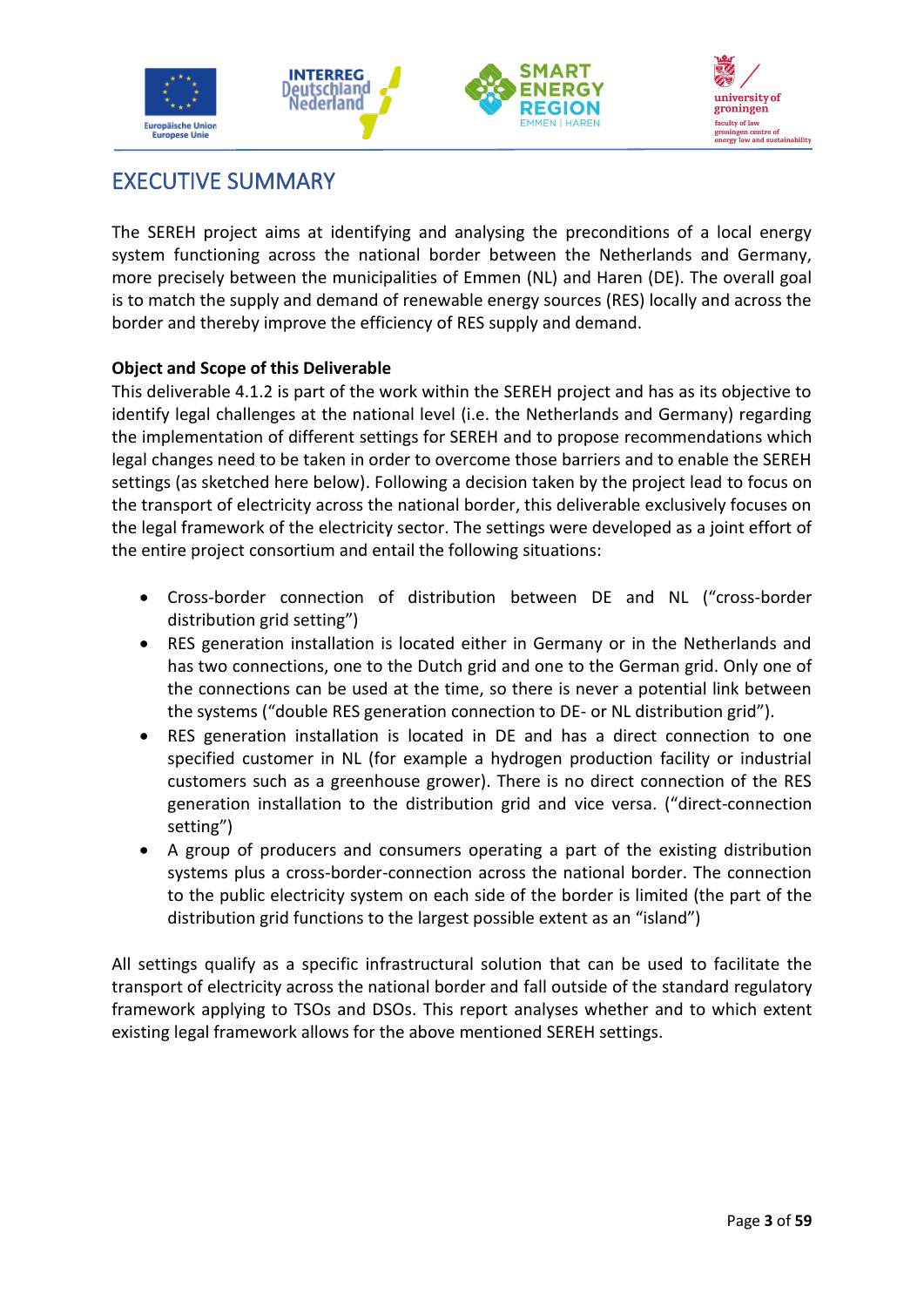



### **Overview of Content and Key Findings per Setting**

#### **1) Connecting distribution systems across the border**

Following Regulation 2019/943/EU, which applies directly in national jurisdictions, the interconnection of electricity systems is exclusively established at transmission level. Dutch law seems to apply a broader perspective as it defines interconnectors as *"cross-border grids"*. Moreover, only *"cross border grids"* functioning on the basis of AC are part of the national transmission system and need to be operated by the national TSO. Arguably, *"cross-border grids"* functioning on the basis of DC could thus be developed at distribution system level as there is no reference to a specific voltage level. Additionally, the Code on Terms in Electricity, however, contains also a definition of a *"foreign connection"* (*"buitenlandverbinding"*), i.e. a *"connection (> 500V) between the national transmission system and the grid of a foreign system operator"*. Based on this, one could conclude that a connection extending the national border can only connect the Dutch transmission system with a foreign system. Whether the foreign system needs to be a transmission system too is not specified any further but it could possibly be a foreign distribution system. When it comes to definition of the operator of *"cross-border grids"*, or as defined in Dutch law *"interconnector operator"*, two inferences can be made: Firstly, it seems not specifically excluded that *"cross-border grids"* functioning on AC can also be located at the medium or low-voltage grid level. However, they would still need to be operated by the appointed TSO. Secondly, it is not excluded that *"cross-border grids"* functioning on DC could be established at distribution system level and could be operated by another party than the appointed TSO. Most likely, these cables would qualify as a *"grid"* according to the Dutch Electricity Act, which would require the appointment of a system operator for its operation. The German legal framework does not explicitly mention a comparable option to the cross-border grid functioning on the basis of DC at distribution system level; however, it does not exclude it either. This would require assessing whether connecting a cross-border grid functioning on the basis of DC could lead to a refusal of a connection to the German distribution grid on the basis of operational or economic constraints. All in all, while the wording of the law might provide room for the possibility to develop a cross-border grid functioning on the basis of DC at the distribution system level, this would be contradictory to Regulation 2019/943/EU and the definition of *"foreign connection"* in the Dutch Code on Terms in Electricity. It must also be added that it is apparently not a common practice to connect distribution system even within one territory of a Member State. Yet, as both legal frameworks do not exclude the option to connect a distribution system with another distribution system (within the territory of the respective jurisdiction) it could be argued that in order to achieve a proper Internal Energy Market in the EU, it should be assessed whether it is necessary and possible to develop cross-border connections on distribution system level. Based on this analysis we propose the following recommendation:

• Build an alliance, ideally similar initiatives in other EU Member States, or at least stakeholders who are interested in this development and address the topic of interconnection at distribution system level at the EU policy level.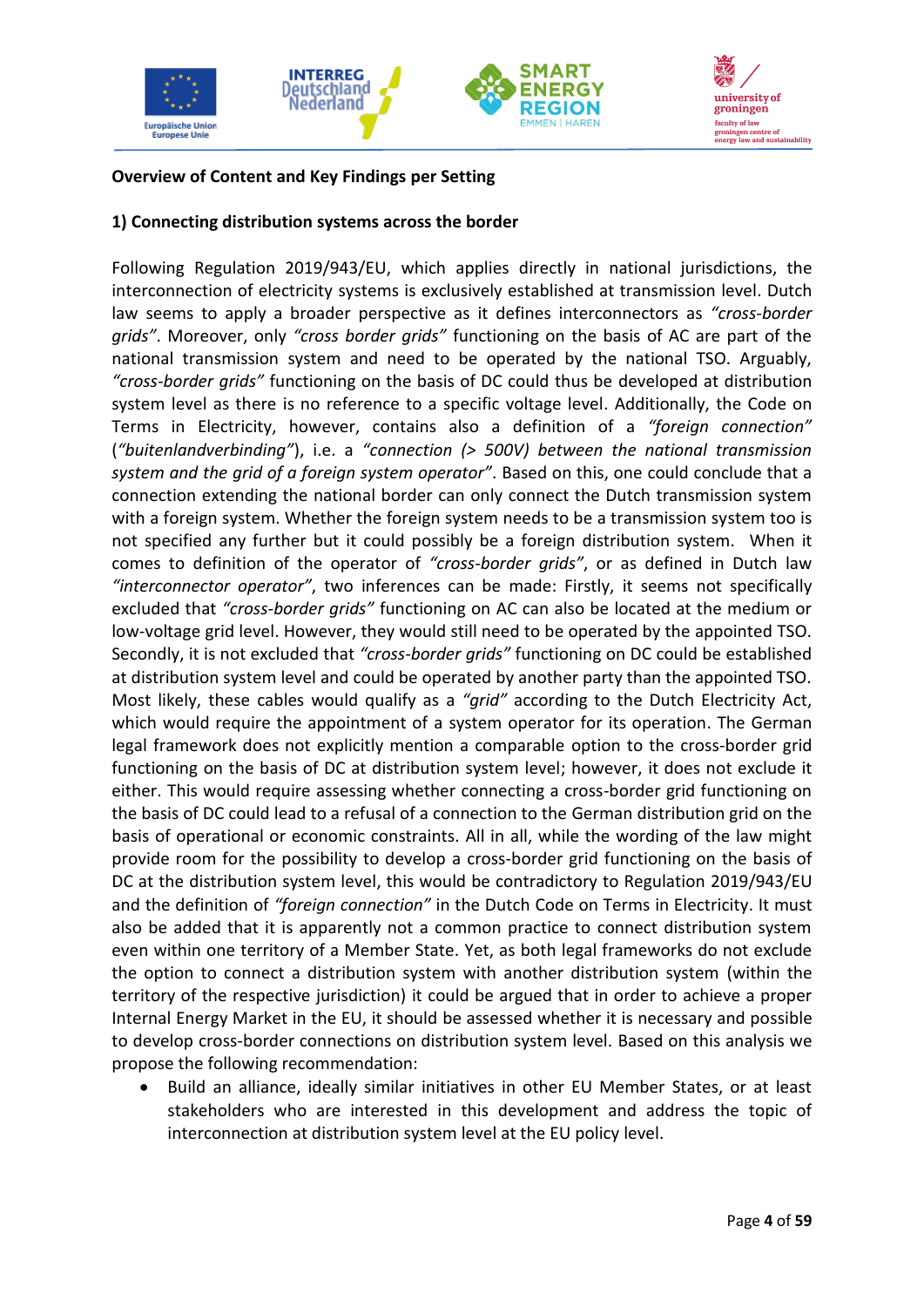

#### **2) Double RES generation connection to DE- or NL distribution grid**

Providing a connection between installation in one Member State and the distribution system in the other Member State is not specifically mentioned, but also not excluded in both jurisdictions and as such it does thus not seem to constitute an immediate obstacle. However, considering the technical and economic viability of providing such a connection needs to be assessed on the basis of more information, for example on the exact distances, the exact capacity connected, the source of RES, and the costs of establishing and maintaining two connections. Another obstacle is the access to support schemes, as both legislations clearly state that producers are only eligible to financial support if they the installation is located in the territory of the respective Member State and also that the production installation is connected to the grid in that respective Member State. However, both legislations allow for the opening of support schemes to foreign producers under the condition that a *"cooperation mechanism"* is in place as established by the RESD 2018/2001/EU. Based on this analysis we propose the following recommendation:

• Address the national policy makers to consider the establishment of a "cooperation mechanism" for opening up (a part of) the support scheme for energy produced on the basis of RES.

#### **3) Direct electricity connection for exclusively specified customers**

Constructing a *"direct line"* which crosses the border between the Netherlands and Germany seems a straight-forward and feasible option from a legal perspective. A *"direct line"* is an EU legal concept defining a cable connecting a producer with a (limited number of) consumer(s). Both, the producer and the consumer can only have limited additional connections to the grid. So, a *"direct line"* does not connect grids, but an exclusively defined producer, with exclusively defined consumers. Some uncertainty remains concerning whether and who of the connected parties (producer and consumer or consumers) can have an additional connection to the public grid system. This option seems to be more limited under the Dutch legal framework then in the German one. However, this might also be due to inconsistencies in the translation of the word *"isolation"* to the German word *"einzeln"*. While the Dutch national regulatory authority is very transparent about the administrative procedure and the registry of *"direct lines"*, the German regulatory authority is less transparent and little information seems to be publicly available. In the Netherlands, production installations connected to a *"direct line"* are eligible to request GoOs and to receive support from the support mechanisms for RES. This is not the case in Germany. While in the Netherlands, consumers (*"verbruikers"*) connected to a *"direct line"* are not falling under the definition of *"customers"* (*"afnemer"*) they are not falling under the general framework for consumer protection, while consumers in Germany (*"Kunden"*) still remain in the same category of consumers. For SEREH this would suggest a more favorable situation where the production installation is located in the Netherlands and the consumer is located in Germany. Based on this analysis we propose the following recommendation:

• Request transparency of the German regulator with regard to the administrative procedure and the registry of existing *"direct lines"* in Germany.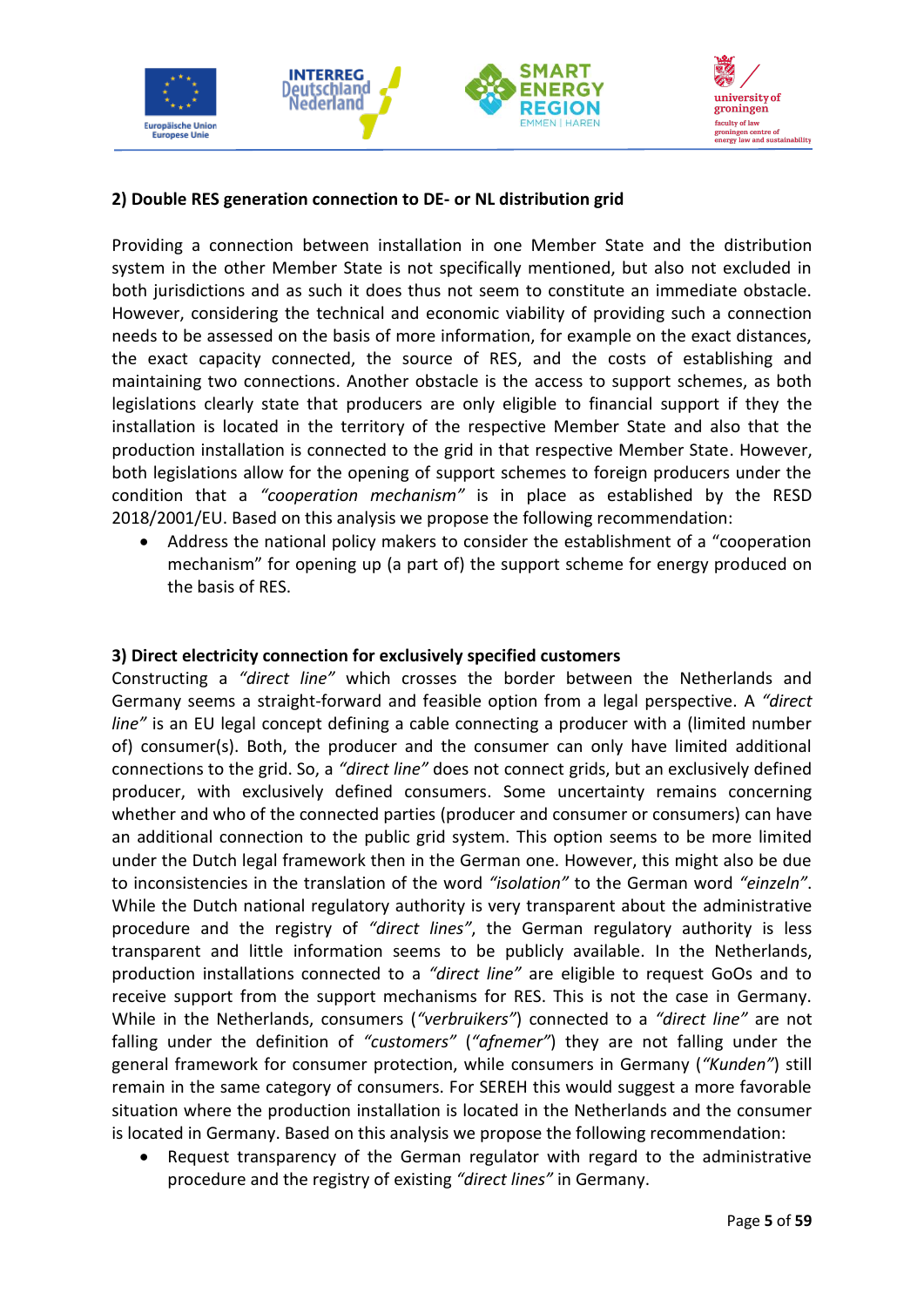

#### **4) Cross-border group of producers and consumers**

EU law, in particular the EMD 2019/944/EU, provides for an innovative concept, namely CEC, which can be open to function across national borders. Currently, both Member States, the Netherlands and Germany, have not implemented the provisions in their national legal frameworks. While the Netherlands provides a concept for a proposal for a new national Energy Act, the German legislator did not include specific provisions in the amendments transposing the EMD 2019/944/EU into German law. Current proposals by the Dutch legislator, however, also limit the application of the concept for the SEREH project as the option to develop and operate grids by energy communities is not taken up in the proposal and the option that energy communities can function across national borders is also not further mentioned or developed. The concept *"customer facility"* under German law seems also to be limited to the national territory and would thus not fit the scope of the SEREH project in its goals. While the concept of energy community seems to be limited to be applied directly across national borders, it might be possibly to combine this concept with one of the other settings. For example, an energy community which allows for members and shareholders from both countries, might own a production installation which is located (for example) in the Netherlands which is connected via a *"direct line"* across the national border to a specified customer located in Germany. Another option might be that if a *"cooperation mechanism"* is established as meant under RESD 2018/2001/EU, for example a *"joint project"*, an energy community might become the operator of this *"joint project"*. Based on this analysis we propose the following recommendation:

• Address the national policy makers and legislatures and request to ensure that membership of energy communities is open to persons located in another country where the energy community is established.

Speaking in terms of which of the sketched settings is most realistic to be implemented under the current legal framework, it seems that the setting of the *"direct line"* is most favorable (setting 3). However, this setting is arguably also the most limited setting as it "simply" implies the connection of a production installation to one or more specified customers. Correspondingly, the setting which seems to be the least realistic to be implemented under the current legal framework, the connection of distribution systems across the border (setting 1), seems also to be the most far-reaching one in terms of interconnecting markets at the distribution system level. Setting 2 (production installation with two connections, one to each Member State) seems to be somewhere in between. Main obstacles here concern related additional costs due to the impossibility for RES producers to access RES support schemes in another Member State and extra costs resulting from establishing and maintaining two connections. The final setting 4 (cross-border group of consumers and producers, i.e. energy communities) seems to be an option which can best be applied in combination with for example setting 2 or 3. For example, an energy community could own a production installation in the Netherlands. The energy community would need to be open for members and shareholders located in Germany. The production installation could be connected to a *"direct line"* which connects to a consumer in Germany. Another option could be that an energy community could be involved in the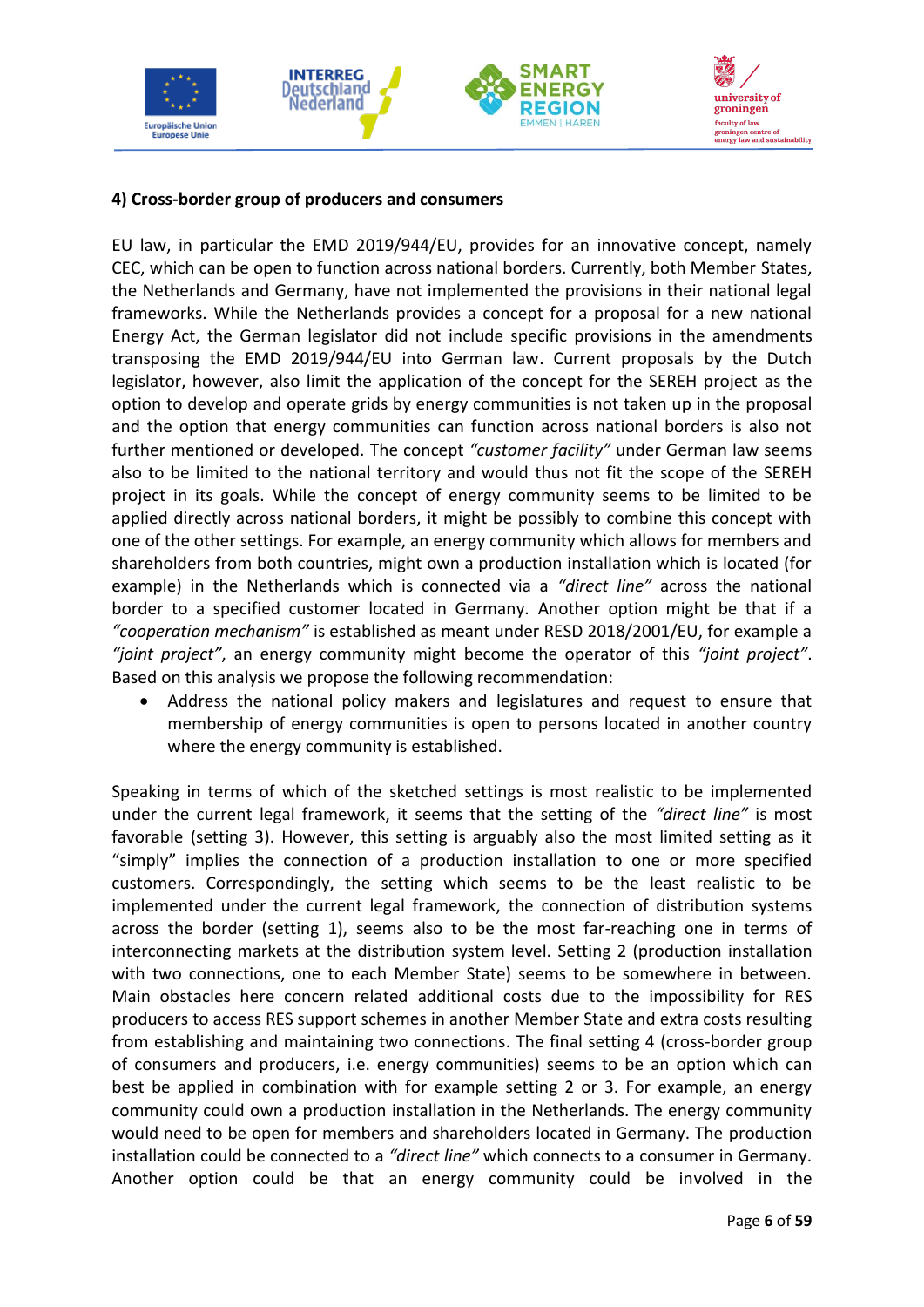

implementation of a *"joint project"* as established by the RES 2018/2001/EU. Precondition for this would be a *"cooperation mechanism"* between Germany and the Netherlands. Currently, such a *"cooperation mechanism*" is not in place, however, at least Germany has experience with using this mechanism in cooperation with Denmark.

Apart from the recommendations developed per setting, more general recommendations are developed. Those include the following:

- Lessons may be learned from other areas where cross-border energy supply on distribution level (may) take place. One example is the cross-border community of Baarle consisting of the villages Baarle-Hertog located in Belgium and the village Baarle-Nassau in the Netherlands. Both are part of one community and need to be supplied with electricity by either or one of the national electricity supply companies and the distribution systems operated by the respective DSOs (Enexis in NL and Iveka in BE). Is each DSO operating their distribution grid along the lines of the national territories and/or are both systems interconnected? We would argue that the DSOs have some sort of agreement on how to divide the task of operation, regardless of the national borders. Further research on how this is organized may be beneficial for SEREH.
- Attempts to develop cross-border energy systems is not limited to SEREH. For example, the Association of European Border Regions initiated research on a very similar initiative in the Dutch-German context and might also be aware of other border regions where similar approached might be of interest. Building an EU network on this matter might be of special relevance for creating an alliance and lobbying on EU level for more fundamental changes, such as outlined hereabove under the recommendations for the setting 1.
- Related to the foregoing points, it is also relevant to mention that it is recognized at EU level that especially in border regions differing legal frameworks can be a severe obstacle for implementing projects across borders. Currently, a Regulation on a mechanism to resolve legal and administrative obstacles in a cross-border context is in the EU legislative process, awaiting the position of the European Council.<sup>1</sup> The *"mechanism"* would entail application of national law for a specific area of one Member State in the bordering Members State in order to resolve potential legal conflicting rules. This mechanism would need to be applied on a voluntary basis by the Member States, for a joint project – which can involve infrastructure or services of general economic interest – in a specific border area. This would further lead to a process in order to identify the legal obstacle. The mechanism would then provide for different measures to overcome the obstacles, which may involve allowing for derogations from the normally applicable national rules for the specific cross-border

 $1$  Proposal for a Regulation of the European Parliament and of the Council on a mechanism to resolve legal and administrative obstacles in a cross-border context – COM(2018) 373 final, 29.05.2018.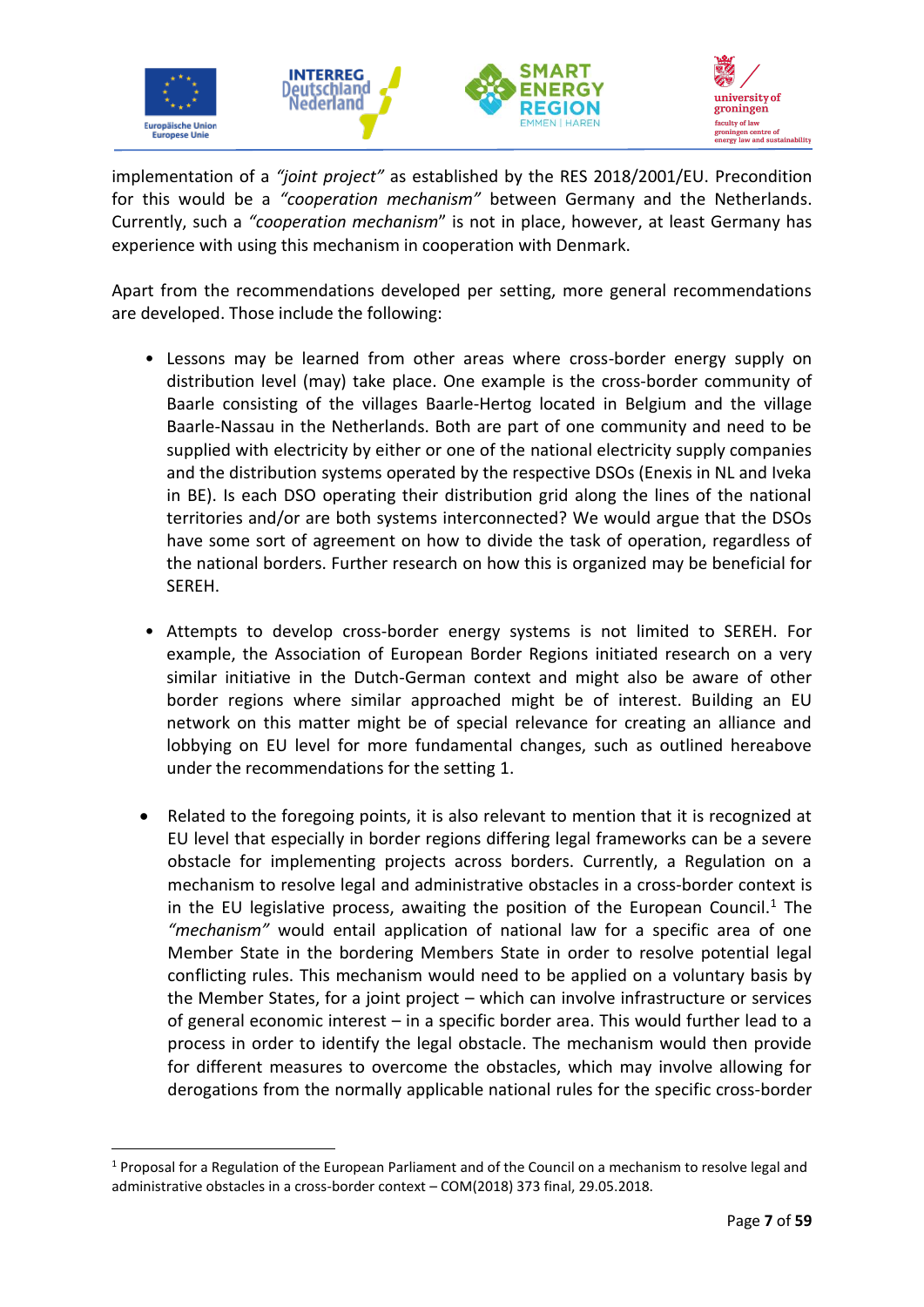

project. It is thus strongly recommended to follow the process of this Regulation in the EU legislative process.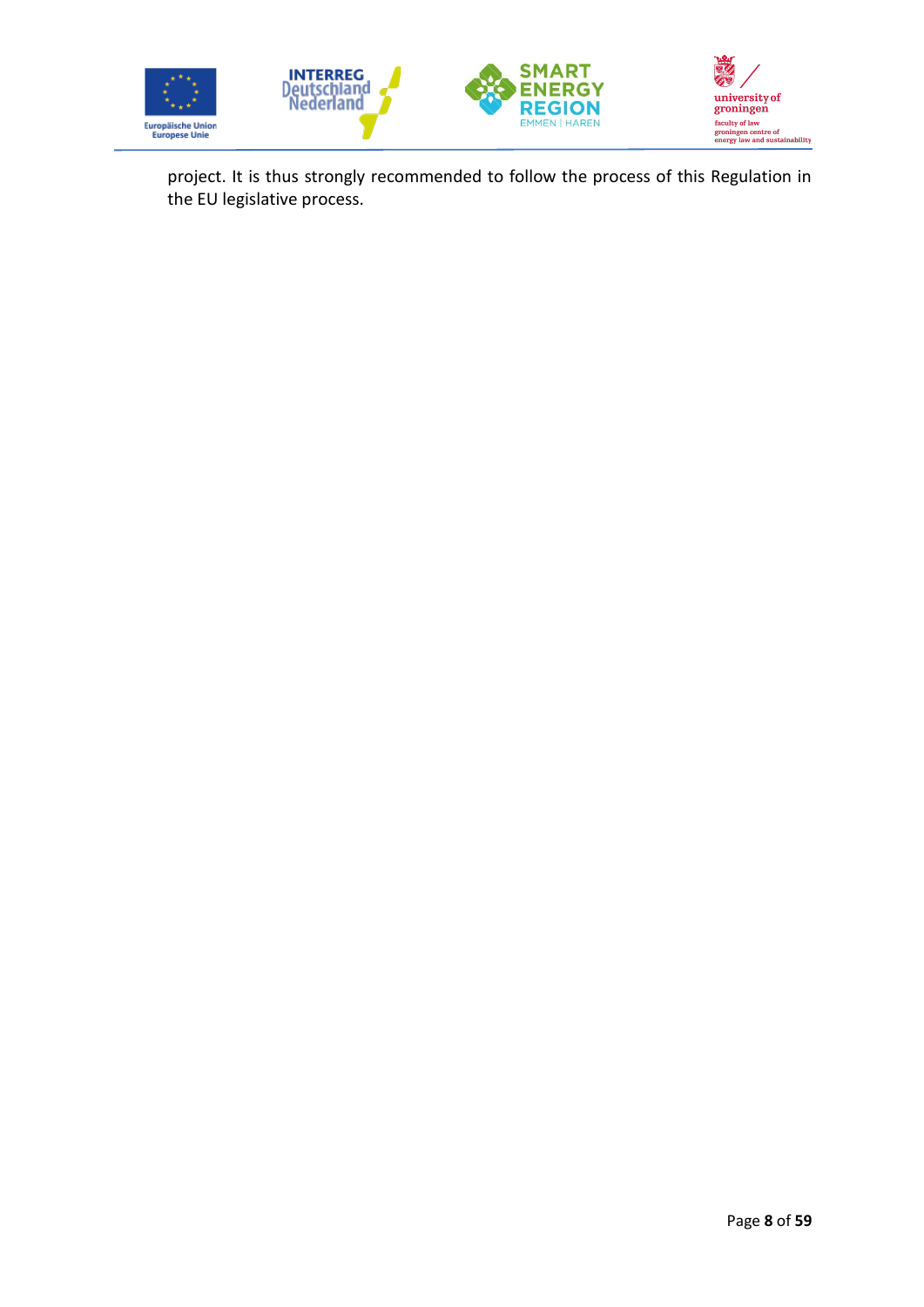





# <span id="page-11-0"></span>1 INTRODUCTION

The Netherlands and Germany are both eager to facilitate the energy transition from fossilto renewable energy sources (RES), i.e. increasing the share of gross-final consumption of RES. However, this transition does not come without its challenges in both countries. Especially at distribution grid level the connection of increasing amounts of renewable electricity are causing problems for the operation of the distribution system, i.e. congestion. The SEREH project aims at investigating the technical, economic, and legal preconditions of a local energy system functioning across the national border between the Netherlands and Germany (municipalities of Emmen, NL, and Haren, DE). Such a local energy system can potentially increase flexibility for system operation and mitigate congestion problems. The overall goal is to match the supply and demand of RES locally and across the border and thereby improve the efficiency of RES supply and demand and reduce system costs. Moreover, the idea is that the cost savings should benefit the local region.

The exact design of such a local energy system entails many different options. Work package (WP) 2 of the SEREH-project developed some of those options and presented them in different scenarios.<sup>2</sup> Correspondingly, deliverable 4.1.1 presented legal settings and assessed whether and to which extent those scenarios can be realized under the current EU legal framework.<sup>3</sup> This deliverable further ascertains a selection of these settings (see here below section 1.2) in the context of the national legal frameworks of the Netherlands and Germany.

# <span id="page-11-1"></span>1.1 Objective and Scope of this Deliverable

This deliverable is based on the structure and the findings of the preceding deliverable of WP4 and the results of the other WPs. The objective of this deliverable is to assess the legal settings for SEREH with regard to the national legal frameworks of the Netherlands and Germany. The analyses of the different settings will reveal the relevant differences between the legal frameworks which further allow for highlighting the possibilities and impossibilities for the SEREH project under the current national legal frameworks. The following table presents the work of WP4

| WP4          | <b>Analysis of Current Legal Situation and</b><br>Design of Future Legal Framework for Cross Border Local Energy Systems |  |  |
|--------------|--------------------------------------------------------------------------------------------------------------------------|--|--|
| <b>WP4.1</b> | The current legal situation applicable for cross-border local energy systems                                             |  |  |
| WP4.I.1      | framework \<br>EU<br>(completed)<br>legal                                                                                |  |  |
| WP4.I.2      | National legal frameworks (present deliverable)                                                                          |  |  |

#### <span id="page-11-2"></span>*Table 1: Overview of deliverables*

<sup>2</sup> WP2 report, p.2.

<sup>3</sup> WP4 deliverable 4(1)a.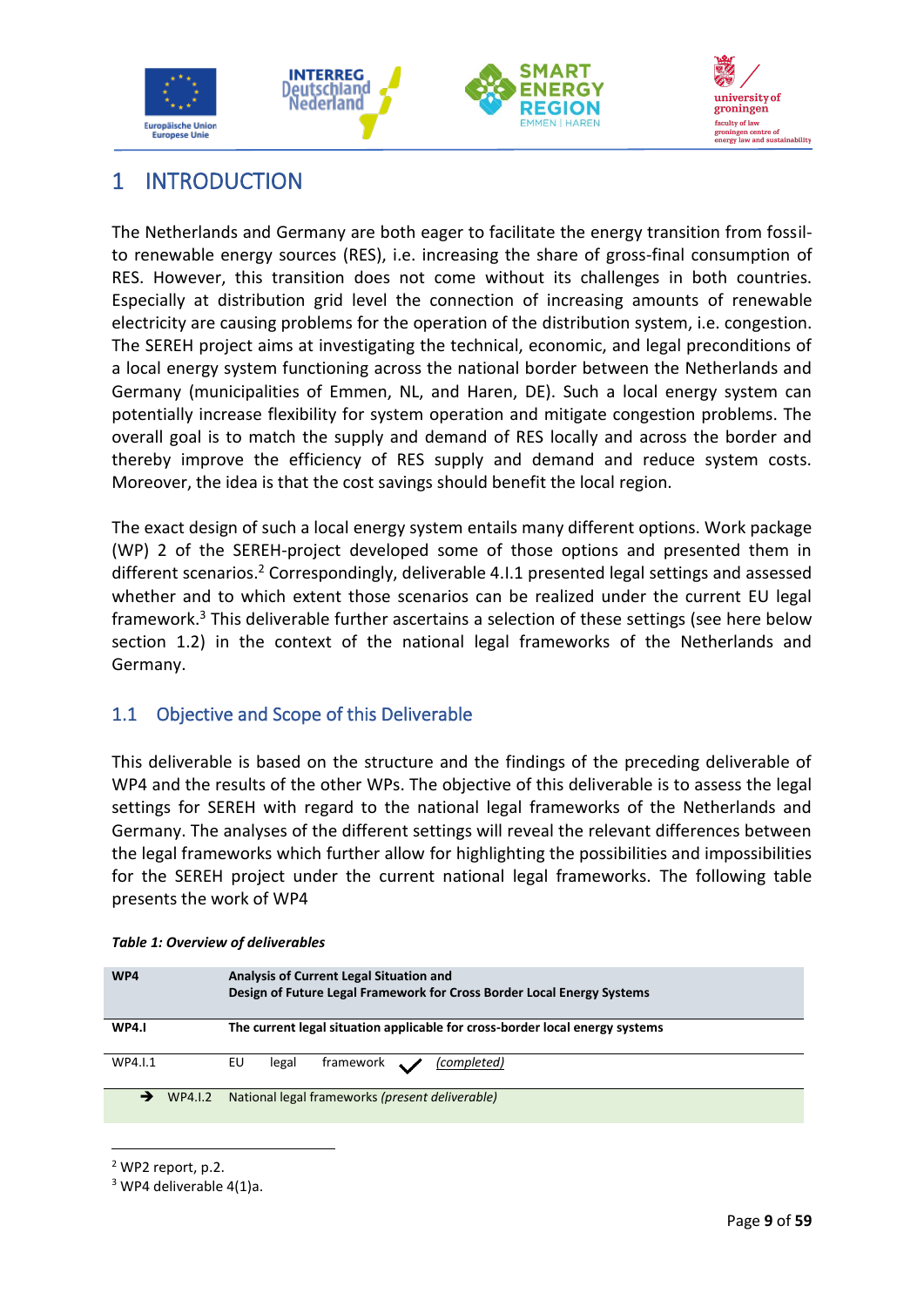





#### 1.2 Summary of Legal Settings for SEREH

As presented in deliverable 4.I.1 several legal settings are assessed how SEREH can be realized under the current EU legal framework which were organised along the two broad categories "electricity settings" and "hydrogen settings". In the course of the project the focus changed to studying the electricity settings only. This will therefore be the main focus of this deliverable. The following table briefly summarises the settings which are most relevant for this deliverable (see for a complete overview of the settings in deliverable 4.I.1, p. 13).

#### *Table 2: SEREH electricity settings*

<span id="page-12-1"></span><span id="page-12-0"></span>

| <b>Type</b><br><b>Setting</b> | <b>Specified setting</b>                                                                         | <b>Option</b>                                                                                                                                                                                                                                                                                                                                                                                                           | <b>Connection to</b>                                                                                  | <b>Purpose for use</b>                                                                                                                                                     |
|-------------------------------|--------------------------------------------------------------------------------------------------|-------------------------------------------------------------------------------------------------------------------------------------------------------------------------------------------------------------------------------------------------------------------------------------------------------------------------------------------------------------------------------------------------------------------------|-------------------------------------------------------------------------------------------------------|----------------------------------------------------------------------------------------------------------------------------------------------------------------------------|
| Electricity<br>ettings        | 1. Connecting<br>distribution systems                                                            | Cross-border connection between DE and NL distribution systems ("cross-<br>border distribution grid setting")                                                                                                                                                                                                                                                                                                           | Distribution grids in DE<br>and NL                                                                    | Enabling cross-border trade on local level<br>via the distribution systems                                                                                                 |
|                               | across the border<br>2. Double RES<br>generation<br>connection to DE- or<br>NL distribution grid | RES generation installation is located either in Germany or in the<br>Netherlands and has two connections, one to the Dutch grid and one to<br>the German grid. Only one of the connections can be used at the time, so<br>there is never a potential link between the systems.                                                                                                                                         | Either NL distribution grid<br>or DE distribution grid                                                | Cross-border electricity trade                                                                                                                                             |
|                               | 3. Direct electricity<br>connection for<br>exclusively specified<br>customers                    | RES generation installation is located in either Germany or the Netherlands<br>and has a direct connection to one specified customer in the respective<br>other country (for example an industrial customer such as a greenhouse<br>grower or also a hydrogen producer). There is no direct connection of the<br>RES generation installation to the distribution grid and vice versa. ("direct-<br>connection setting") | <b>Exclusively specified</b><br>industrial customer or<br>more industrial<br>customers in NL or in DE | Supply to one or more industrial<br>customer(s), including a hydrogen<br>producers/electrolyser                                                                            |
|                               | 4. Cross-border group<br>of producers and<br>consumers<br>(Only CEC)                             | A group of producers and consumers operates a part of the existing<br>distribution systems plus a cross-border-connection across the national<br>border. The connection to transmission systems on each side of the border<br>is limited (the part of the distribution grid functions to the largest possible<br>extent as an "island")                                                                                 | Various customers<br>(industrial and<br>households) across the<br>border                              | Developing a local system facilitating<br>cross-border trade between local<br>producers and local consumers (which<br>can be both, industrial- and household<br>consumers) |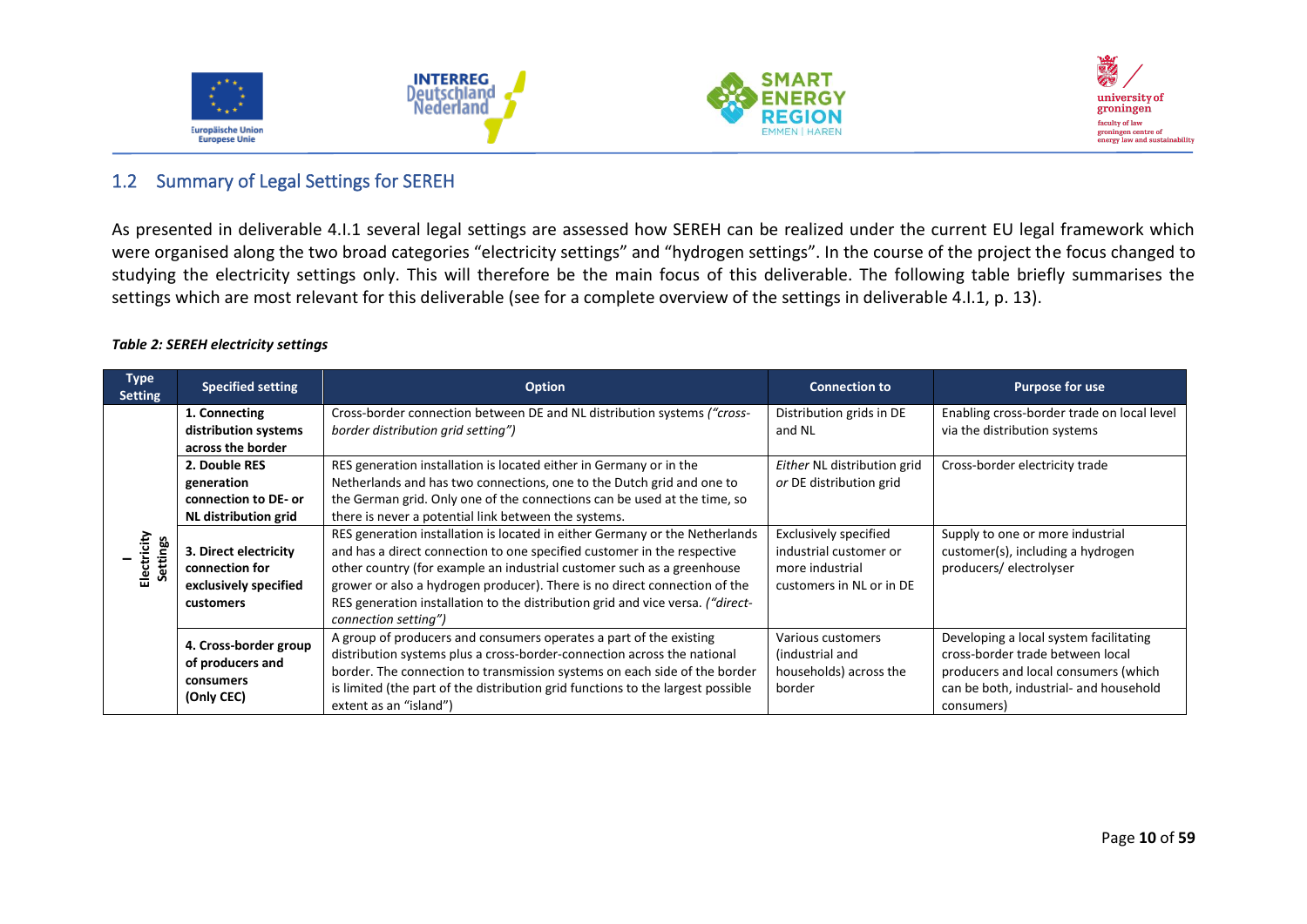



# <span id="page-13-0"></span>2 ELECTRICITY SETTINGS

All electricity settings entail a cross-border link for transporting electricity, what distinguishes the settings is the purpose of use of the electricity transported (what or who is exactly is connected by the cable) across the border. The following list summarises the settings briefly:

- Cross-border distribution systems (section 2.1)
- RES installation connected to *either* the German *or* the Dutch distribution system (section 2.2)
- Direct cross-border connection to an exclusively specified customer (section 2.3)
- Cross-border group of producers and consumers (section 2.4)

Each setting entails, potentially, a different legal classification of the cross-border electricity link which would result in different applicable laws. These laws can differ between the Netherlands and Germany and are explained in the following sections 2.1-2.4.

# <span id="page-13-1"></span>2.1 Connecting Distribution Systems across the Border

This setting is the most straight-forward and rigorous solution to connect the German and the Dutch distribution system, "simply" by building a cable connecting two national distribution systems (a "cross-border distribution grid").

As explained in deliverable 4.I.1, the physical interconnection of electricity systems of the EU Member States is of vital importance for developing the internal electricity market. Therefore, a special legal regime is applicable to infrastructure connecting electricity systems, i.e. interconnectors, in order to ensure capacity allocation and interoperability. The electricity market Regulation (EMR) 2019/943/EU defines *"interconnectors"* as follows: *"[…] transmission line which crosses or spans a border between Member States and which connects the national transmission systems of the Member States"*. <sup>4</sup> As this definition is enshrined in a Regulation, it is directly applicable in the Member States, i.e. the Netherlands and Germany.<sup>5</sup> In EU law interconnectors are thus explicitly established at the transmission system level, which is beyond the scope of the SEREH project as the latter focusses on the distribution level. The next sections identify whether next to this definition of *"interconnectors"* in EU law there are options in national law to connect distribution system across the border.

<sup>4</sup> Art. 2(1) EMR 2019/943/EU.

<sup>5</sup> Art. 288 TFEU (*"A regulation shall have general application. It shall be binding in its entirety and directly applicable in all Member States."*).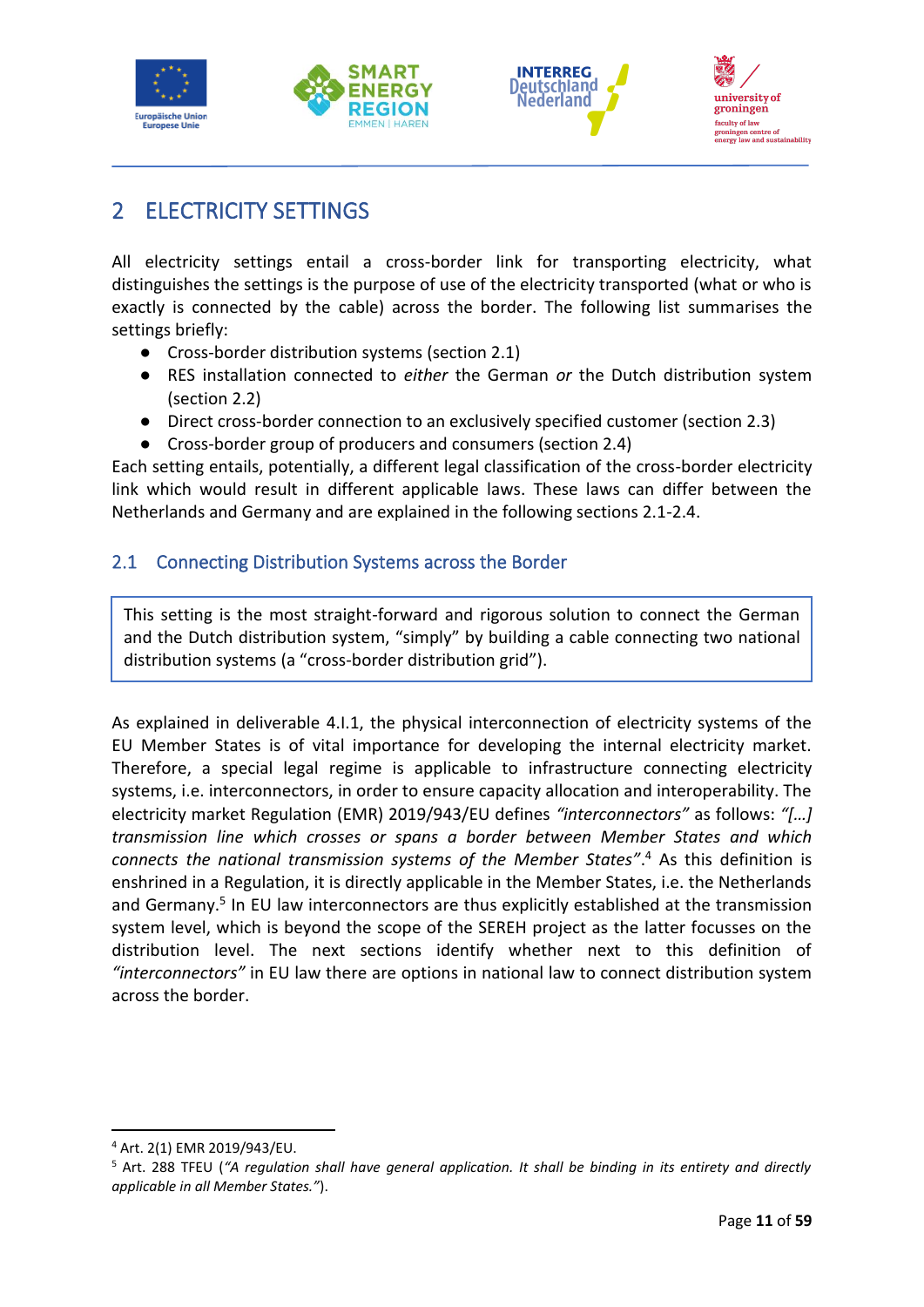







#### <span id="page-14-0"></span>**2.1.1 Dutch Law Governing Cross-Border Grids**

The definition on *"interconnectors"* included in the Dutch Electricity Act 1998 slightly differs from the EU definition as it refers generally to a cross-border *"grid"* (in Dutch *"landsgrensoverschrijdend net"*) as opposed to the EMR 2019/943/EU which explicitly establishes *"transmission line"* as the interconnecting element. In Dutch law, a *"cross-border grid"* is defined as *"a grid which extends at least the border of two countries and which connects the grids of those countries."* <sup>6</sup> This requires a further look at the definition of the term *"grid",* which reads as follows:

*"one or more links for the transport of electricity and the related transformer, distribution, and substations and other tools, except in so far as such links and tools form part of a direct line or are within the installation of a producer or a customer"*. 7

As both definitions do not specify any voltage limitations it follows from these definitions that a *"cross-border grid"* could also be at the low or medium voltage grid level, i.e. the distribution system level. In other words, the Dutch definition of *"interconnector"* (or crossborder grid) seems thus to apply a broader approach and one could argue that a *"crossborder grid"* could be implemented at distribution system level.

The interpretation of such a cross-border connection becomes even more complex as the Code on Terms in Electricity not only contains a definition of cross-border grid (as defined above) but also defines a *"foreign connection"* (*"buitenlandverbinding"*), i.e. a *"connection (> 500V) between the national transmission system and the grid of a foreign system operator"*. Based on this, one could conclude that a connection extending the national border can only connect the Dutch transmission system with a foreign system. Whether the foreign system needs to be a transmission system too is not specified any further but it could possibly be a foreign distribution system. Considering both definitions, it seems that the definition *"foreign connection"* in particular refers to the connection between two systems and thus can be seen as part of a cross-border grid.

Although the Dutch Electricity Act does not use the word *"interconnector"*, but *"crossborder grid"* in its definitions, it does refer to the concept of an *"interconnector operator"*. The latter is defined as *"the operator of a cross-border grid which is not part of the national transmission grid"* (*"landelijke hoogspanningsnet"*).<sup>8</sup> The national transmission grid entails *"the grid that is dedicated to the transmission of electricity on high voltage levels (110 kV or higher) and also cross-border grids functioning on the basis of alternating current (AC)"*. <sup>9</sup> The transmission grid is operated by an appointed transmission system operator (TSO), i.e. TenneT.<sup>10</sup>

<sup>6</sup> Art. 1(as) Elektriciteitswet 1998.

<sup>&</sup>lt;sup>7</sup> Art. (1 i) Elektrciteitswet 1998.

<sup>8</sup> Art. 1(at) Elektriciteitswet 1998.

<sup>&</sup>lt;sup>9</sup> Art. 10(1) Elektriciteitswet 1998.

<sup>10</sup> Art. 10(2) Elektriciteitswet 1998.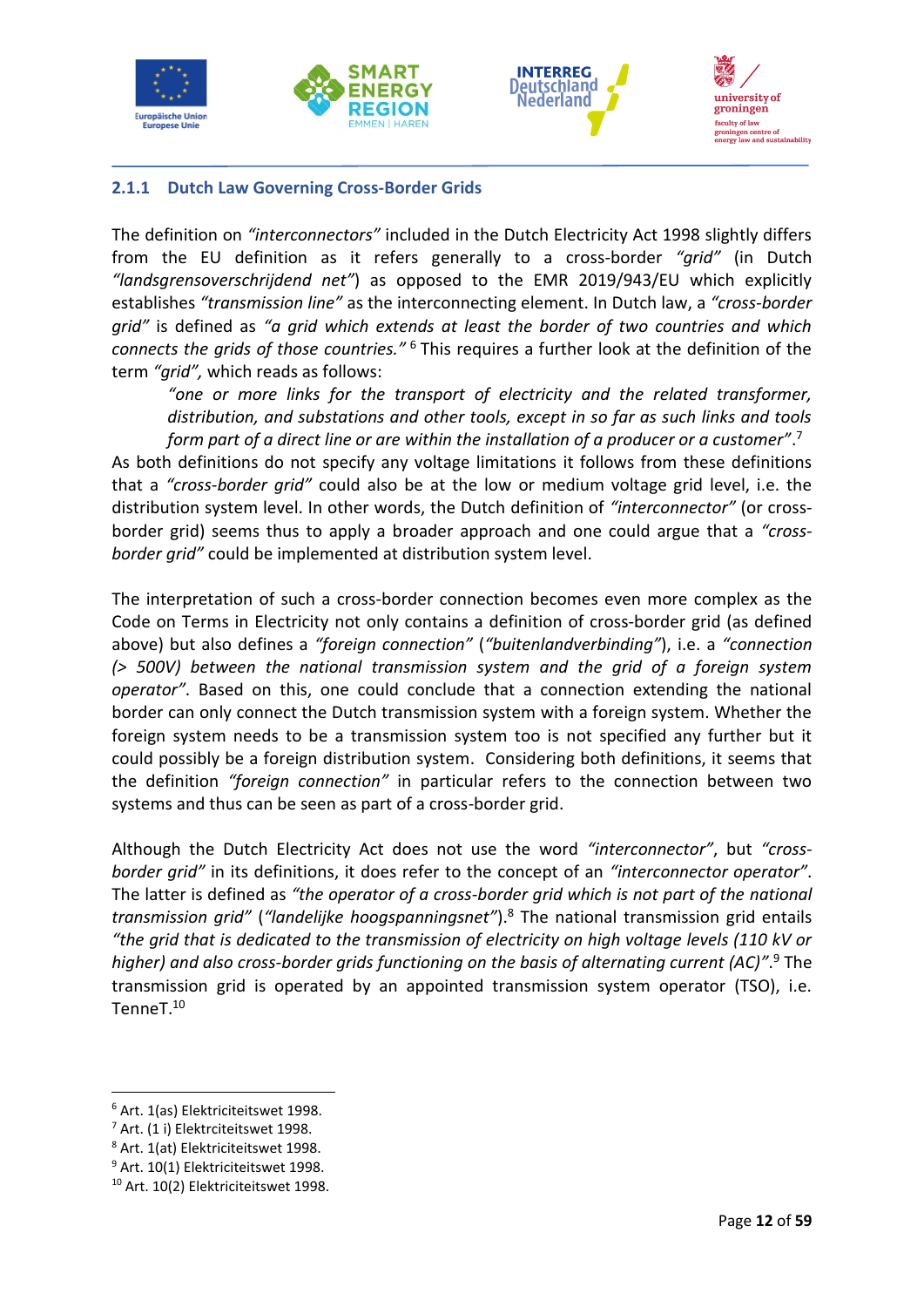







This specification leaves open two points. First, as the definition of the national transmission system specifically refers to high voltage levels, it is not clear whether this particular specification also applies to *"cross-border grids"* functioning on AC mentioned in the same definition. In other words, it is not clearly stipulated that *"cross-border grids"* functioning on the basis of AC, only involve high voltage levels or also could make use of medium or low voltage levels. In case of the latter, the person operating the medium or low-voltage crossborder grid would still have to be the appointed TSO. So, a first inference is that it is not specifically excluded that *"cross-border grids"* functioning on AC can also be located at the medium or low-voltage grid level. However, they would still need to be operated by the appointed TSO.

Secondly, as the definition clearly refers to *"cross border grids functioning on AC"*, crossborder grids functioning on the basis of DC are not covered by this definition. This does thus not exclude the option that *"cross-border grids"* functioning on DC could be established at distribution system level and could be operated by another party than the appointed TSO. Assuming that cross-border grids functioning on the basis of DC are established at distribution system level, it needs to be assessed who could be appointed as the operator of such a *"cross-border grid".* Generally, the Electricity Act 1998 defines the operator of a *"cross-border grid"* as *"the operator of a cross-border grid which is not part of the national transmission grid"* (*"landelijke hoogspanningsnet"*) <sup>11</sup>, i.e. someone else than the national appointed TSO. However, if this *"cross-border grid"* functioning on the basis of DC at distribution system level qualifies as a *"grid"*, a system operator needs to be appointed to operate the infrastructure. The definition of grid is mentioned in this section above and includes *"one or more links for the transport of electricity and the related transformer, distribution, and substations and other tools* [*"hulpmiddelen"*] […]*"*. As the *"cross-border grid"* functioning on the basis of DC would include at least two links (to the Netherlands and Germany) for the purpose of transporting electricity and it would probably also involve tools, at least a converter station for converting DC to AC, it seems clear that such a *"crossborder grid"* functioning on the basis of DC would qualify as a grid according to Dutch law. This would further require appointing a system operator to operate this grid. Logically, one would consider the local distribution system operator (DSO) operating the distribution grid in that area for this task. However, as the *"cross-border grid"* functioning on DC at distribution system level would extend the border, it is necessary to ascertain whether the Dutch DSO may operate the part of the grid which is located in Germany. Generally, the Code on Area Division ("*Gebiedsindelingscode elektriciteit*") establishes the respective areas of operation for system operators in the.<sup>12</sup> Article 5 of the Code defines the areas for the medium- and low-voltage grid of the respective DSOs by referring to Dutch provinces and municipalities, however, it is not excluded that DSOs function across national borders. This raises the question whether under German law a Dutch DSO is allowed to construct and operate such a grid.

<sup>&</sup>lt;sup>11</sup> Art. 1(at) Elektriciteitswet 1998.

<sup>12</sup> Gebiedsindelingscode elektriciteit, BWBR0037943.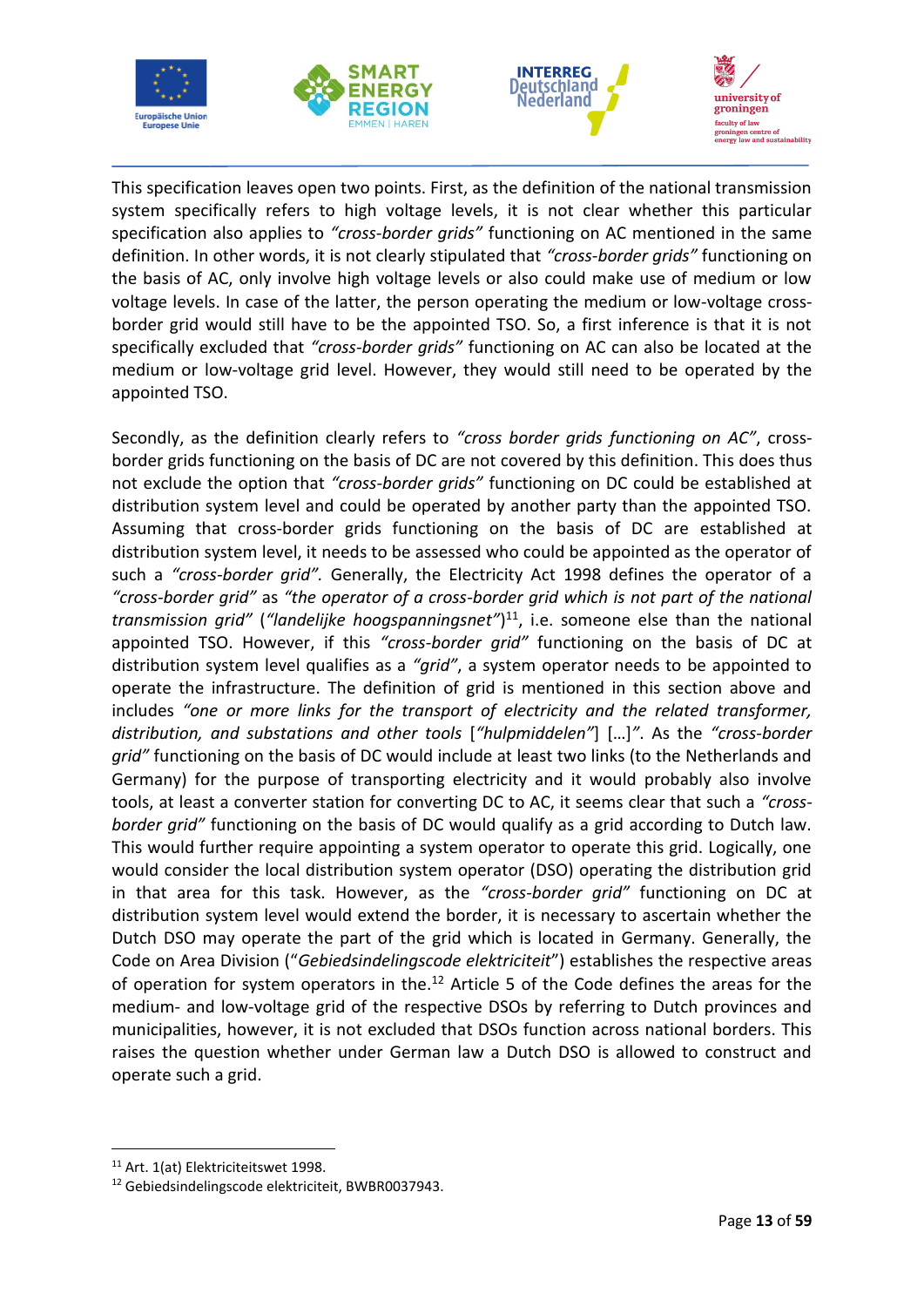







Based on this, a second inference is thus that, potentially, *"cross-border grids"* functioning on the basis of DC could be established at distribution system level. As it is likely that such infrastructure would qualify as a *"grid"*, a system operator would need to be appointed. Possibly, this could be the local DSO. It would depend on German law whether this DSO is entitled to construct and operate such cable on German territory.

Finally, it can be noted that even though the term *"cross-border grid"* seems to focus on the transmission system (in line with what is established in the definition of *"interconnectors"* in the EMR 2019/943/EU), it is not excluded that "something else" could be established to connect distribution grids. This would then not be an *"interconnector"*, but something that we do not know yet, i.e. *sui generis*.

# <span id="page-16-0"></span>*2.1.1.1 Linking Two Distribution Systems*

As we have defined a cross-border grid to consists of a connection of two distribution systems, we will have a brief look at the situation at national level. In other words, the possible connection of two distribution systems. Although some distribution systems were directly connected in the past, this is no longer the case. All distribution systems in the Netherlands are now connected directly to the grid of the TSO TenneT. The reason for this change has been technical in scope and improve technical grid management.

However, the Dutch Grid Code (*Netcode*) seems to enable such connections as section 5 governs the connection of distribution systems to other systems. This general phrasing seems to open up the possibility to connect two distribution systems. General conditions for such a connection can also be found in section 5. Hence, although not applied in practice anymore it seems that in theory it would still be possible to connect two distribution systems.

### <span id="page-16-1"></span>**2.1.2 German Law Governing Cross-Border Grids**

The current legislation governing cross-border electricity connections in Germany exclusively concern transmission lines for the transport of large amounts of electricity at the extra-high or high-voltage level.<sup>13</sup> The German Energy Industry Act (*"Energiewirtschaftsgesetz"*, EnWG) applies the definition of *"interconnector"* as established in the EMR 2019/943/EU and discussed in deliverable 4.I.1 and briefly hereabove under section 2.1. Since German legislation has opted to apply the EU law definition of interconnector, it does not foresee a situation for connecting electricity systems on distribution system level. However, this does not necessarily exclude the option of connecting electricity systems across the border via a distribution grid functioning on the basis of DC.

<sup>13</sup> Tobias Strobel. "Der Ausbau grenzüberschreitender Verbindungsleitungen im Elektrizitätsbereich – Eine insbesondere regulierungsrechtliche Betrachtung". Deutsches Verwaltungsblatt, vol. 131, no. 9, 2016, pp. 543- 551.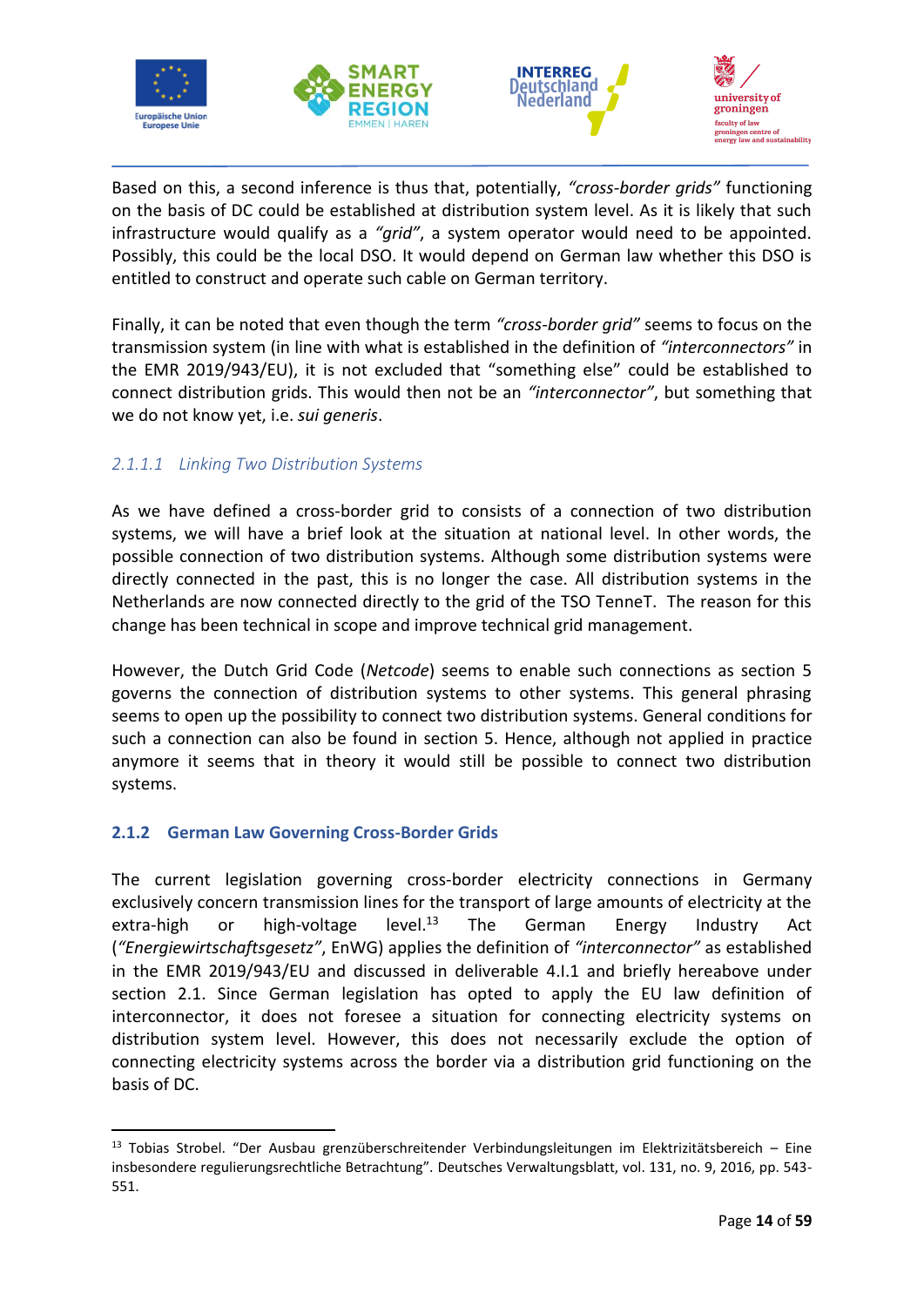



As the idea is that a *"cross-border grid"* functioning on the basis of DC would connect existing electricity distribution grids based on AC in Germany and the Netherlands, it needs to be assessed whether and under which conditions the DC *"cross-border grid"* can be connected to the distribution grid. Although not yet clear which conditions such interconnecting cable has to comply with, some basic requirements may follow from the EnWG with regard to the connection of energy systems.

# <span id="page-17-0"></span>*2.1.2.1 Linking Two Distribution Systems*

The obligation of the DSO regarding connections to its grid is laid down in  $\S$  17 EnWG and also includes a connection requirement for individual lines (cables).

§ 17 (1) sentence 1 EnWG: *"Operators of energy supply networks shall connect* […] *electricity and gas supply networks and lines of the same or lower level, to their network under technical and economic conditions, ..."*.

The DSO may, however, refuse the connections subject to section § 17(2) EnWG:

*"Operators of energy supply networks may refuse a connection to the grid pursuant […] insofar as they prove that it is not possible or not reasonable for them to grant the connection to the grid for operational or other economic or technical reasons, taking into account the purpose of section 1."*

This requires assessing whether the connection of a cross-border grid functioning on the basis of DC could be refused on the basis of operational or economic constraints. Generally, DSOs prefer to be technically decoupled from other networks in order to prevent negative technical repercussions on their own system operation. Although a physical connection between two different distribution networks is possible by installing a meter, this is usually only applied when there is a one-directional flow of electricity. Whether a regular change in the flow direction of electricity via a DC grid leads to a technical reason for refusal according to § 17 (2) EnWG, is beyond the scope of a legal assessment and thus requires the expertise of electrical engineering and energy system economics. If the DSO refuses to provide the connection of the DC grid to its AC distribution system, proceedings on the basis of potential abuse of its monopoly position could be brought before the regulatory authority in accordance with § 31 EnWG. However, if the DSO can justify the refusal (see above), the regulatory authority will reject the claim.

# <span id="page-17-1"></span>**2.1.3 Assessment of a Cross-border (Distribution) Grid**

According to EMR 2019/943/EU an interconnector means a transmission line that crosses or spans a border between Member States and connects the national transmission systems of those Member States. This concept applies directly in all Member States and thus also Germany and the Netherlands. Given the focus on transmission systems, we have tried to assess whether this definition excludes a cross-border distribution grid.

By contrast to the German legal framework, Dutch law has not made use of the definition used in EMR 2019/943/EU and thus seems to apply a broader approach to cross-border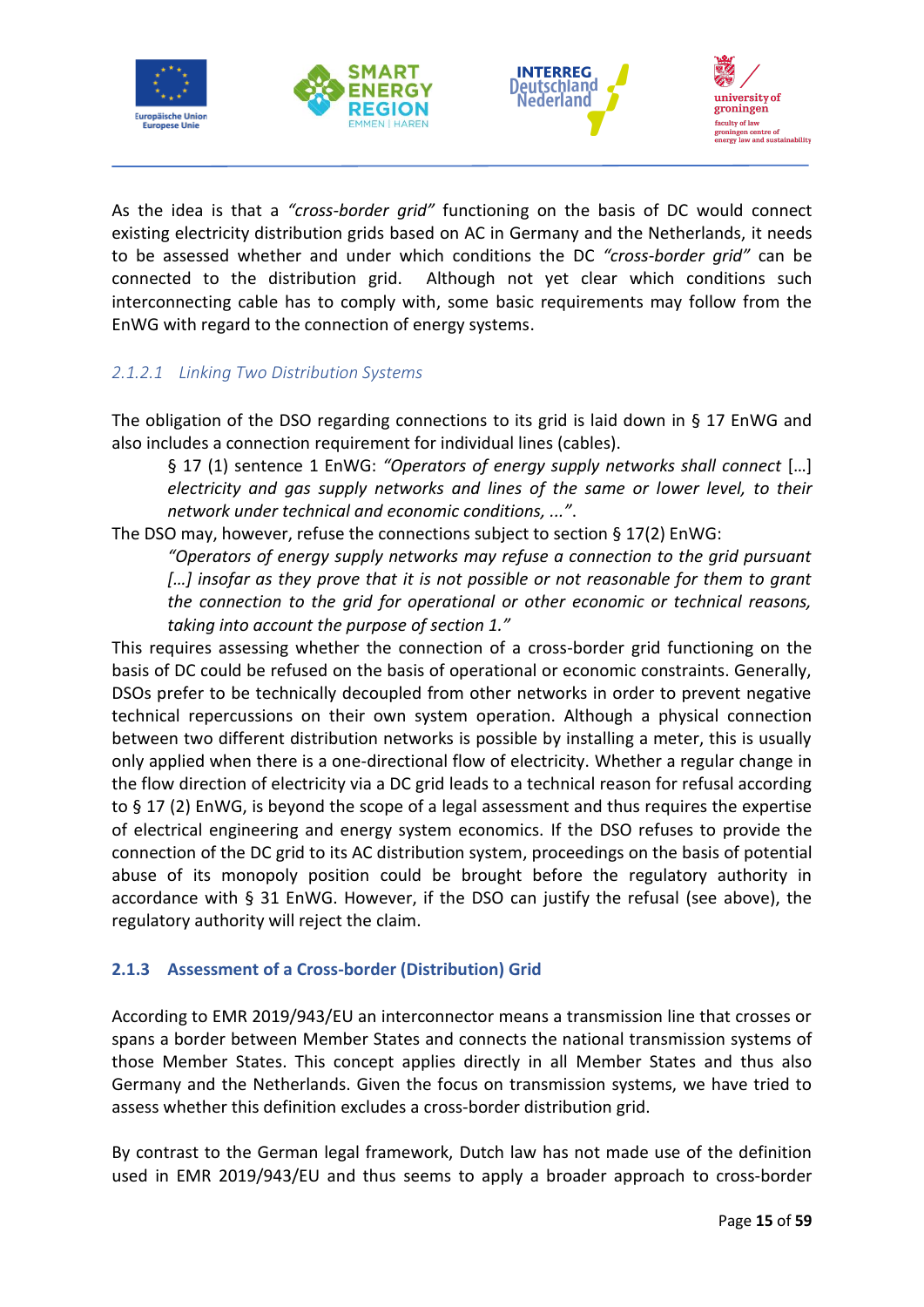







infrastructure than EU law (and thus also German law) by defining interconnectors as *"cross-border grids"*. Nevertheless, only *"cross-border grids"* functioning on the basis of AC are part of the national transmission system and need to be operated by the national TSO. Arguably, *"cross-border grids"* functioning on the basis of DC are not specified by a voltage level and could thus also be applied at distribution system level. As German law does not include any reference to cross-border grids on distribution level, a twofold reasoning could apply. It could be argued that there is no room for such a cross-border grid or the opposite that if such a grid is not explicitly forbidden it might be allowed.

In case of the latter approach and given the definition in Dutch law, it needs to be assessed whether a cross-border distribution grid functioning on the basis of DC would be possible in Germany and vice versa. Some further guidance for answering this question may be found in the national legal regimes governing the connection of national distribution systems. Although such connections in theory are possible in the Netherlands and Germany, in both countries they are meeting technical constraints. Moreover, connecting a *"cross-border grid"* functioning on the basis of DC in the Netherlands could lead to a refusal of a connection to the German distribution grid on the basis of operational or economic constraints. In this context it is relevant to mention that in Germany the medium voltage grid covers a larger range, i.e. 10-30 kV, whereas the Dutch medium voltage grid covers a range between 10-23 kV. On low-voltage level both countries are synchronized at 0.4 kV. This would at least need to be considered when designing a *"cross-border grid"* from a technical perspective.

Furthermore, it is necessary to consider whether a Dutch DSO would be allowed to operate such a *"cross-border grid"*, according to the Dutch law, extending in the German territory, assuming that the connection point to the German distribution grid would be located on German territory. The EnWG does not seems to include restrictions on the option that foreign DSOs operate a grid in Germany, however, most probably they would need to be admitted by the regulatory authorities on State level (*"Landesregulierungsbehörde"*).<sup>14</sup>

### <span id="page-18-0"></span>**2.1.4 Conclusion**

In principle, and as already concluded in deliverable 4.I.1 in section 4.1.1, the term *"interconnector"* is exclusively established at transmission system level. As this is established in an EU Regulation, this is directly applicable in the national jurisdictions. Dutch law seems to offer the possibility that cross-border grids functioning on DC could also be established at distribution system level and German law does at least not categorically exclude this option. It is relevant to mention, that in both jurisdictions (DE and NL) it seems that it is legally not excluded that a distribution system is connected to another distribution system within the respective country. 15

<sup>&</sup>lt;sup>14</sup> Johann-Christian Pielow and Hans-Martin Koopmann, 'Energy law in the Netherlands' in Martha M Roggenkamp, Catherine Redgwell, Anita Rønne, and Iñigo del Guayo (eds.) Energy Law in Europe (OUP 3rd ed. 2016), para. 8.136.

<sup>15</sup> § 3(29c) EnWG and art. 5.1 Netcode Elektriciteit.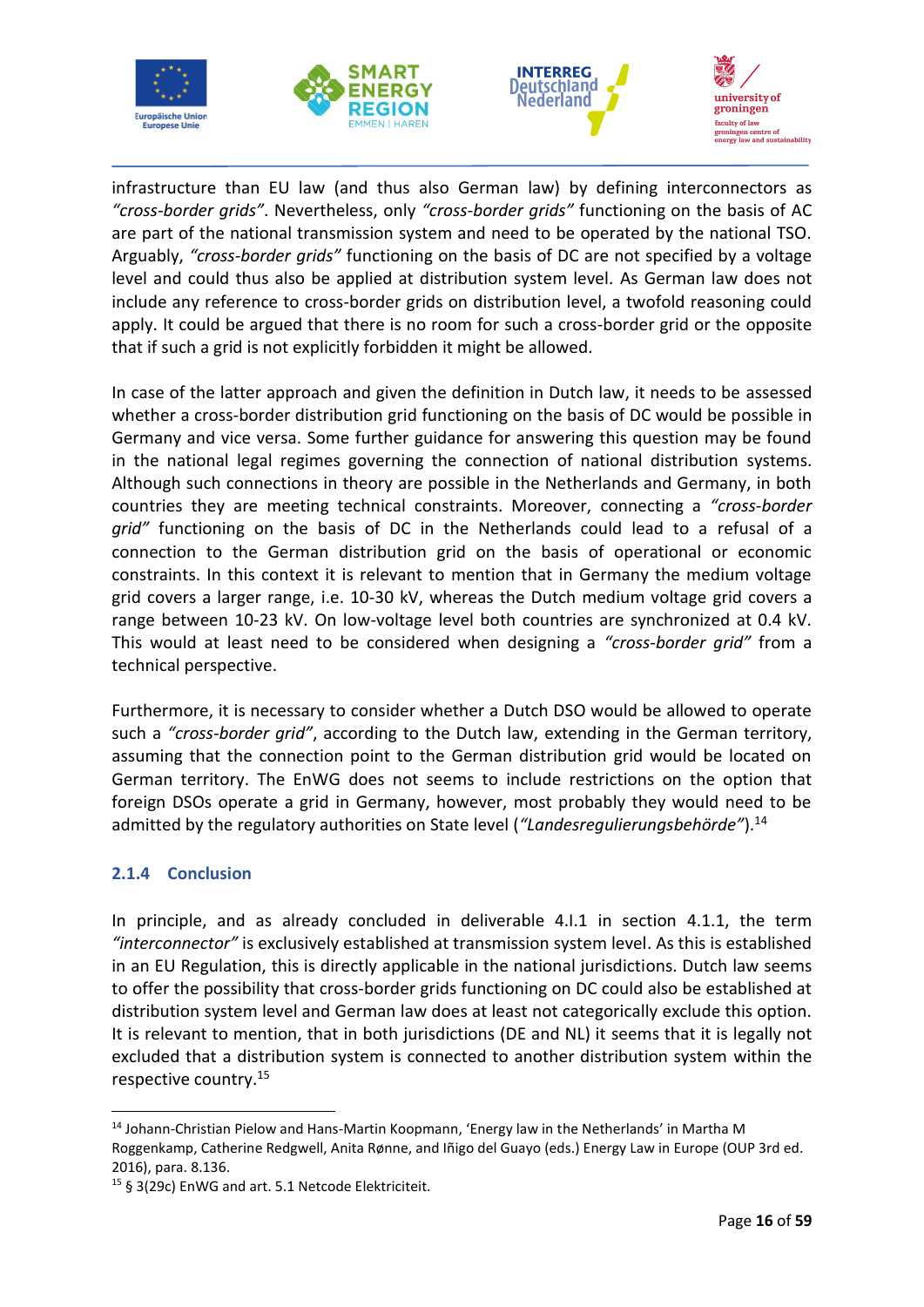







Nevertheless, as the above analysis of the relevant legislation shows the legal possibility of such an option appears rather unrealistic for several reasons. First, as EU Regulation 2019/943/EU specifically refers to interconnectors as cross-border transmission systems the margin of interpretation regarding cross-border distribution grids is very limited. Secondly, and related to the previous point, German law narrowly implements the definition of *"interconnector"* established by the EMR 2019/943/EU. Thirdly, even if one would want to establish a cross-border grid functioning on DC, this would raise question about the legal qualification of such an infrastructure. It was argued that such an infrastructure would probably qualify as a *"grid"* as defined by the Dutch Electricity Act. This in turn would require appointing an operator. However, as the operation of this infrastructure would extend the national border and thus the usual area of operation of the DSOs on both sides of the border it is uncertain whether the DSO can operate grids in another jurisdiction. Again, while it is not excluded that a DSO can operate beyond national borders, the mere existence of a legal possibility does not necessarily imply that this is a realistic option. Last but not least, we note from a technical perspective that direct connections between two distribution systems are no longer available or restricted in both Member States and, to the best of knowledge, there is no example of an implementation of a cross-border grid functioning on DC at the medium- or low-voltage level either.

This poses nevertheless the question whether the possibility of connecting distribution system should be applied in the cross-border context. Arguably, and in line with the idea of the internal energy market, national borders should not constitute an obstacle for the transport and supply of electricity. The fact that the transmission system level is inherent to the definition of interconnectors can be explained by the traditional "top-down" setting of the electricity sector, where large centralised production, mostly on the basis of fossil fuel energy sources, is connected to high-voltage transmission systems transporting large amounts of electricity via long distances closer to the locations of final consumption. However, with the technical sophistication of small-scale production installations running on RES, the traditional energy sector setting is changing and complemented by a "bottom-up" setting. In this setting, the cross-border element, i.e. the integration of markets, is largely absent which is why EU energy law is less prescriptive. As this SEREH project aims to showcase is that this setting is changing, also across borders.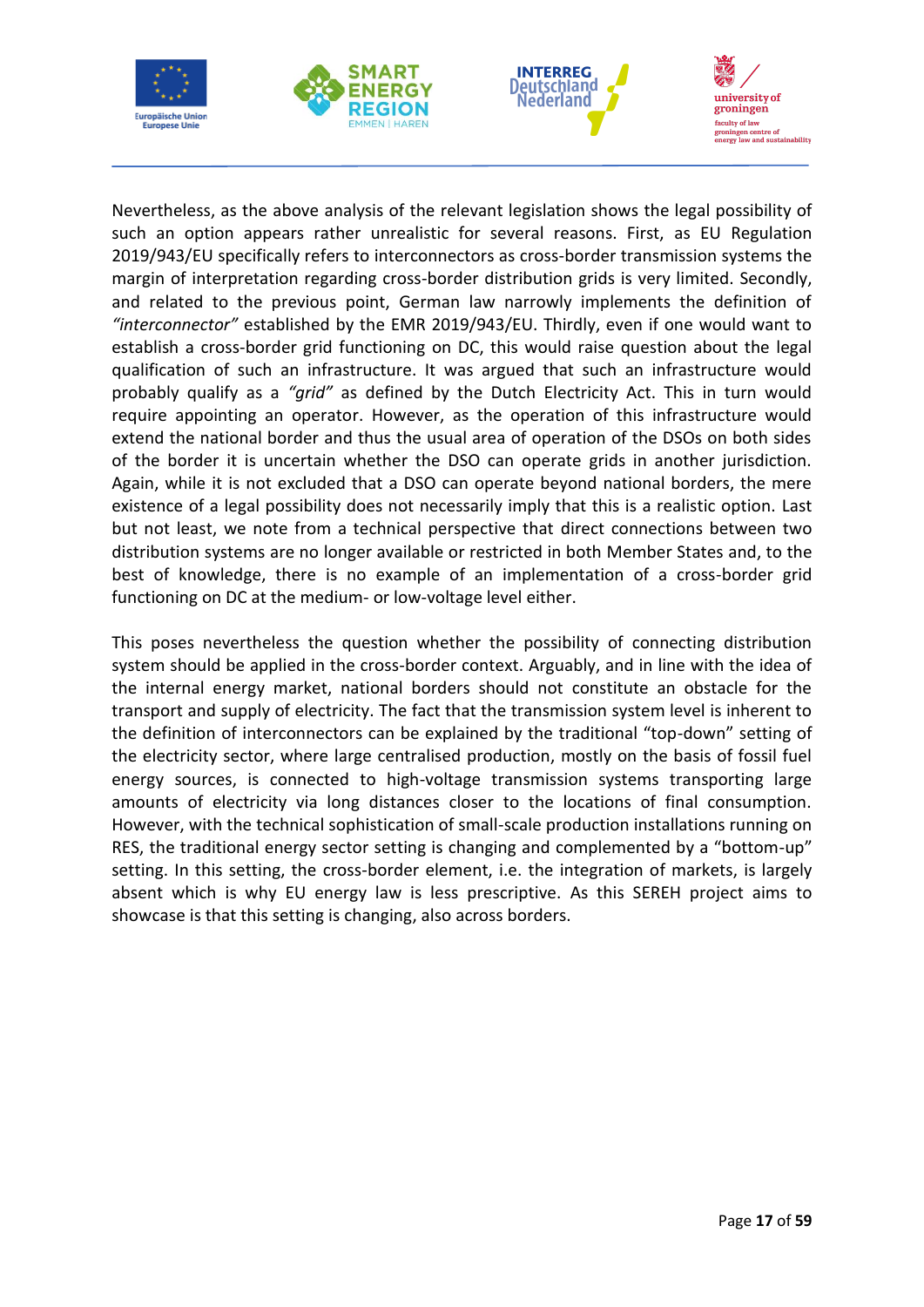







# <span id="page-20-0"></span>2.2 RES Generation Connections to the German *or* the Dutch Distribution Grid

RES generation installation is connected via two connections, one to the German and one to the Dutch grid. Only one connection can be used at a time, so that there is no interconnection of the systems. The connection is "switched" for example on a 15 minute interval *("double- connection" or "switch")*.

This setting entails the connection of a generation installation which is located in one Member State (Germany or the Netherlands) and which has two connections, i.e. one connection to the distribution grid in the Netherlands and one connection to the distribution grid in Germany. However, only one of the two connections can be used at the time, meaning that the distribution grids are at no point in time connected via the installation. To assess the national legal framework of this option three main elements are important:

- First, the rules governing connections to the grid for RES and in particular the question whether a RES generation installation located in one Member State can be connected to the distribution grid in another Member State.
- Second, the rules on guarantees of origin (GoO) and in particular the question whether GoO can be awarded to RES generation located in another Member State.
- Third, the rules on support schemes for RES and in particular the question whether RES generation located in another Member State can benefit from the support scheme of the Member State where it is connected to the grid.

### <span id="page-20-1"></span>**2.2.1 Rules on Grid Connections**

Under this setting, the production installation has two connections: one to the Dutch distribution grid and one to the German distribution grid. Therefore, it is relevant to ascertain the rules on grid connections for production installations at the distribution system level. The following questions are relevant

- Is there an obligation to connect?
- Is the size of the connection determining?
- What is the role of the distribution system operator?
- Who pays for the connection?
- Is a connection across a national border possible?

# <span id="page-20-2"></span>*2.2.1.1 Netherlands*

The term *"connection"* is defined as one or more links between a grid and an immovable property or a link between the grid of one network operator and the grid of another network operator.<sup>16</sup> Generally, a connection is considered as being part of the grid.<sup>17</sup> The

 $16$  Art. 1(1 b) Electricity Act 1998.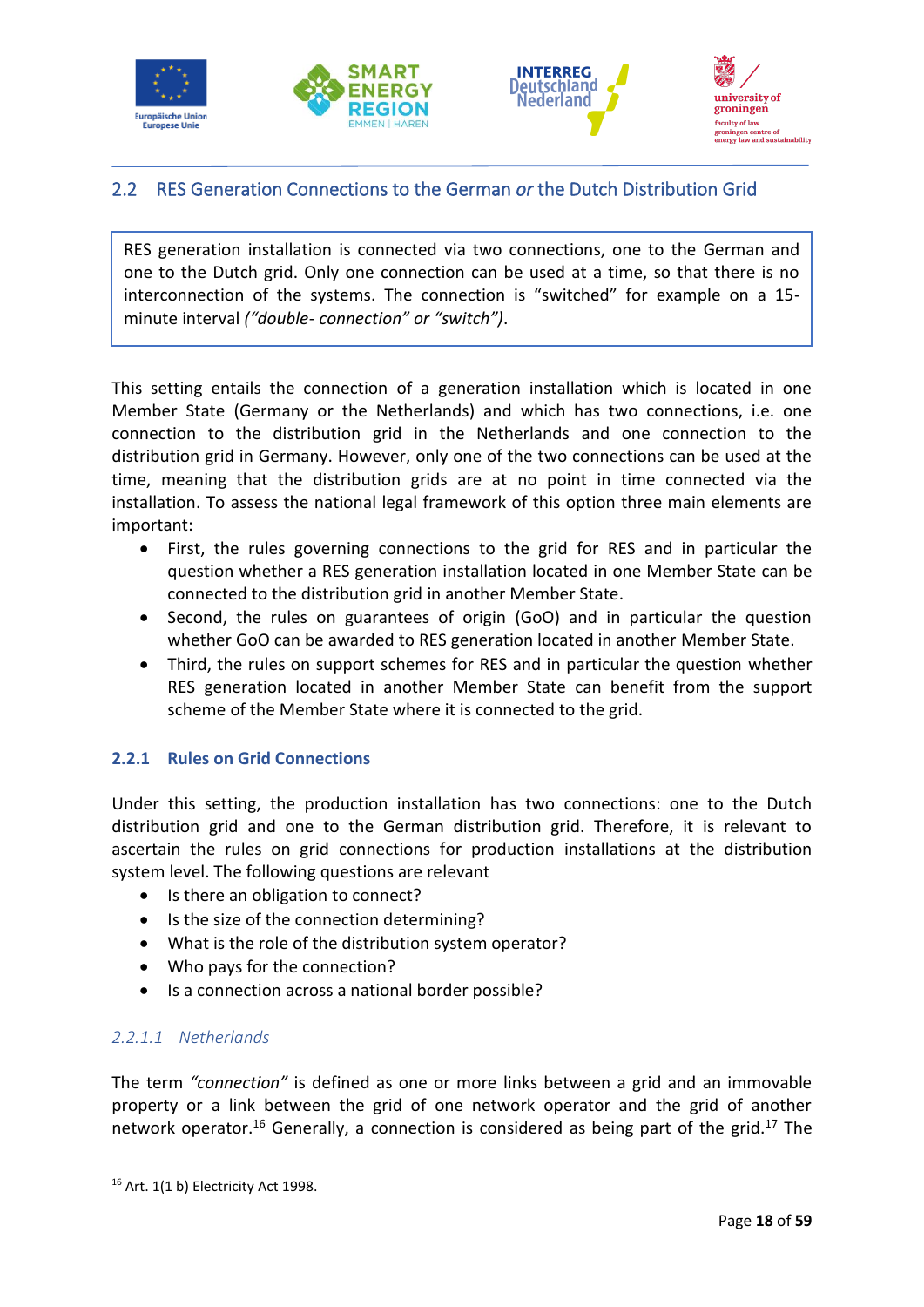

Dutch Electricity Act distinguishes between the size of the connection, until 10 MVA and >10 MVA.

For connections requested until 10 MVA, system operators are obliged to provide every person, on a non-discriminatory basis, with a connection to the grid at the required voltage level and an estimate of the costs involved. $18$  This type of connection is concerning small customers, for example households or SMEs and is therefore only to a limited extent relevant for this project. Connections until 10 MVA are provided at the nearest possible point to the grid.<sup>19</sup> In principle, all connections need to be established within a reasonable period of time, the time limit is set at a maximum of 18 weeks. <sup>20</sup> In cases for connections below 10 MVA, the costs for the connection entails three general components: costs constructing a physical connection from a customer's installation to the network, costs for the installation of facilities to maintain the security of the network, and costs for the maintenance of the connection.<sup>21</sup> The former two components are a one-time payment ("*eenmalige aansluitvergoeding*") and the maximum amount is established by the national regulatory authority (ACM) and published on the tariff sheets of the system operators ("*tarievenblad*"). The third component is a periodical cost ("*periodieke aansluitvergoeding*") which is charged annually for keeping of the connection. Again, the ACM establishes the maximum of this tariff which is also published on the tariff sheets of the system operator. In addition, if the connection is further than 25 meters away from the grid, an additional charge per meter is applicable. For this additional cost per meter also the ACM establishes the maximum on a yearly basis. The exact rules underlying the calculation for the tariffs are specified in the Code on Tariffication Electricity (*Tarievencode Elektriciteit*).<sup>22</sup>

The connections of RES generators which are more relevant for this project are connections >10 MVA. Those may also be established by other than the system operator on the basis of a tendering procedure.<sup>23</sup> Furthermore, the system operator enjoys greater flexibility concerning the choice of the exact point where the connection will be connected to the grid. In contrast to connections <10 MVA which have to be connected at the nearest point to the grid, connections >10 MVA are subject to an assessment of the available capacity and may be placed where sufficient capacity is available, even though this is not the nearest point.<sup>24</sup> Connections >10 MVA are excluded from the obligation to be provided within 18 weeks. However, this is different for connections of production installations of renewable energy. In a ruling of the *"College van Beroep voor het bedrijfsleven"* on the duration until the

<sup>21</sup> Art. 28 Electricity Act 1998.

<sup>17</sup> Martha M Roggenkamp, 'Energy law in the Netherlands' in (eds.) *Energy Law in Europe*.

<sup>&</sup>lt;sup>18</sup> Art. 23 Electricity Act 1998, art. 28, Electricity act 1998 provides for a regulated connection tariff.

<sup>19</sup> Art. 27(2 d) Electricity Act 1998.

<sup>20</sup> Art. 23, para 3.

<sup>&</sup>lt;sup>22</sup> Chapter 2, tariffs for connections, Tariff Code Electricity.

<sup>&</sup>lt;sup>23</sup> Art. 16c Electricity Act 1998 and Martha M Roggenkamp, 'Netherlands' in Martha M Roggenkamp, Catherine Redgwell, Anita Rønne, and Iñigo del Guayo (eds.) *Energy Law in Europe*, (OUP 3rd ed. 2016) para. 10.169. <sup>24</sup> Art. 27 (2 d) Electricity Act 1998.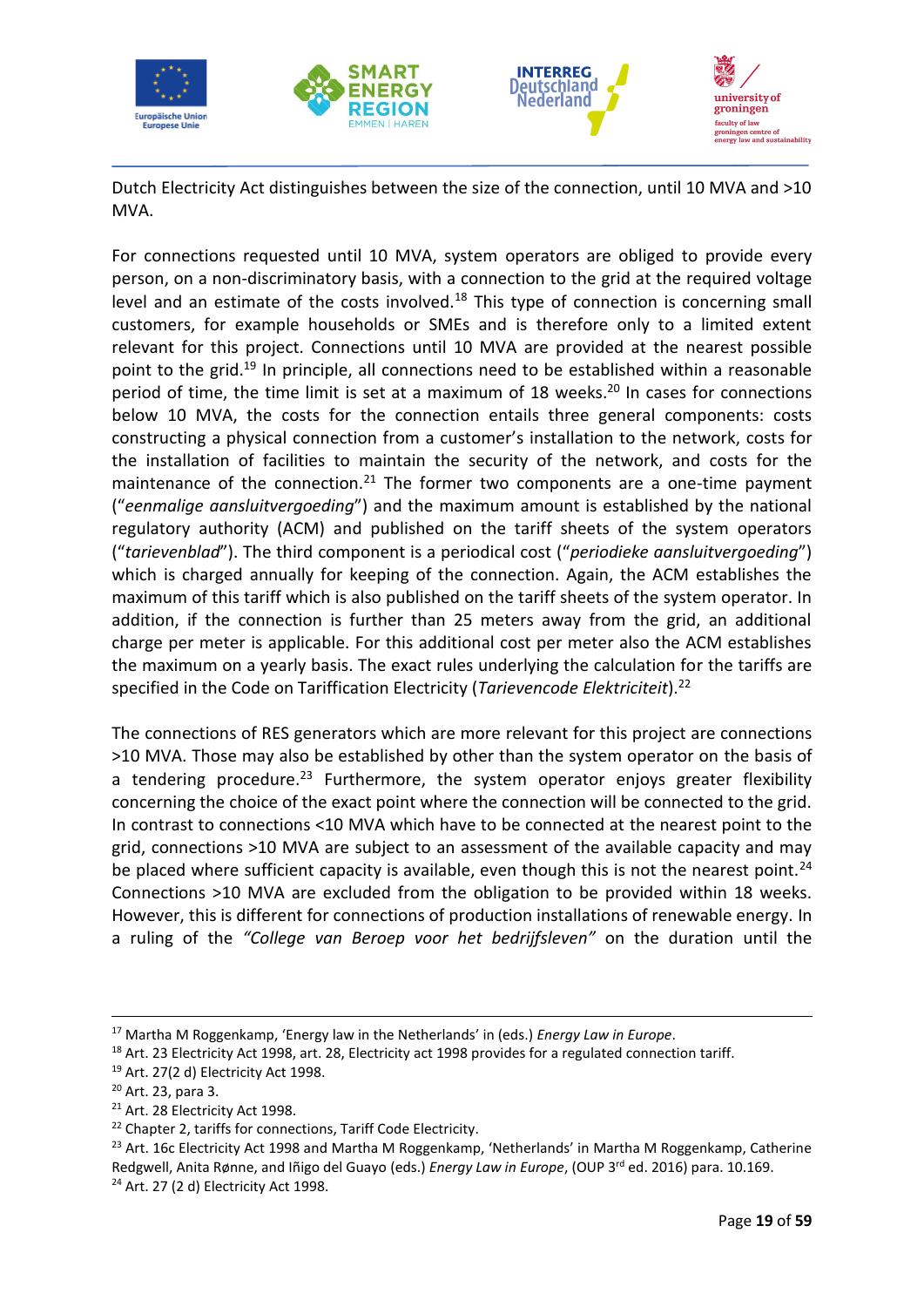







provision of a connection for renewable energy production installations, $25$  reference was made to the parliamentary papers underlying article 23. Here, it is clearly stated that:

*"Article 23(3b), of the Electricity Act 1998 provides a special, additional regulation for the connection of renewable electricity installations […]. Even if the requested connection in that case concerns more than 10 MVA, this connection should be realized within 18 weeks."<sup>26</sup>*

Yet, the definition of *"reasonable timeframe"* might overall disappear with the revision of the Electricity Act, as the current draft proposal for a new Energy Act does not contain a reference to a specific timeframe for realizing the connection.<sup>27</sup>

Connecting production installations which are located in another Member State is not explicitly regulated but neither is it excluded. However, the Code on Area Division ("*Gebiedsindelingscode elektriciteit*") establishes the respective areas of operation for the TSOs and DSOs in the Netherlands who are responsible for providing the connection.<sup>28</sup> Article 5 of the Code defines the areas for the medium- and low-voltage grid of the respective DSOs by referring to Dutch provinces and municipalities. DSOs are thus not responsible for providing connections to installations which are outside their area of operation. While this does not necessarily prohibit DSOs to connect installations outside their area of operation, it is clear that it extends their immediate responsibility. This means, an installation which is located in Germany and which seeks connection to the Dutch grid, the respective Dutch DSO is not automatically responsible for providing this connection.

#### <span id="page-22-0"></span>*2.2.1.2 Germany*

§ 17 of the EnWG provides of a connection to the general electricity supply network for consumption and generation facilities; § 17 (1) of the EnWG states:

*"System operators shall connect [...] generation and storage facilities […] to their network under technical and economic conditions which are appropriate, nondiscriminatory, transparent and no less favorable than those applied by the system operators in comparable cases for services within their company or vis-à-vis affiliated or associated companies."*

However, § 17 (2) paragraph 1 EnWG limits the absolute obligation of system operators to grant every connection request by requiring that the grid connection must be technically possible and economically reasonable for the system operator.<sup>29</sup> Although serious technical constraints are rare, they might for example occur due to capacity constraints in the grid. If the latter situation is the case and on the basis of a request by the party seeking a connection, the system operator is obliged to provide meaningful information on what

<sup>25</sup> CBb 22 september 2020, ECLI:NL:CBB:2020:649 en ECLI:NL:CBB:2020:650, r.o. 4.1.

<sup>26</sup> Parliamentary papers, (Kamerstukken I 2009-2010, 31904, nr. D, blz. 29)

<sup>27</sup> Artikel 3.36(3) proposal for Energy Act, version November 2021

<sup>&</sup>lt;sup>28</sup> Gebiedsindelingscode elektriciteit, BWBR0037943.

<sup>&</sup>lt;sup>29</sup> Johann-Christian Pielow and Hans-Martin Koopmann, 'Energy law in the Netherlands' in Martha M Roggenkamp, Catherine Redgwell, Anita Rønne, and Iñigo del Guayo (eds.) *Energy Law in Europe* (OUP 3rd ed. 2016), para. 8.139.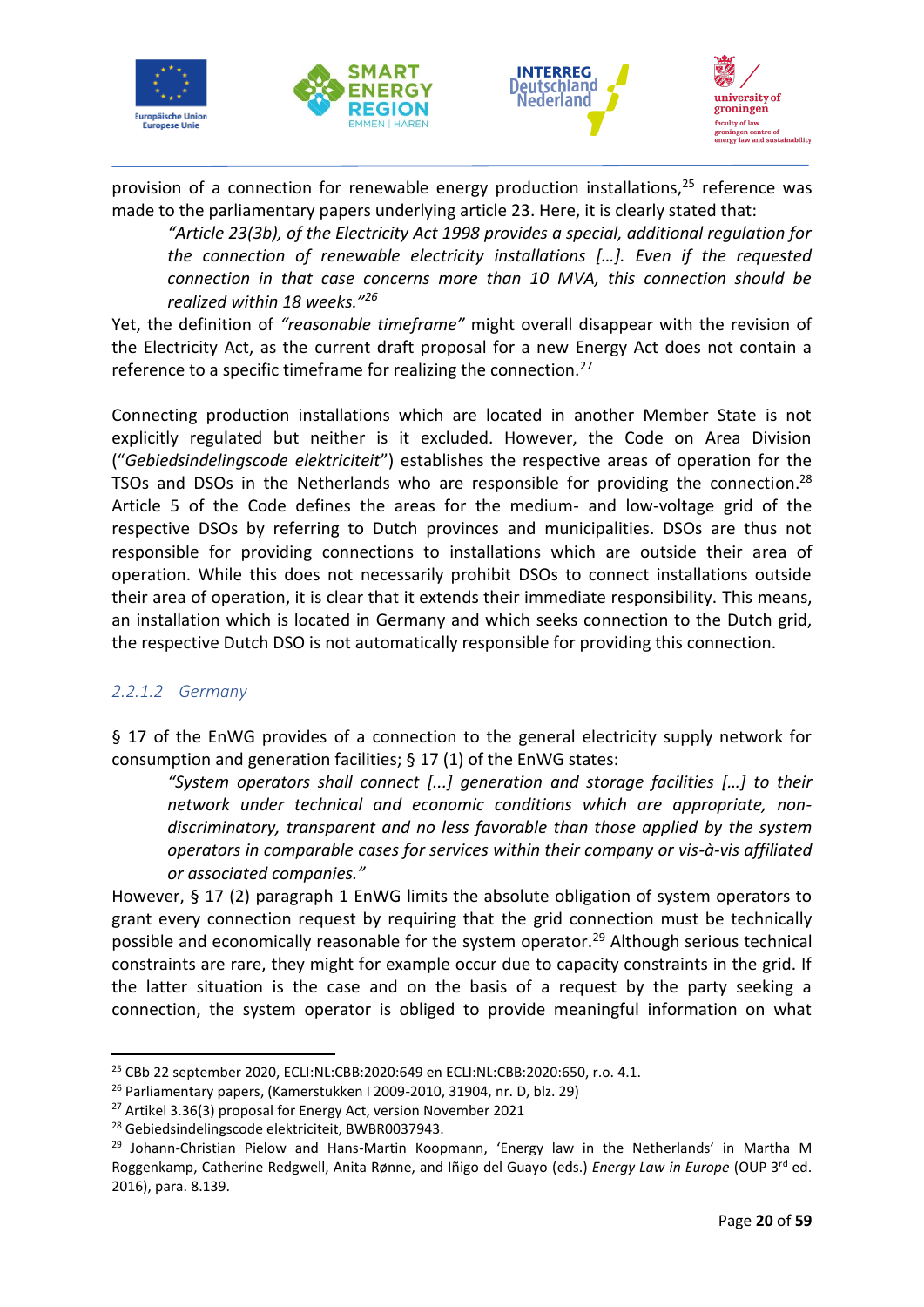







measures and associated costs would be required in detail to expand the network in order to provide the connection.<sup>30</sup>

For large connections (production installations >100 MW which are connected to the electricity grid with at least 110 kV) $^{31}$  these general requirements are further concretized in the Ordinance on grid connections (*"Kraftwerks-Netzanschlussverordnung", KraftNAV*).<sup>32</sup> It is specified that system operators need to provide information on their website concerning the information needed for assessing the connection request, standardized requirements for a connection contract, and a continuously updated overview of the grid and the utilization of the grid (*"Auslastung*") concerning actual utilization of capacity and the expected utilization.<sup>33</sup> Relevant to mention is that § 6 of the Ordinance builds on § 17(2) and emphasizes that technical constraints may be a reason for refusing a connection and that such a technical constraint can be that a connection point is technically not suitable for realizing the connection. Another technical reason for refusing a connection is a lack of capacity. Where a connection is refused, the system operator has to propose an alternative point for the connection. The connection costs have to be borne by the person requesting the connection in so far as it concerns infrastructure connecting the production installation with the grid which is exclusively used by the person requesting the connection.<sup>34</sup>

Hence, the existing legal framework (EnWG and KraftNAV) does not exclude the situation where a production facility which is located in another Member State will be connected to a distribution system in Germany. However, it seems that this is only realistic when the production installation is located just across the border, i.e. the distance to the Dutch distribution grid would be shorter than the distance to the German distribution grid. Considering that the distances between the potential locations of productions installations and the German distribution grid in the SEREH project would be relatively far,  $35$  and the costs for the connection have to be borne by the person requesting the connection, realizing such a connection might imply significant upfront costs.

### <span id="page-23-0"></span>*2.2.1.3 Assessment*

Both legislations distinguish between the size of the connection. The Dutch framework distinguishes between connection sizes (<10MVA and >10MVA), which determines the flexibility of the system operator to choose the exact location where the connection is constructed, i.e. for the large connections. Extra costs are levied on the producer if the installation is located further away from the distribution grid (>25m). The German Ordinance on connections is applicable to production installations as of 100 MW. The costs

<sup>30</sup> § 17(2) EnWG.

<sup>31</sup> § 1(1) KraftNAV.

<sup>32</sup> 26 June 2007 (BGBl. I S. 1187), as amended.

<sup>33</sup> § 3(1) KraftNAV.

<sup>34</sup> § 8 KraftNAV.

<sup>35</sup> E-Mail Mrs. Pieper/Agrowea GmbH & Co. KG (16. September 2021) referring to distances of 21 km, 30 km und 9 km.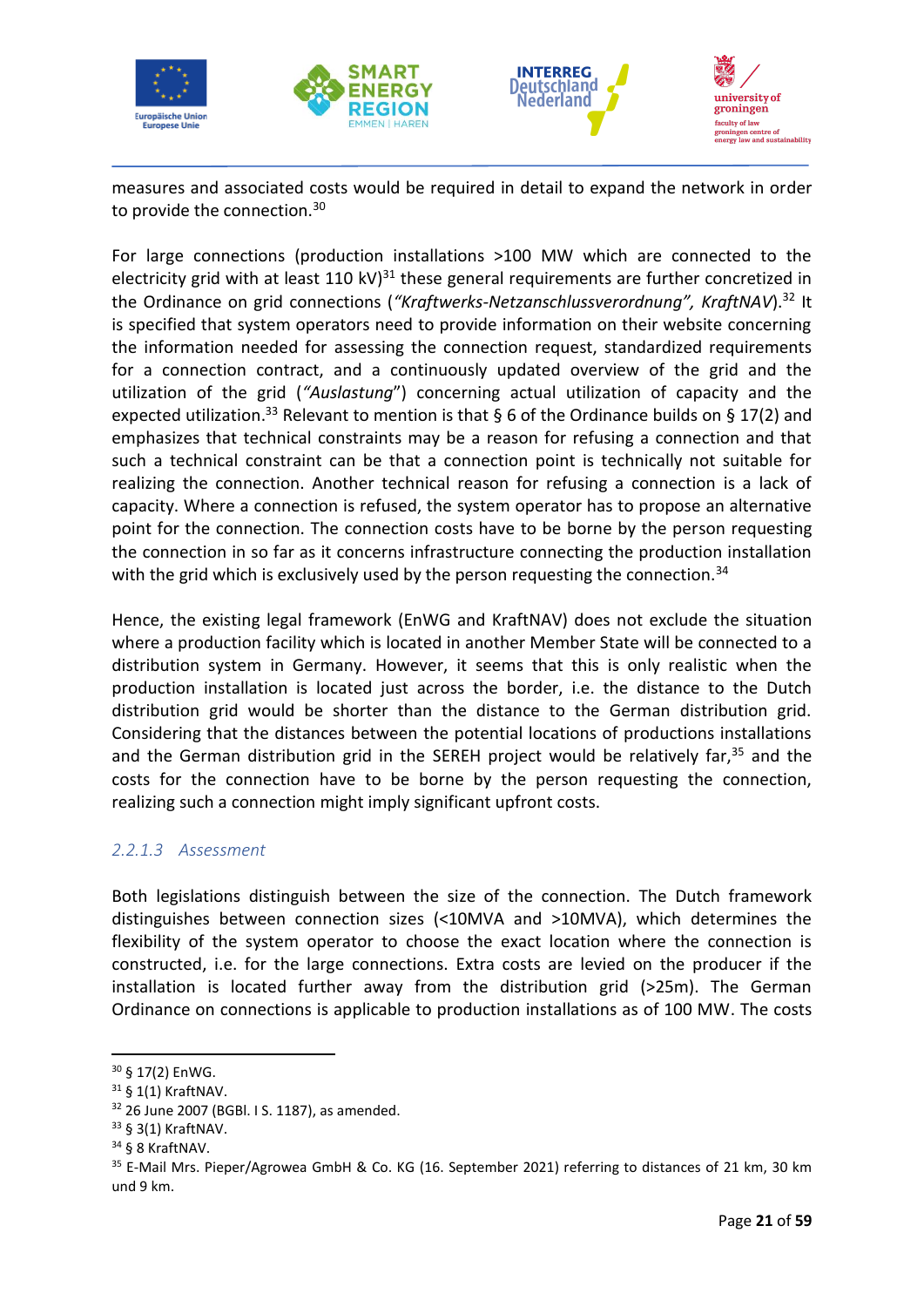







for the connection have to be borne by the person requesting the connection. Both legal frameworks do not exclude the possibility to connect production installations which are located in the respective other Member State; however, the economic viability (mainly due to distances and to establish two connections) needs to be assessed in detail for the case of the SEREH project.

# <span id="page-24-0"></span>**2.2.2 Guarantees of Origen**

As explained in deliverable 4.I(1), RESD 2018/2001/EU provides for so-called *"guarantees of origin"* (GoO), which are granted to the producer of renewable energy for each unit generated (1 MWh). Pursuant to the general rules established by the directive, the issuing of GoOs is organized at Member State level. As in the "switch setting" where a RES generating facility has connections in both Member States, it is necessary to ascertain the determining criteria or obtaining GoOs, for example the location of the production installation or the location of the distribution grid to which the electricity is fed into. GoOs are important as they provide proof that the generated electricity is indeed based on RES. Relevant questions for this section are:

- When and for what purpose are GoOs awarded?
- Can GoOs be awarded for production located in another MS?
- Who grants GoOs?

### <span id="page-24-1"></span>*2.2.2.1 Netherlands*

In the Netherlands, a subsidiary company of the TSO TenneT, namely CertiQ, is appointed as the authority awarding GoOs. CertiQ thus manages an electronic system where the origin of energy sources is registered and issues GoOs to the certificate account of the producer's designated trader on the basis of information received monthly from DSOs or metering companies on the actual electricity fed in the grid. So, simply, a producer of renewable energy can register the production installation which is located in the Netherlands with CertiQ. The responsible party to meter the electricity reports the amount of electricity which is fed in the grid, but also electricity which is not fed into the grid (*"niet-net levering",*  for example self-consumption or electricity fed into a *"direct line"*, as discussed in section 2.3 below) to CertiQ which issues the certificates for the producer. Producers can sell the GoOs on the market, for example to suppliers who use the GoOs as a proof for the renewable source of the energy. The market for GoOs is EU-wide. A European organization, *"Association of Issuing Bodies"* organizes the administration of the trade within the EU, for example by ensuring that the GoOs are comparable and by managing a trading hub.

In the Netherlands, the rules for GoOs are established in the Ordinance GoOs.<sup>36</sup> Based on the terminology established by this Ordinance, it seems rather clear that only producers which are established in the Netherlands can request an account for GoOs in the

<sup>36</sup> Art. 1 Ordinanace GoOs and certificates GoOs (*"Regeling garanties van oorsprong en certificaten van oorsprong"*).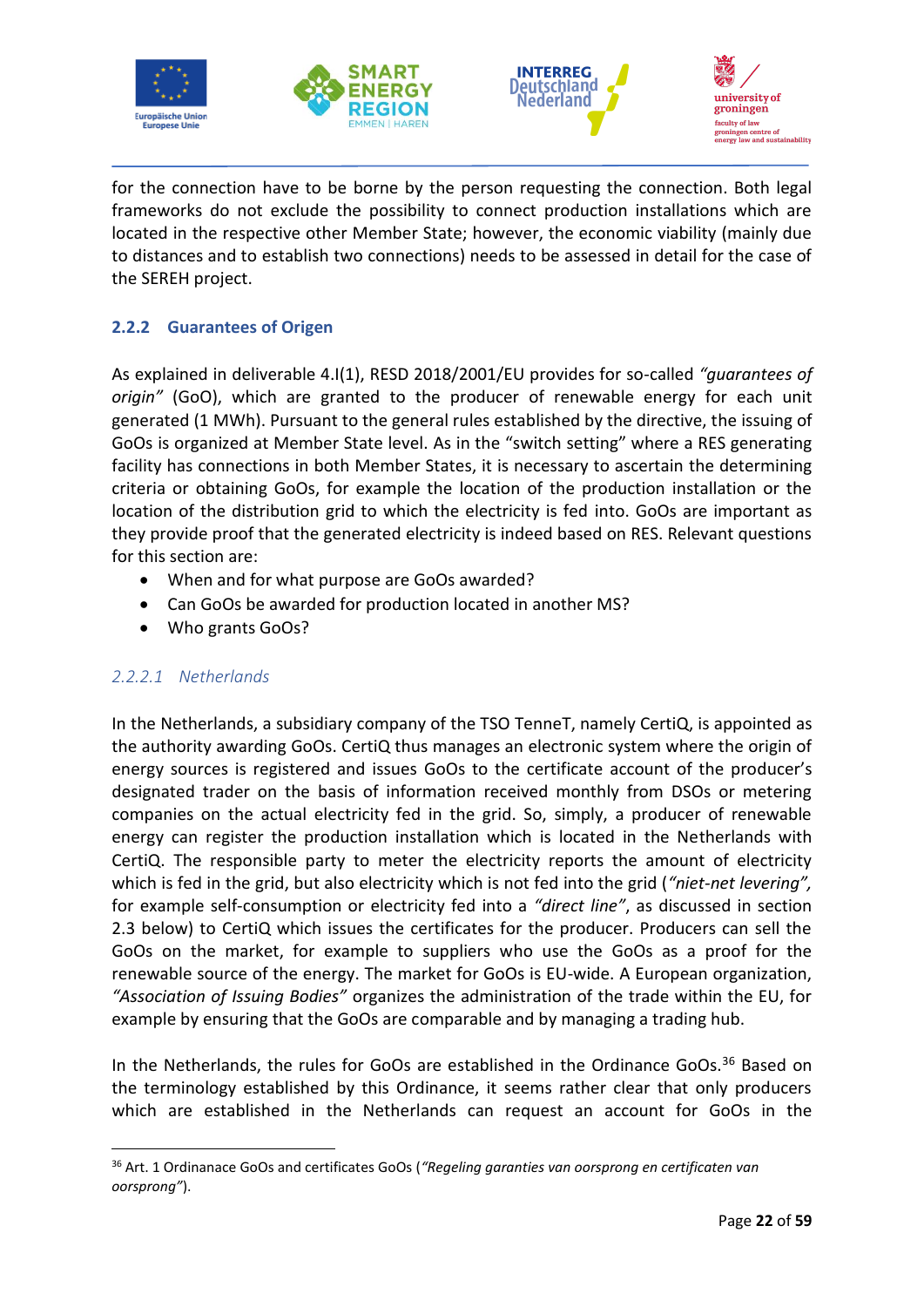







Netherlands and also the term *"production installation"* clearly refers to a geographical requirement, that is that the installation needs to be located in the Netherlands. $37$  This implies that for this setting a production installation located in Germany would not be eligible to obtain GoOs in the Netherlands, even if the electricity is fed-into the grid in the Netherlands. In the Netherlands, GoOs are not only relevant for proving the source of a produced energy unit, but also play a role in the revised subsidy scheme "*Subsidie Duurzame Energie ++*" (SDE++). This is explained further under section 2.2.3.1 below.

### <span id="page-25-0"></span>*2.2.2.2 Germany*

The *"Erneuerbare Energiengesetz"* 2021 (the "renewable energy law", EEG) regulates the requirements for applying for GoOs for the generation and feed-in of electricity generated on the basis of renewable energy.<sup>38</sup> The Federal Environmental Agency (*"Umweltbundesamt"*) is the responsible body for issuing the GoOs. GoOs can only be claimed if the renewable energy is not supported by the EEG 2021. This would otherwise be a so-called "double subsidy", which is excluded in Germany under the EEG 2021.<sup>39</sup> GoOs are thus only claimed for RES production which is not entitled (anymore) to the subsidy under the EEG. Furthermore, it is clear that the EEG 2021 geographically limits the GoO system to the territory of Germany by generally establishing that *"this Act, insofar as it relates to installations, shall apply if and to the extent that the electricity is generated within the territory of the Federal Republic of Germany."*<sup>40</sup> This clearly excludes installations (production installations) which are located in the Netherlands.

#### <span id="page-25-1"></span>*2.2.2.3 Assessment*

Legislations in both countries establish that GoOs are exclusively awarded to renewable energy production which is located in the respective territory of the Member State issuing the GoOs. The location of the production installation in a specific jurisdiction is thus determining where the GoOs are requested (for production located in the Netherlands at CertiQ and for production located in Germany at the Federal Environmental Agency). However, at least in the Netherlands it is also important that the electricity is fed in the Dutch electricity grid, as the responsible metering party (for example the DSO) needs to report the actual amount fed in the grid to CertiQ who then issues the respective amount of GoOs to the producer's account. Assuming that the production installation is located in the Netherlands, but connected to the German grid, it would be difficult to receive GoOs for the produced electricity. The German agency would not issue GoOs because the production installation is located in Germany, but also CertiQ could not issue GoOs as the responsible metering party would need to communicate the amount of electricity fed in the grid to

<sup>37</sup> Art. 1 Ordinanace GoOs and certificates GoOs (*"Regeling garanties van oorsprong en certificaten van oorsprong"*).

<sup>38</sup> § 79 EEG 2021.

<sup>39</sup> § 80(2) EEG 2021.

<sup>40</sup> § 5(1) EEG 2021.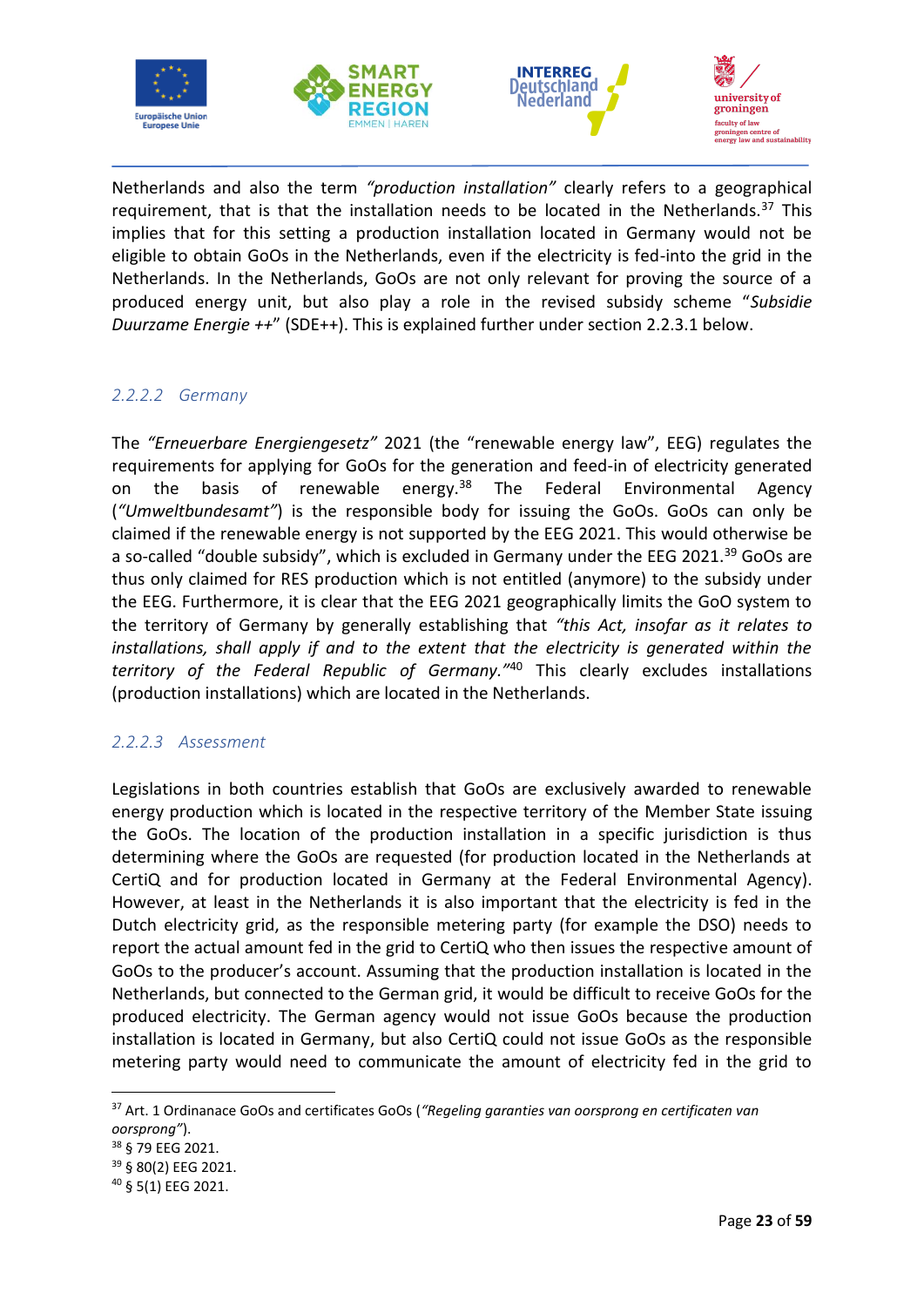







CertiQ. It might be an option that the German DSO (or any other responsible metering party) is reporting the amount of electricity fed in the grid to CertiQ, which would need to be in accordance with the Dutch Code on Metering (*"Meetcode Elektriciteit"*)This problem seems to be an issue for the sketched situation where a production installation is located in the Netherlands, but connected to the German grid, as in Germany GoOs are anyway not issued for production installations which already benefits from the general subsidy scheme.

# <span id="page-26-0"></span>**2.2.3 RES Energy Subsidy Schemes**

RESD 2018/2001/EU allows Member States to establish support schemes which lower the costs of energy production based on RES so that it equals the price of 'grey' electricity. Support schemes can include various financial mechanisms and vary largely among Member States. For this setting the following questions are relevant:

- What are the general rules of the support schemes for RES?
- Can RES generation which is located in another Member State benefit from the support scheme of the Member States where it is connected to the grid?

# <span id="page-26-1"></span>*2.2.3.1 Netherlands*

The Dutch support mechanism for renewable energy was established by a Ministerial Decree of 2007 governing the promotion of renewable energy production and is called "*subsidie voor duurzame energie*" (SDE).<sup>41</sup> The SDE lays down a framework for awarding subsidies for renewable energy. Annually, a Ministerial Regulation provides further details of the categories of production facilities that may be eligible for support. In 2011 the SDE regime was slightly modified and renamed SDE+. In 2020 this regime was adjusted and renamed again and it is now called SDE++. The current regime is broader and not only covers energy production on the basis of RES, but also includes other  $CO<sub>2</sub>$  reducing technologies, such as Carbon Capture and Storage. The subsidy depends on the technology deployed, but essentially covers the difference between the costs and the price. For each technology category, a so called "base amount" is established in order to determine the respective amount. This is at the same time the maximum amount for which support can be requested. The revenues generated from, for example, electricity production is determined by a *"correction amount"*. The SDE++ remunerates the difference between the "base amount" (costs) and the "correction amount" (potential revenues). The *"Netherlands Environmental Assessment Agency"* (*"Planbureau voor de Leefomgeving"*, PBL), DNV-GL, and TNO are assigned by the Ministry of Economic Affairs and Climate to calculate the *"base amounts"* per technology category, which are then adopted by the Minister and valid for the entire support period. The *"correction amount"* is determined TNO in the autumn for the coming calendar year and is based on the energy prices of the past calendar year. Both amounts are published by the *"Netherlands Enterprise Agency"* (*"Rijksdienst voor Ondernemend Nederland"*, RVO). What has been newly established with the revised SDE++ scheme is that the price for GoOs is part of the *"correction amount"* for onshore wind and

<sup>41</sup> Besluit stimulering duurzame energieproductie of 16 October 2007, *Stb* 410.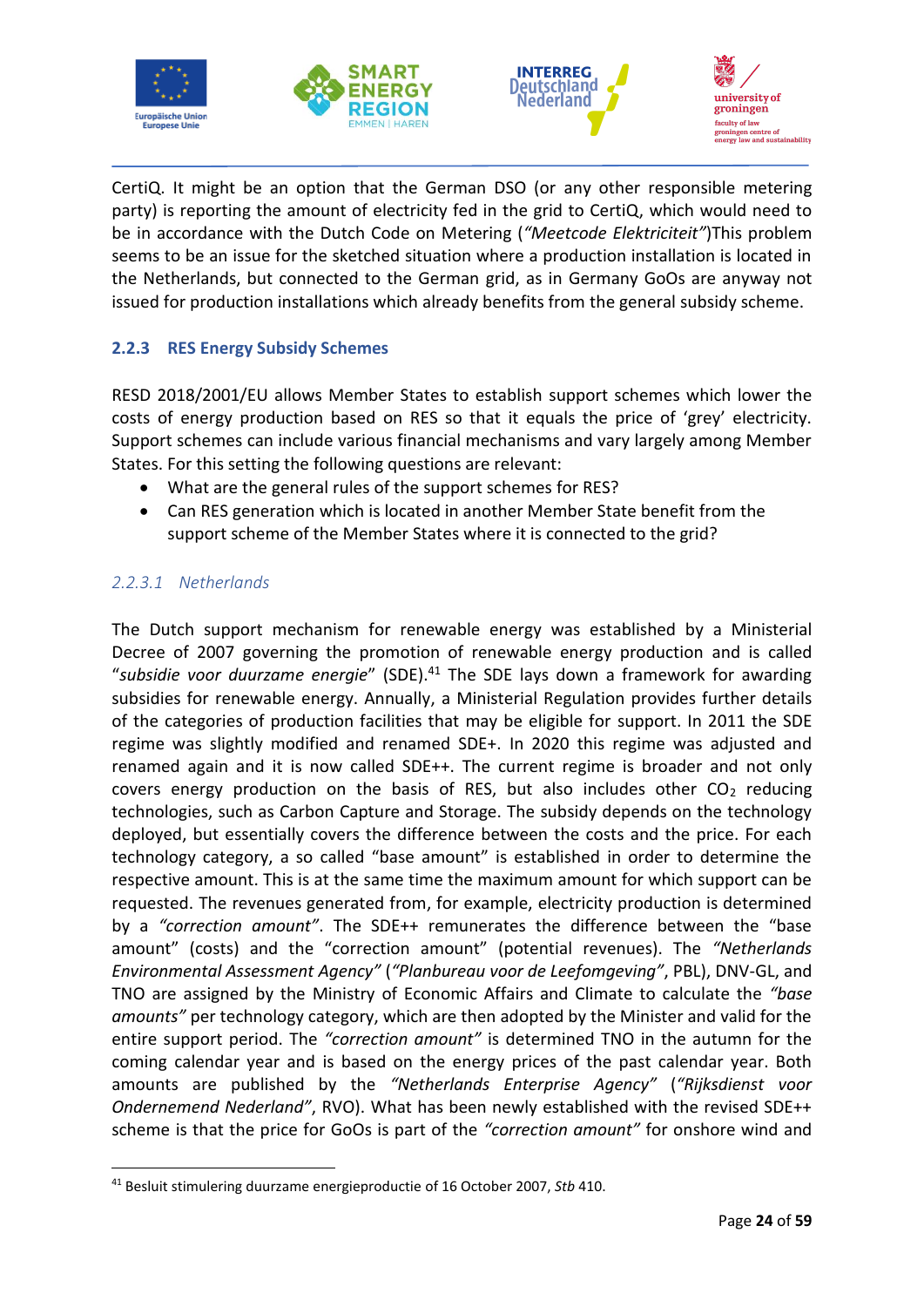







solar energy.<sup>42</sup> So, higher GoO prices will lower the subsidy. Overall, the subsidy has a great influence on the financial feasibility of renewable energy production or other  $CO<sub>2</sub>$  reducing activities as it is awarded for a period of 12 or 15 years.

In order to receive remuneration under the SDE++ it is necessary that the producer can indicate the amount of energy produced on the basis of RES proven by GoOs.<sup>43</sup> Relating to the inference of the preceding section on GoOs, this might be complicated for the case that a production installation which is located in the Netherlands, but connected to the German grid and not metered in the Netherlands. More fundamentally, it is required that the production installation is connected to a grid, and even though it is not explicitly stated that this is the Dutch grid, a conversation with RVO confirmed that the production installation has to be connected to the Dutch grid.<sup>44</sup>

The Decree includes an article on *"support for projects in other Member States"* which states that support is in principle available for projects located in another Member State if a *"cooperation agreement"* (*"samenwerkings overeenkomst"*) is concluded as meant by the RESD 2018/2001/EU. The option of *"cooperation mechanisms"* is extensively presented in deliverable I.1 on the EU legal framework in section 4.2.2 and with a special focus on *"joint projects"* in sections 4.2.2.1. The main conclusion was that *"joint projects"* generally provide leeway for cross-border projects. However, the scope seems narrower than the objectives of SEREH, as the aim of the Directive is to increase the share of RES, while the goal of SEREH is to improve efficient system use and keep benefits in the local region.

# <span id="page-27-0"></span>*2.2.3.2 Germany*

Germany has long-standing experience with a support scheme for energy production on the basis of renewable sources, named the *"Erneuerbare Energiengesetz"* (the "renewable energy law", EEG) which launched in 2000 and granted producers a guaranteed remuneration for 20 years. The scheme was amended several times during the years, with the latest amendment entering into force in 2021, resulting in the EEG 2021.

In addition to financial support, the EEG provides for priority connections for renewable energy installations. § 8 EEG 2021 establishes the entitlement to priority grid connection and priority power purchase for renewable energy plants. § 8 EEG 2021 thus gives renewable energy producers an explicit entitlement to grid connection. However, it is clear that the scheme is in principle only applicable to installations located in Germany, regardless of whether the installation is connected to the German grid. Yet, the same article limiting the geographical scope of the EEG 2021 also refers to the option of granting the subsidy to producers located in another Member State:

*"2) Insofar as payments for electricity from renewable energy sources are determined by means of invitations to tender, bids for installations in the territory of another* 

<sup>&</sup>lt;sup>42</sup> Art. 14(1 b) Besluit stimulering duurzame energieproductie en klimaattransitie.

<sup>&</sup>lt;sup>43</sup> Art. 15(1 a) Besluit stimulering duurzame energieproductie en klimaattransitie.

<sup>44</sup> Conversation with RVO November 2021.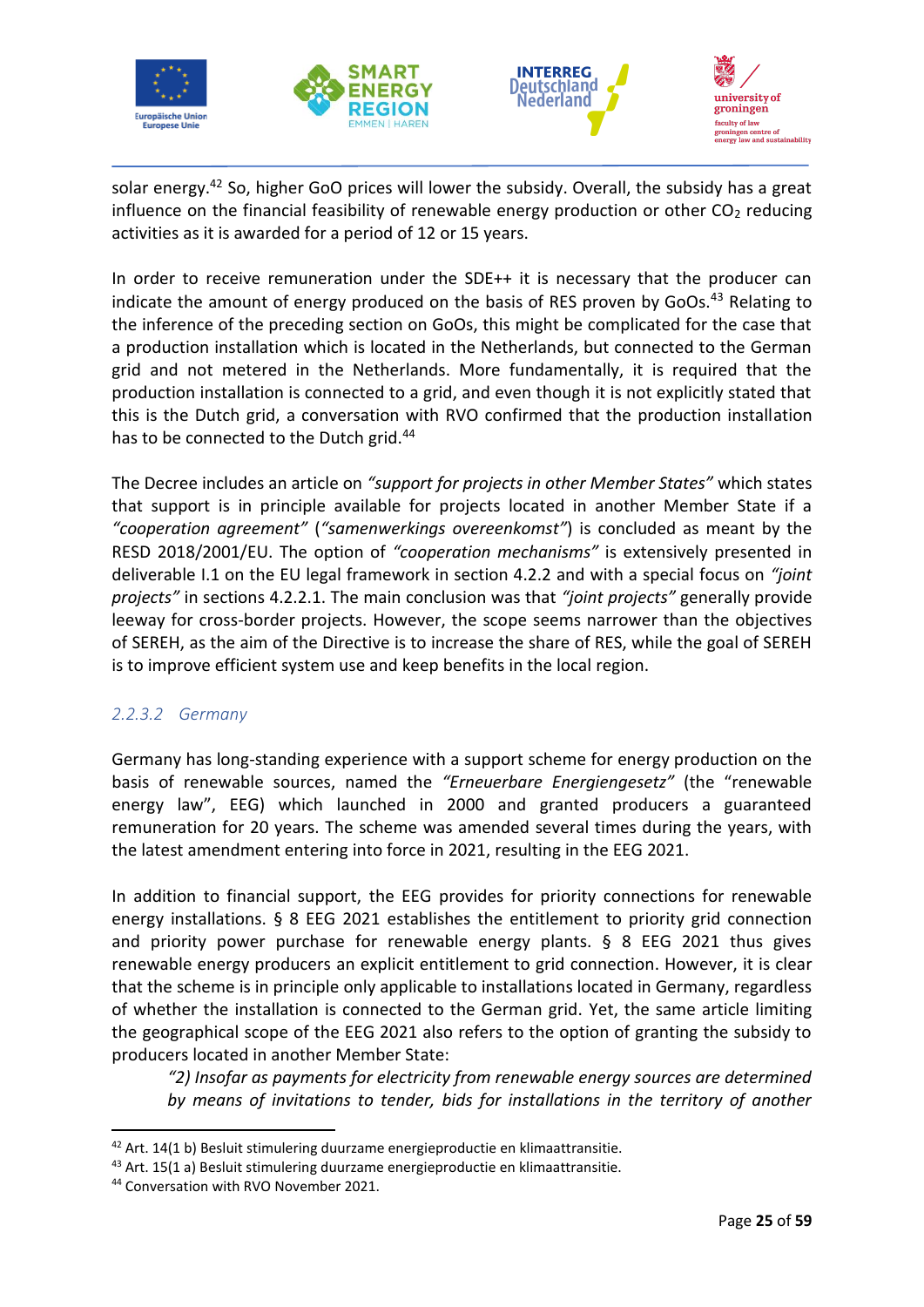







*Member State or several other Member States of the European Union shall also be eligible for subsidy up to a maximum of 5 percent of the total annual installed capacity of such installations. [...]. For the purpose of sentence 1, invitations to tender may be issued*

*1. jointly with one or more other Member States of the European Union, or*

*2. opened to installations in the territory of another Member State or several other Member States of the European Union."*

The article then further refers to the condition of establishing cooperation mechanisms as established under the RESD 2018/2001/EU (see preceding section 2.2.3.1).

### <span id="page-28-0"></span>*2.2.3.3 Assessment*

The Netherlands and Germany both apply a support scheme to support the production of energy based of renewable sources. Both subsidy schemes are in principle exclusively applicable to production installations which are located in the respective territory of the country and when the production installation is connected to the grid in the respective country. Both countries provide for the option of extending the support scheme to production located in another Member State but only if a *"cooperation mechanism"* is established in accordance with RESD 2018/2001/EU. Such an agreement for a joint cooperation mechanism between the Netherlands and Germany is currently not in place and also not planned according to the National Energy and Climate Plans covering the period of 2021-2030. 45

Unfortunately, and as explained in deliverable I.1 section 4.2.2 on *"cooperation mechanisms"*, there are very few experiences with the implementation of cooperation mechanisms in the EU and Member States seem rather reluctant to explore this option. The few existing examples are assessed by the European Environmental Agency.<sup>46</sup> One of the examples also involves Germany which established a joint solar auction with Denmark in 2016.<sup>47</sup> Another prominent example is the common market for electricity certificates which is established between Norway and Sweden. $48$  The key lessons that are mentioned by the European Environmental Agency (which have also been outlined in greater detail in deliverable I.1) is that political trust and willingness to cooperate on this matter are key. However, considering that there might be more initiatives which are exploring potential cross-border cooperation between the Netherlands and Germany, it might be worthwhile to develop concrete ideas on the development of a cooperation mechanism for renewable energy projects between the Netherlands and Germany, for example via linking support

<sup>45</sup> See European Commission, at < https://ec.europa.eu/energy/topics/energy-strategy/national-energyclimate-plans\_en>.

<sup>46</sup> See European Environmental Agency, at < [https://www.eea.europa.eu/themes/energy/renewable](https://www.eea.europa.eu/themes/energy/renewable-energy/cross-border-cooperation-on-renewable-energy)[energy/cross-border-cooperation-on-renewable-energy>](https://www.eea.europa.eu/themes/energy/renewable-energy/cross-border-cooperation-on-renewable-energy).

<sup>47</sup> Dijana Dmitruk, 'Danish – German Cooperation on the First Cross-border Tenders for Renewable Energy A Blueprint for Future Cross-Border RES Projects?' in Martha M Roggenkamp and Catherine Banet (eds) European Energy Law Report XII (Intersentia, 2018).

<sup>48</sup> Finn Arnsen et al. "Energy law in Norway" in in Martha M Roggenkamp, Catherine Redgwell, Anita Rønne, and Iñigo del Guayo (eds.) *Energy Law in Europe* (OUP 3rd ed. 2016), para. 11.270.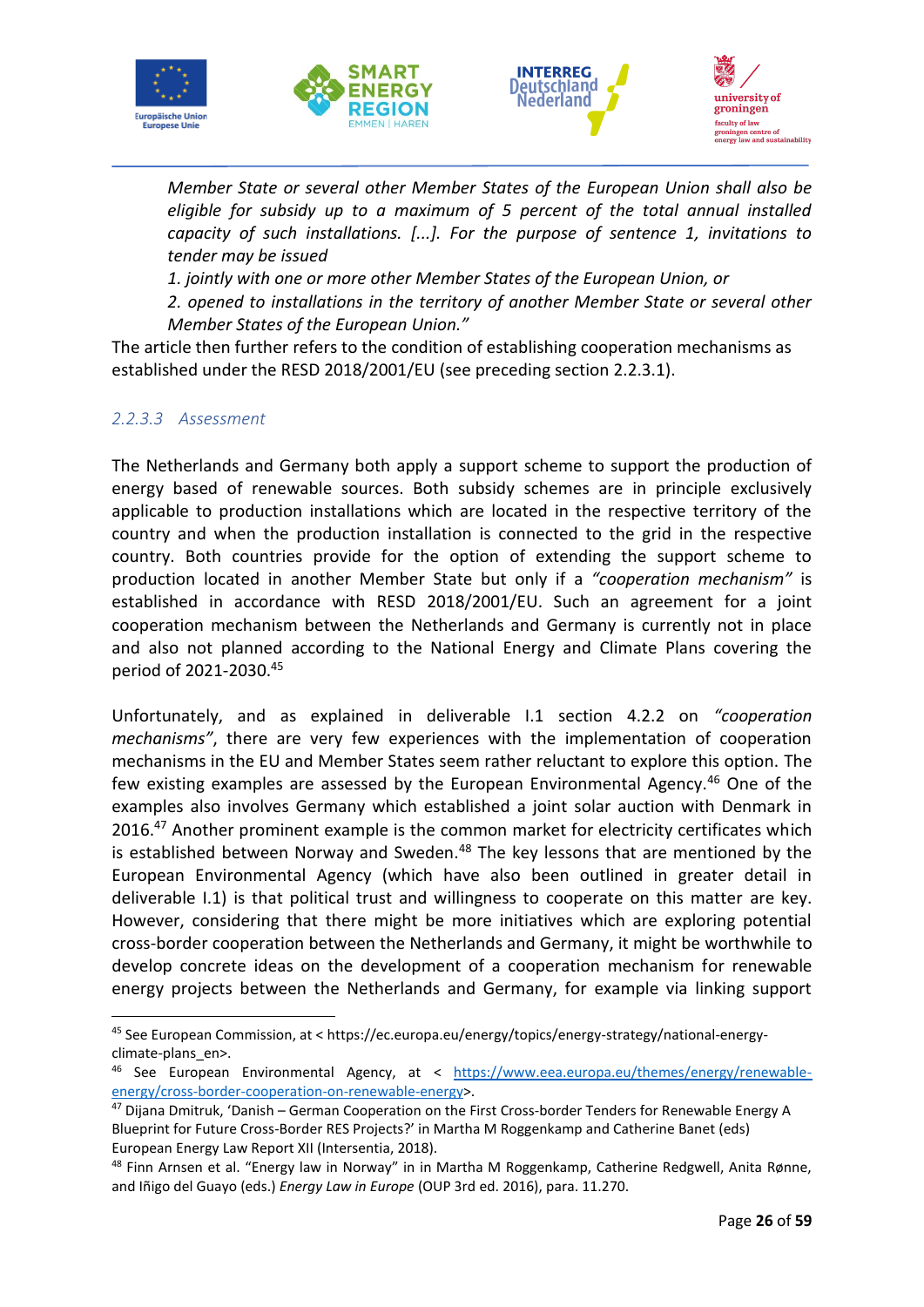







schemes. Considering that at least Germany has experience on this, there should be some experience and willingness of the government to further build on this.

### <span id="page-29-0"></span>**2.2.4 Conclusion**

Overall, this setting on RES generation installations which are connected via a connection either to the Dutch or the German distribution grid seems to be an innovate option. However, many legal questions remain. Providing a connection to an installation located in the respective other Member State is not specifically mentioned, but also not excluded in both jurisdictions and does thus not seem to constitute an immediate obstacle. However, considering the technical and economic viability of providing such a connection needs to be assessed on the basis of more information, for example on the exact distances, the exact capacity connected, the source of RES etc. However, additional costs will be involved anyway, as it involves two connections. Another obstacle might be the access to support schemes, as both legislations are rather clear about the fact that producers are only eligible if they are located in the territory of the respective Member State and the production installation is connected to the grid in the respective country. Both legislations allow for the opening of support schemes to foreign producers under the condition that a *"cooperation mechanisms"* is in place as established by the RESD 2018/2001/EU. A final very relevant point to mention is that it would need to be established how the act of "switching" is organized, meaning who or what determines which connection is in use. For this, there is no regulation in place, as this is essentially the innovative element of this scenario. Yet, it would need to be clearly determined when, how, and by whom the "switching" is undertaken. If a "cooperation mechanisms is set up to test for such an installation with a double connection, this could be further established in an agreement.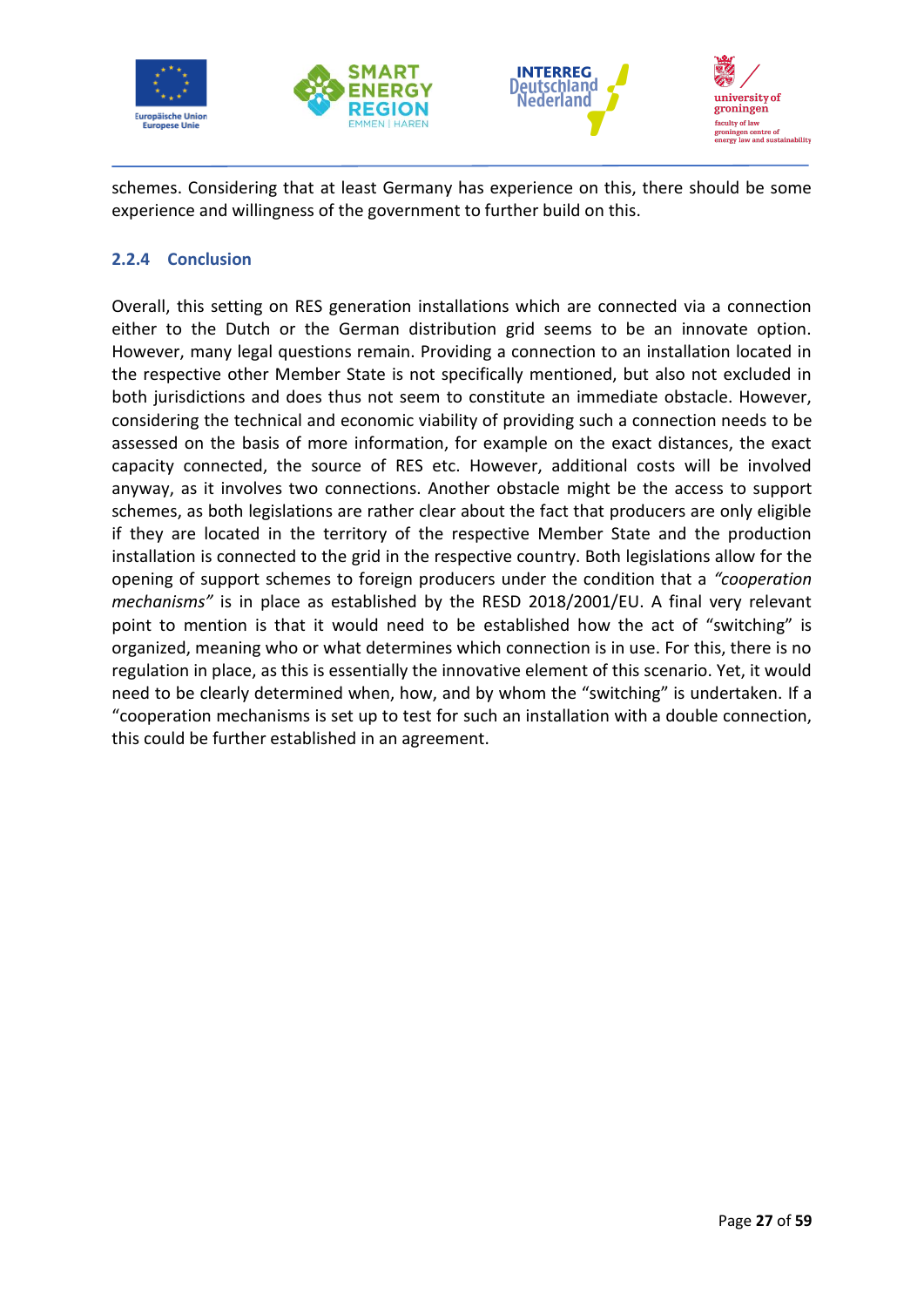







# <span id="page-30-0"></span>2.3 Direct Electricity Line for Exclusively Specified Customers

RES generation installation located in one Member State (either Germany or the Netherlands) is directly connected to an exclusively specified customer in the other Member State (either Germany or the Netherlands).

Essentially, this setting is a narrower version of the preceding setting, as it includes a production installation which is connected across the border to an exclusively specified customer. So, contrary to the preceding setting where the production installation had two connections, one to the grid in each country, here, the production installation has only one connection to a customer located in the other Member State. In that sense, several points of the preceding setting are also relevant here. However, this setting can be captured by a specific legal concept, namely that of the *"direct line"*.

As presented in deliverable 4.I.1 this setting could be legally designed so as to constitute a *"direct line"* as defined in the EMD 2019/944/EU as

*"either an electricity line linking an isolated generation site with an isolated customer or an electricity line linking a producer and an electricity supply undertaking to supply directly their own premises, subsidiaries and customers"*. 49

As direct lines are not considered to be part of the grid, the general legal framework establishing rules on the access and the use of the system are not applicable. However, as discussed in deliverable 4.I.1, the classification as a *"direct line"* usually occurs in rather exceptional circumstances, and even then, the scope of exemptions is limited.<sup>50</sup> As a directive, the EMD 2019/944/EU can be transposed into national law in different ways. The following sections explain national rules on direct electricity lines in the Netherlands and in Germany, and present opportunities and limitations for SEREH. Relevant questions to consider are:

- Who can be connected to a *"direct line"*?
- Can the persons connected to the *"direct line"* have additional connection to the grid?
- Are producers of RES connected to a "direct line" eligible to receive support from RES support schemes?
- Can a "direct line" be constructed across a national border?

### <span id="page-30-1"></span>**2.3.1 Dutch Law Governing "Direct lines"**

Based on the definition of *"grid"* (grid) in the Dutch Electricity Act 1998 it becomes clear that *"direct lines"* are not part of the grid, the law states that

*"one or more connections for the transport of electricity and their associated transformer, control, distribution and substation and other equipment, except in so* 

<sup>49</sup> Art. 2(41) EMD 2019/944/EU

<sup>50</sup> See deliverable 4.I.1, pp 42-43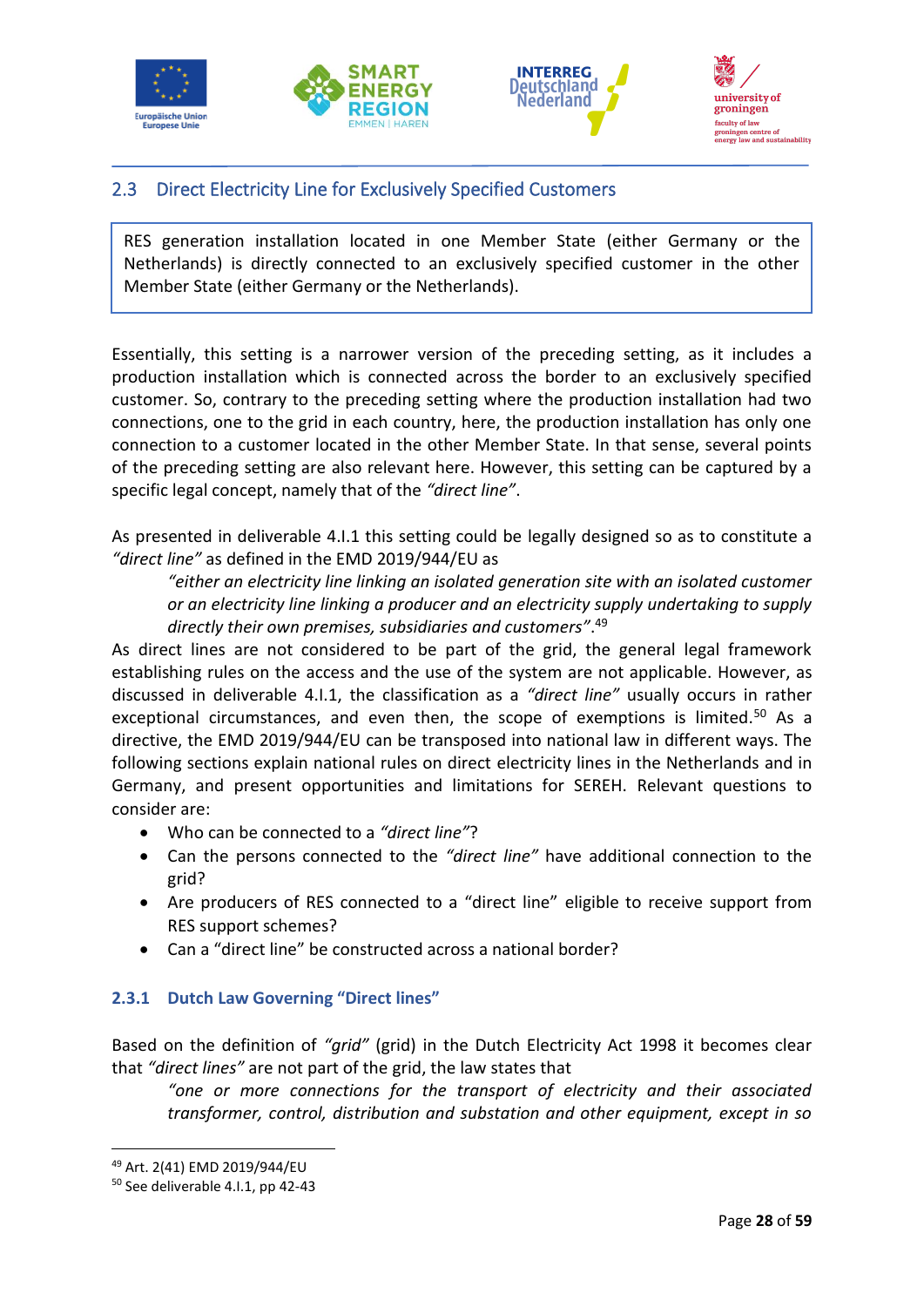

*far as such connections and equipment form part of a direct line or are within the installation of a generator or a consumer;"*<sup>51</sup>

From this it becomes clear that all rules governing networks and network operation are not applicable to *"direct lines"* under the Dutch Electricity Act 1998. Additionally, the fact that direct lines are not defined as grid or part of it also implies that no customers ("*afnemers"*) are connected to *"direct lines"*, as a customer is defined as anyone who has a connection to a grid.<sup>52</sup> The definition of the direct line does thus not refer to connected customers, but to *"verbruikers"*, which can be translated as *"consumer"*. <sup>53</sup> This is in so far relevant as the (protective) provisions of the Electricity Act 1998 that apply to customers do not apply to consumers connected to a *"direct line"*. 54

Generally, the concept of a *"direct line"* entails the situation in which a direct cable connects a production installation of a producer with one or more consumers of electricity, not being the producer or mainly household customers. A production installation may consist of several production units. A production unit is the smallest possible technical unit with which electricity can be generated independently. Production units that are in a geographically, technically, functional or organisational relationship can form a one production facility (for example a wind park which is owned by one legal person. Here, the single wind turbines are the production units, and the wind park is the production installation).<sup>55</sup> A producer is defined as a *"organisational entity that generates electricity"*. <sup>56</sup> The *"direct line"* must also be intended to meet the electricity needs of the electricity demand of the consumers. This may be shown, for example, by an agreement between a producer and the consumer, and by the invoices that the consumer primarily receives electricity from the producer.<sup>57</sup>

The definition of *"direct lines"* entails two situations, i.e. a cable for the transport of electricity that either

- is not connected to the grid or another connection for the transport of electricity, and that serves to connect an isolated producer with an isolated consumer (not being the producer),
- or
- is connected through the installation of *one* party to the grid or another connection used for the transport of electricity, and that *directly* connects a producer's production installation, via a supplier, with one or more consumers of electricity, not being the producer or principally household consumers.<sup>58</sup>

<sup>&</sup>lt;sup>51</sup> Art. 1(i) Elektriciteitswet 1998.

<sup>52</sup> Art. 1(c ) Elektriciteitswet 1998.

<sup>53</sup> Art. 1 (ar) Elektriciteitswet 1998.

<sup>54</sup> Julia Eijkens, Peter van Asperen and Vincent Lindijer, 'Net Anders – II Een diversiteit aan private netten en directe lijnen' (2012) Nr. 2 Nederlands Tijdschrift voor Energierecht 58-64, 63.

<sup>55</sup> Kamerstukken II 2007/08, 31 326, nr. 3.

<sup>56</sup> Art. 1(g) Elektriciteitswet 1998.

<sup>&</sup>lt;sup>57</sup> Julia Eijkens, Peter van Asperen and Vincent Lindijer, 'Net Anders – II Een diversiteit aan private netten en directe lijnen' (2012) Nr. 2 Nederlands Tijdschrift voor Energierecht 58-64, 63; Ontheffingsbesluit ACM van 17 mei 2018 met kenmerk ACM/UIT/492785 (AEB).

<sup>58</sup> Art. 1 lid 1 sub ar Elektriciteitswet 1998.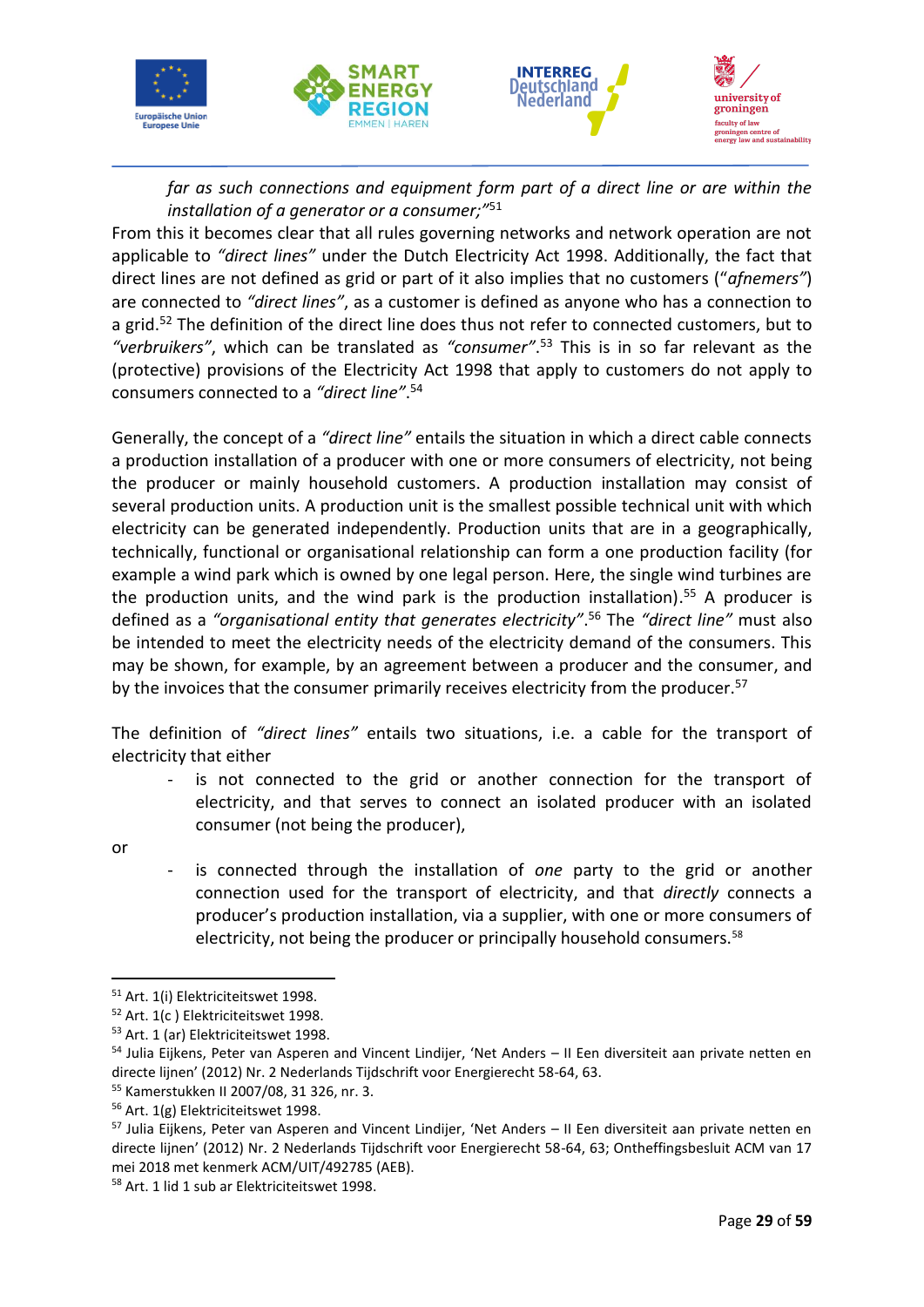

The first situation is very similar to the definition established in the EMD 2019/944/EU and describes a situation of full isolation, i.e. the production installation is not connected to the public grid and the consumer is also not connected to the public grid. <sup>59</sup>

<sup>59</sup> This definition of isolated is most straight-forward. However, the isolation criterion is not defined further in the EMD 2019/944/EU. Some authors have argued that it is confusing and should be removed, as connection to the grid for e.g. back-up purposes should not automatically make a direct line part of the grid. See Paul Ouwehand, 'The Qualification of Direct Lines in the Third Electricity Directive and the Implementation of Direct Lines in the Netherlands - An Analysis of the Recent Developments' (2010) 5 IELR 140, 142.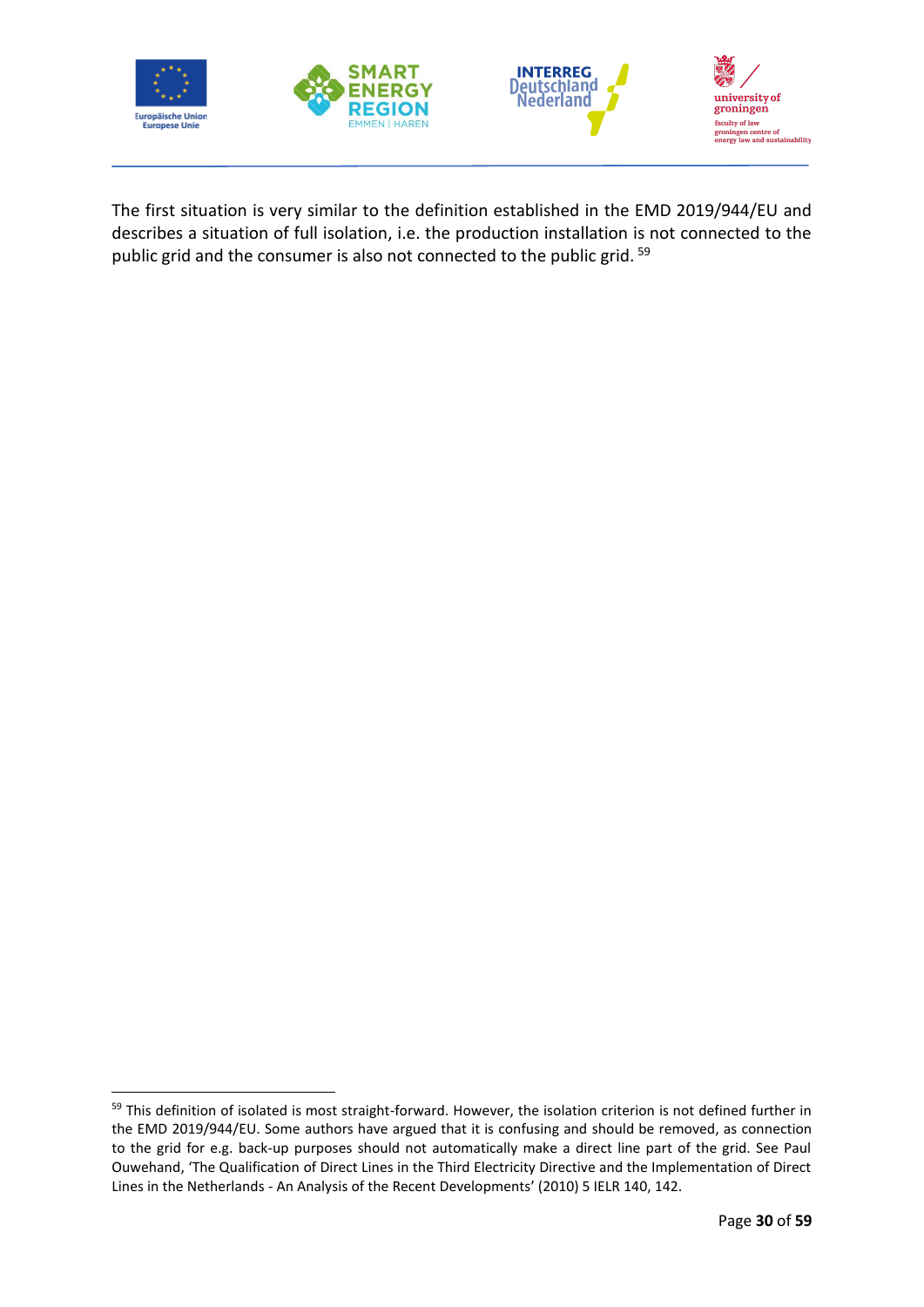

*Figure 1: Direct line option a under Dutch law*

<span id="page-33-0"></span>

The second situation allows that one of the connected persons, either the productioninstallation or the consumer, can have a connection to the public grid. The supply may be arranged via a supplier.

<span id="page-33-1"></span>*Figure 2: Direct line option b under Dutch law*



*The dotted line indicates possible connections. Note that only one of the dotted connections is allowed for the classification as direct line.*

As *"direct lines"* do not fall under the definition of a *"net"*, regulated network tariffs are not applicable. However, the absence of regulated tariffs does not imply that the electricity supplied via *"direct lines"* is not subject to energy taxation. The Environmental Tax Act states that *"tax is due for electricity supplied via a connection,* […] *electricity supplied in other ways than via a connection,* […] *and the use of electricity which is received in other ways than supply"*. 60

Another important question is (i) whether renewable electricity production installations connected to a *"direct line"* are eligible to receive GoOs and to benefit from the support scheme for renewable energy production, and, (ii) whether support can be granted if a

<sup>60</sup> Art 50(1) (3a and d) Wet belastingen op milieugrondslag.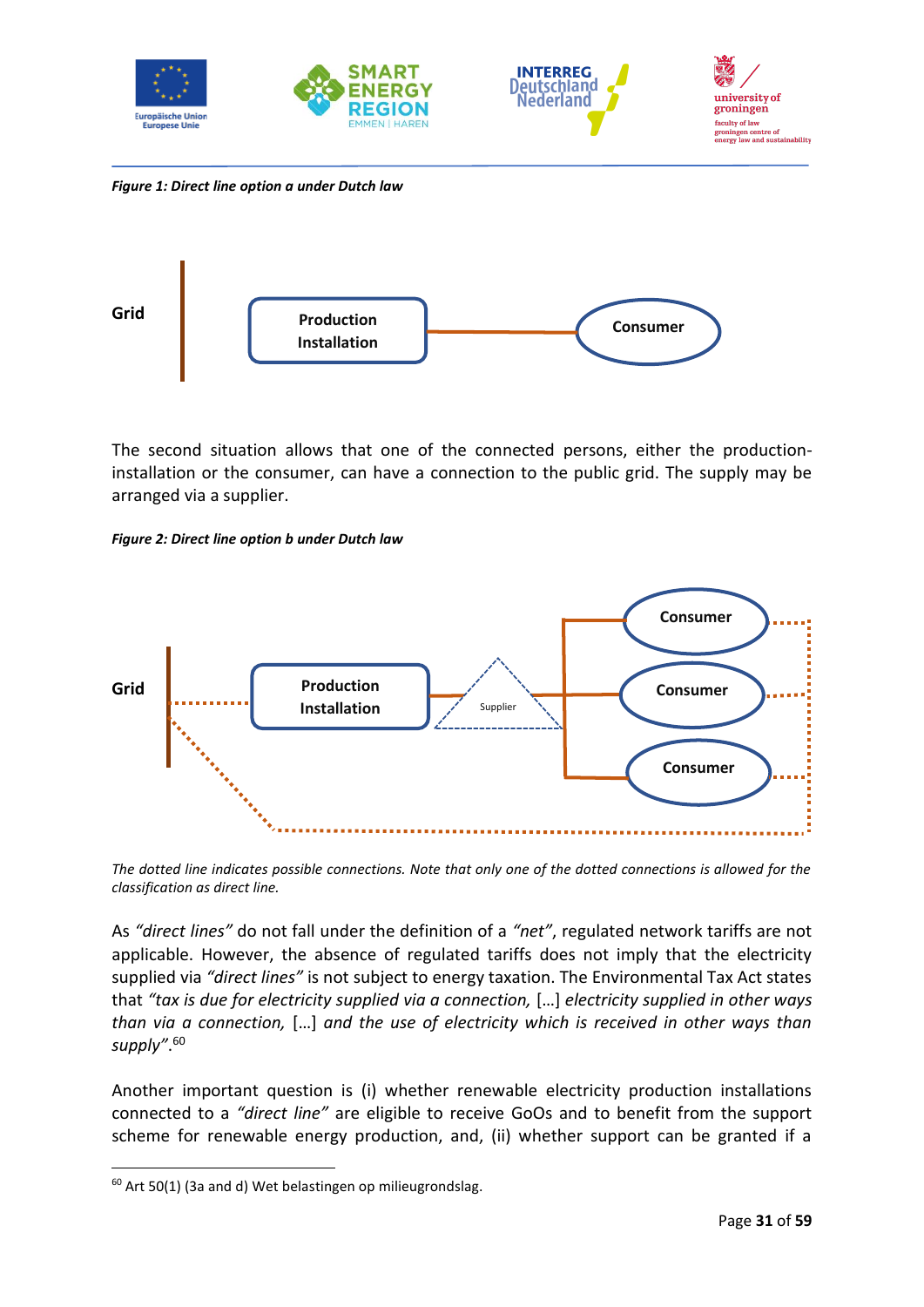







*"direct line"* crosses the national border. On (i), it is clear that GoOs can be requested for production which is not fed in the grid (*"niet-net levering"*), serving as a proof of source for the final consumer connected to the same *"direct line"*. <sup>61</sup> Also, production installations which are not connected to the grid and where the electricity is thus not fed-into the grid is eligible to the support mechanisms SDE++, based on the amount of GoOs awarded by CertiQ. For this it is a precondition that the electricity can be metered sufficiently.<sup>62</sup> This leads then also to the answer to (ii) that there seems to be no obstacle that GoOs can be granted and support from the SDE++ can be claimed for the situation that the production installation is located in the Netherlands and the *"direct line"* extends the border to Germany.

Finally, it is relevant to understand the administrative procedure for constructing a *"direct line"* which is specified in the Electricity Act. The producer intending to construct a *"direct line"* has to notify the Dutch regulatory authority (i.e. *Autoriteit Consument en Markt*, ACM).<sup>63</sup> The producer has to provide the following information: name and address, general description of the direct line, and the location of the direct line. The producer is also obliged to notify any significant changes, such as a change in the number of consumers or a change in ownership.<sup>64</sup> This notification is primarily required so that the ACM can register the direct line. This registry is publicly online available via the website of the ACM. $^{65}$  In general, the Dutch legal framework, including the definition, the administrative procedure, and the registry of *"direct lines"* in the Netherlands, is very transparent. This might provide an additional benefit as there are plenty of examples of *"direct lines"* which have been constructed and are in use. Not only does this illustrate possible implementations, but it also indicates that this is a concept which is actively used, thus that there is need for such a special category of infrastructure.

# <span id="page-34-0"></span>**2.3.2 German Law Governing "Direct lines"**

In German law, the EnWG defines direct lines as follows:

- *"an electricity line linking a single generation site with a single customer",*
- or
- *"an electricity line linking a producer and an electricity supply undertaking to supply directly their own premises, subsidiaries and customers"*. 66

The wording of this definition differs from the definition established by EU law. This applies, to the term *"isolation",* which is used in the definition of a *"direct line"* established by the

<sup>61</sup> See RVO at < https://www.rvo.nl/subsidie-en-financieringswijzer/sde/aanvragen/veelgesteldevragen/beheerfase>

<sup>62</sup> See RVO at < https://www.rvo.nl/subsidie-en-financieringswijzer/sde/aanvragen/veelgesteldevragen/beheerfase>

<sup>&</sup>lt;sup>63</sup> Art. 9(h) Elektriciteitswet 1998.

<sup>64</sup> Art. 9(h) Elektriciteitswet 1998.

<sup>65</sup> < [https://www.acm.nl/nl/onderwerpen/energie/netbeheerders/melding-directe-lijn>](https://www.acm.nl/nl/onderwerpen/energie/netbeheerders/melding-directe-lijn)

<sup>66</sup> § 3 (12) EnWG.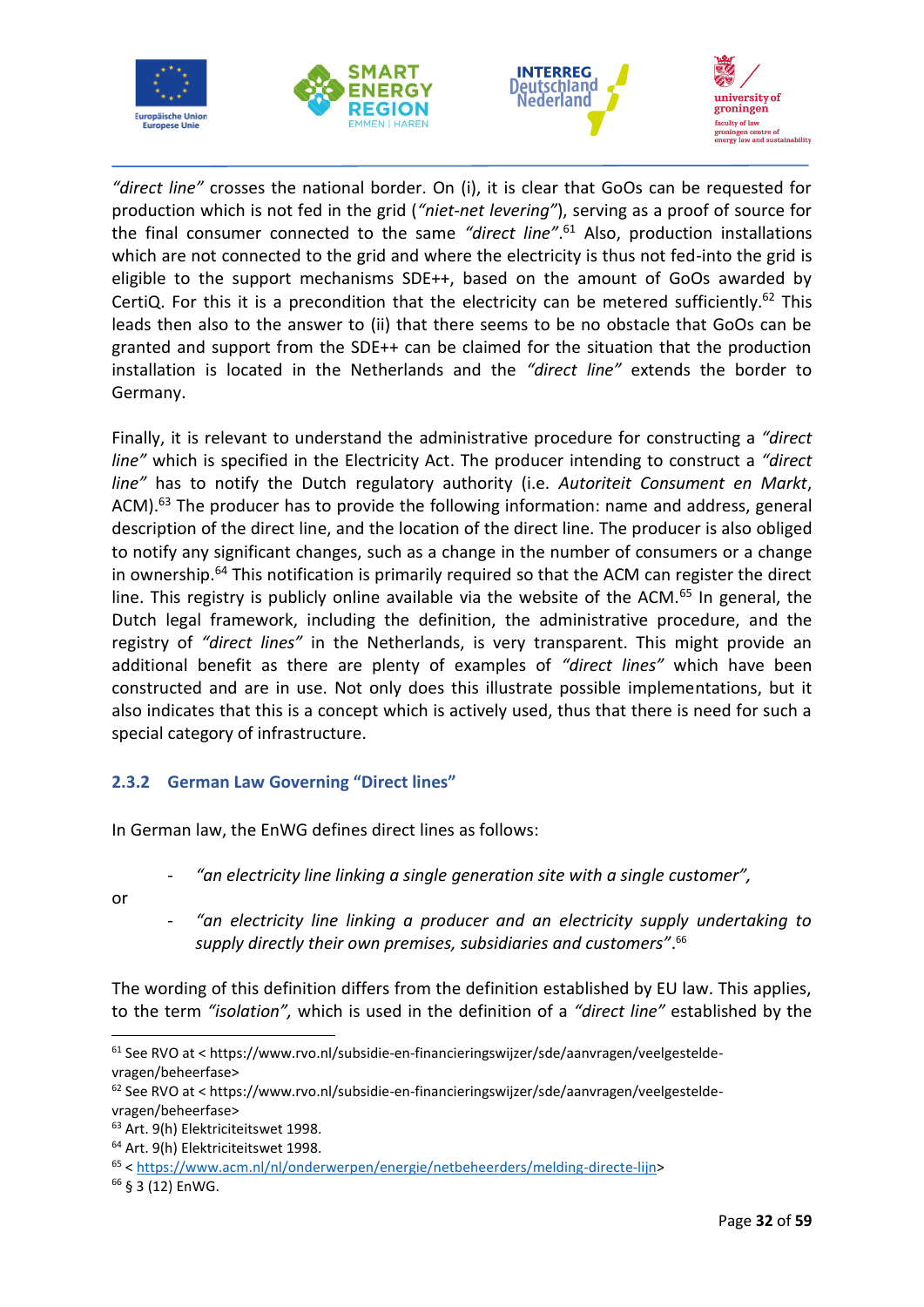







EMD 2019/944/EU and which is translated as *"single"* (*"einzeln"*) in German law. Also, the German text of the EU directive refers to *"einzeln"* instead of *"isolated"*, it is thus not matter of transposition, but of translation. This difference is important, because the English expression *"isolated"* seems to imply that the generation site and the customer *shall not be connected to the grid* (i.e. being isolated), while the German translation with the term *"einzeln"* seems to focus on the *number of connected users*, i.e. that should be only *one*. Following the German wording, it seems permissible that the production facility and/or the customer has a connection to the electricity distribution network and that the *"direct line"* function as an additional connection. This would mean that a situation where both the producer and the consumer are fully isolated (as sketched above in figure 1) is not excluded, it is neither the only possible option according to the German understanding of a *"direct line"*, which seems to allow for additional connections to the grid (as sketched figure 2). Generally, German law and the NRA provide little further guidance on *"direct lines"* as it neither defines their criteria further, nor explicitly explains how a direct line should be qualified under German law. Finally, there are no specifications of an administrative procedure nor a publicly available registry of permitted *"direct lines"* in Germany, which makes it difficult to ascertain how the term *"einzeln"* is interpreted and actually implemented. Important to mention is that renewable energy that is produced by an installation which is connected to a *"direct line"* is not eligible to benefit from the support scheme.

Although not explicitly mentioned, there seems no territorial restriction on the construction of *"direct lines"*, nor any requirement that the direct line has to be constructed within a confined geographical area. $67$  German law does not request a special procedure for the approval of the construction of a direct line. It is unclear whether this means that one can "simply" construct a cable, however, the information provided by the regulatory authorities (on State and Federal level) is very scarce. In any case, it would be necessary to comply with the general standards of security energy supply installations according to § 49 EnWG.

### <span id="page-35-0"></span>**2.3.3 Assessment**

The Dutch and the German definition of *"direct lines"* show some differences. For example, the Dutch definition implies that a customer connected to a *"direct line"* is in fact no customer anymore, but a "consumer" (*"verbruiker"*) which implies that the respective protection regime for customers is not applicable. This is not the case in Germany, where the term *"Kunde"* is applied, which is the general term used for customers in the EnWG. Another difference is that in the Netherlands the connected producer is eligible to receive GoOs and support for the production of RES while this is not the case in Germany. Also concerning the question whether the connected producer or consumer is allowed to have additional connections to the grid (next to the connection to the direct line) the legislations

 $67$  The only mention of territory related to direct lines is contained in art 7(1) EMD, which requires Member States to take necessary measures to enable producers on their territory to supply via direct line (art 7(1)(a)), and to enable customers within their territory to be supplied via direct line (art  $7(1)(b)$ ). It is not stated that producer and customer must both be located within a Member States' territory.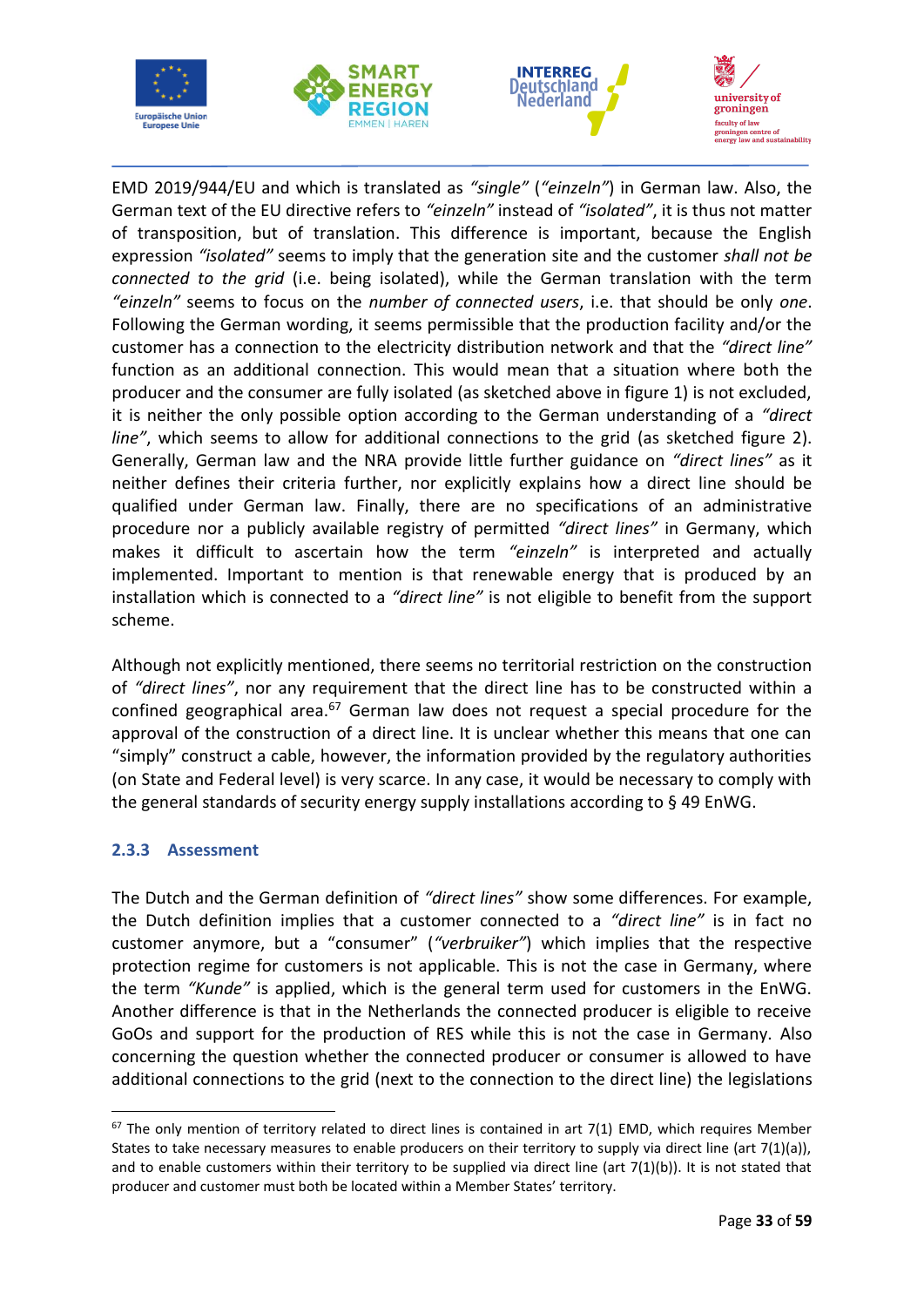







in both countries show differences. The Dutch legal framework appears to be stricter, although this might also be due to translation of the term *"isolated"* to German into *"einzeln"*. Both legislations do not seem to exclude the option to construct *"direct lines"* across the national border as there is no territorial restriction of the *"direct line"* itself. Overall, the Dutch approach to *"direct lines"* seems to be much more transparent than the German system where administrative procedures and registries are not publicly available.

### <span id="page-36-0"></span>**2.3.4 Conclusion**

The option to construct a *"direct line"* which crosses the border between the Netherlands and Germany seems a straight-forward and feasible option from a legal perspective. Some uncertainty remains concerning whether and who of the connected parties can have an additional connection to the public grid system. For the case of SEREH it seems more favourable to consider a situation where the producer is located in the Netherlands and the consumer in Germany, for the following two reasons: First, the producer would be eligible to receive remuneration from the support mechanism in the Netherlands. Second, the consumer would still be subject to the consumer protection framework in Germany. The other way around, both potential advantages would not be applicable.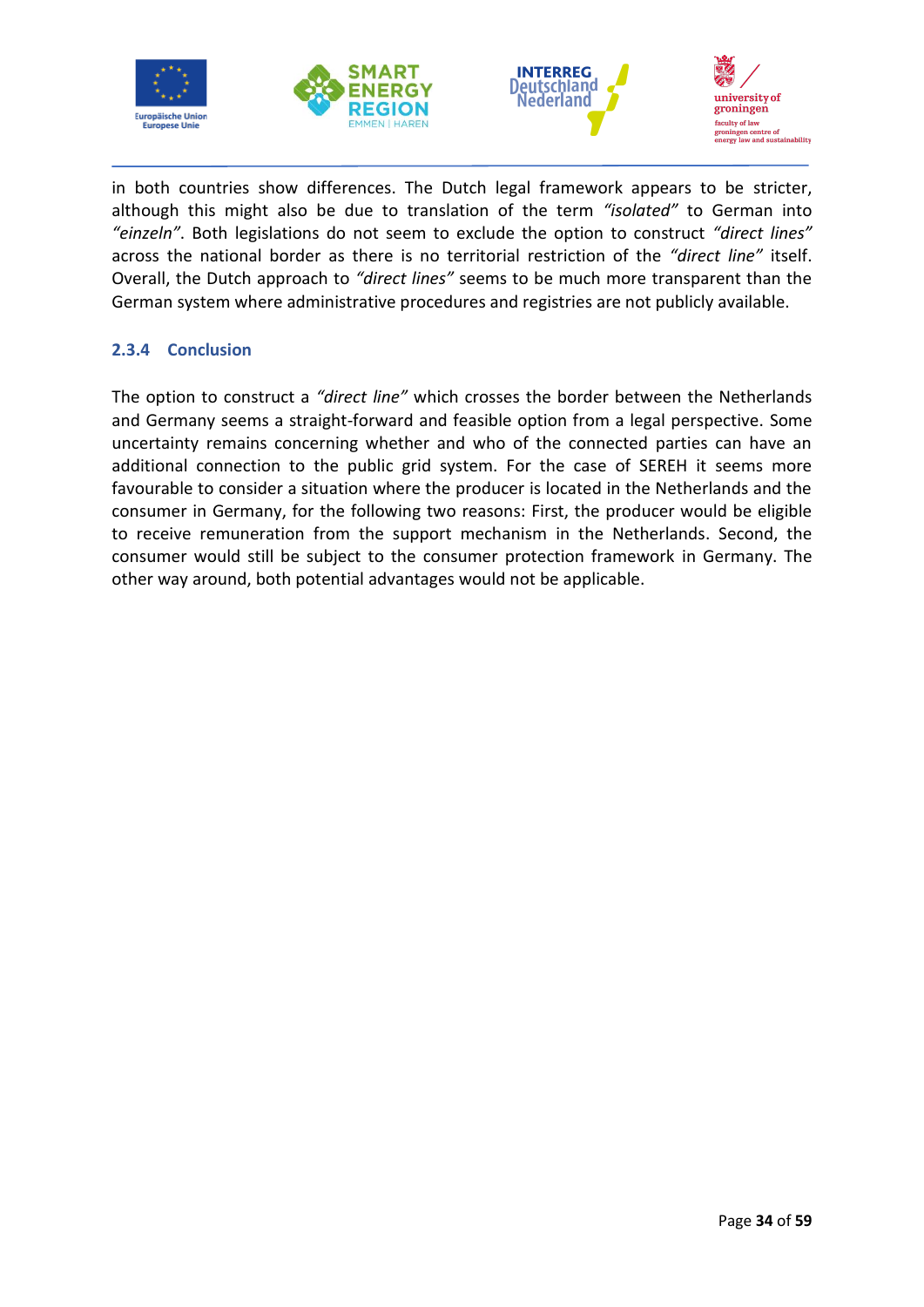







# <span id="page-37-0"></span>2.4 Cross-border Group of Producers and Consumers (Energy Communities)

A group of producers and consumers operates a part of the existing distribution system plus a cross-border-connection, which does not qualify as an interconnector, across the national border. The connection to transmission systems on each side of the border is limited (the part of the distribution grid functions to the largest possible extent as an "island").

The EU legal options for this setting have been discussed in deliverable 4.1.1.<sup>68</sup> The most promising option for SEREH, although also the most uncertain, is the concept of *"citizen energy communities"* (CEC). The reason why this concept appears most promising is, briefly expressed, that CEC can consist of public and private entities, can engage in a variety of activities in the energy sector (for example, production, storage, aggregation, and potentially system operation) as long as it provides benefits to the local area where it operates.<sup>69</sup> Therefore, this section focuses on this option and identifies how CECs are implemented in the national legal frameworks. With regard to the goals of SEREH, the focus is on the following four aspects of CEC as defined under EU law:

- Governance and members of CEC (as explained in section 4.4.4.1.1 of deliverable 4.I.1)
- the option for CEC to operate networks (as explained in table 7 of deliverable 4.I.1)
- the option that CEC acts as supplier
- the option that CEC is open to cross-border participation (as explained in section 4.4.4.1.5 of deliverable 4.I.1)

# <span id="page-37-1"></span>**2.4.1 Dutch Law Governing "Citizen Energy Communities"**

The Netherlands is one of the EU countries with the highest number of what is often referred to as *"local energy initiatives"*, <sup>70</sup> counting more than 600 initiatives in 2020 and in total 97.000 members.<sup>71</sup> Two legal arrangements have been decisive for the increase in numbers in the past years,: the so-called *"postal-code area arrangement"* ("*postcoderoos regeling*" or also "*verlaagd tarief collectieve opwek*") and the *"experimental decree for sustainable generation"* ("*experimenten voor duurzame opwek*"). While the *"postal code area arrangement"* provided for the possibility of joint production via a legal entity (either a cooperative or an owners' association) and reduced energy tax for individual members of the joint organization, the *"experimental decree"* allowed for joint production as well as

<sup>68</sup> See section 4.4 deliverable 4.I.1.

 $69$  See for a more detailed description and analysis of CEC section 4.4.4.1 in deliverable 4.1.1.

 $70$  EU Commission Joint Research Centre, Aura Caramizaru and Andreas Uihlein, Energy Communities: An Overview of Energy and Social Innovation (Publications Office of the European Union 2020), 5.

<sup>71</sup> Hier Opgewekt, 'Lokale Energie Monitor 2020', February 2021, 5.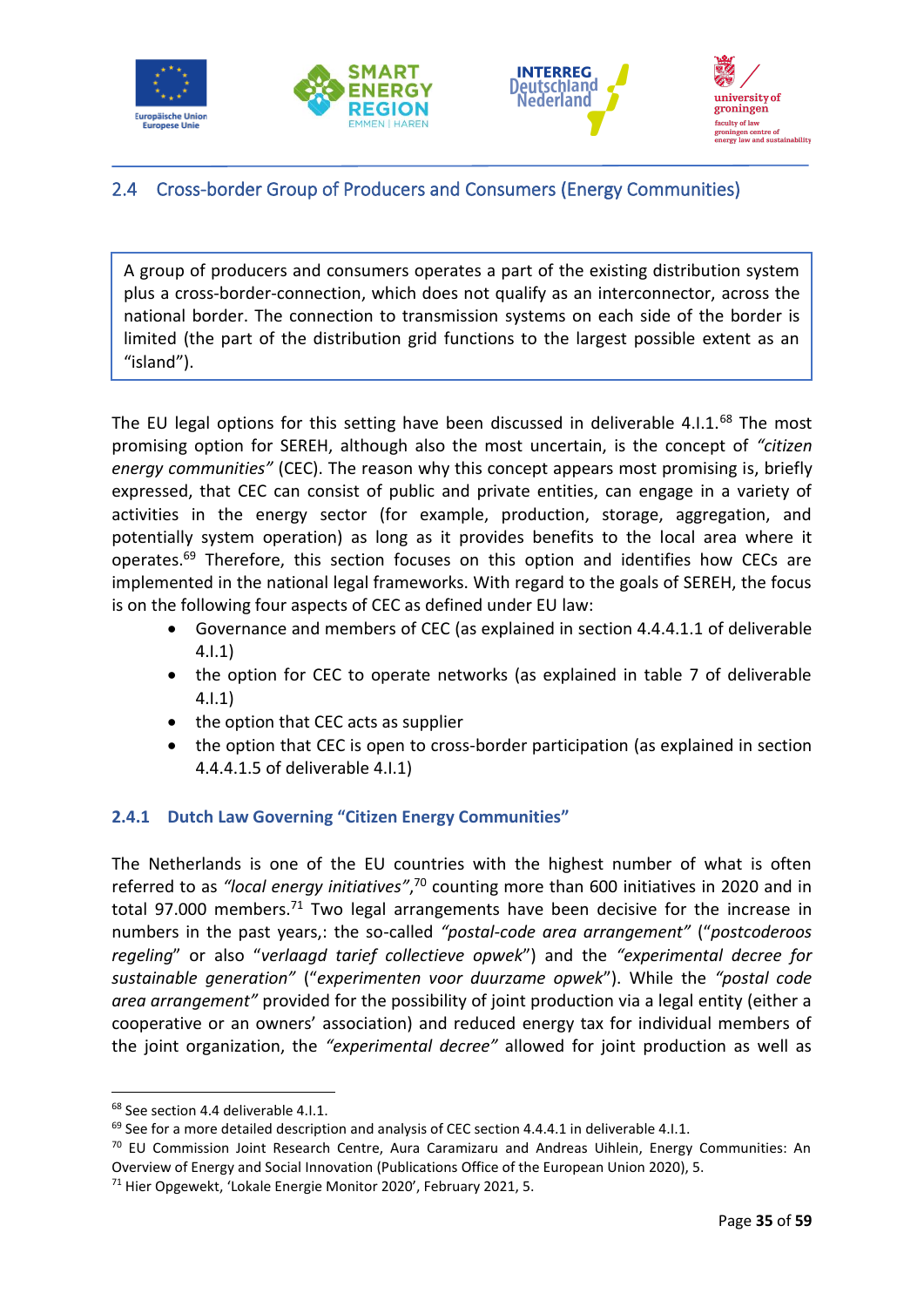







supply, and (partly) system operation. The aim of the latter was to ascertain whether smallscale alternative ways of organizing the production, distribution, and supply of electricity would lead to efficiency improvements in grid operations. In 2021 the *"postal code area arrangement"* has been amended and is now called *"subsidy for cooperative energy production"* (*"subsidieregeling coöperatieve energieopwekking"*).<sup>72</sup> Adversely, the *"experimental decree"* has not been extended by the government following a negative advice of the Council of State in December 2020 and pending the implementation of Directive 2019/944/EU in Dutch law.<sup>73</sup>

The Dutch legal framework governing the energy sector is currently under major review, amongst others, due the need to transpose Directive 2019/944/EU, including the provisions on CEC. In addition, the aim is to integrate the Electricity Act and Gas Act into one overarching Energy Act. As the new Energy Act has not yet been adopted, our analysis is based on the proposal for the new Energy Act (latest version November 2021).<sup>74</sup> The proposal for the new Energy Act only includes one definition of energy communities (in Dutch *"energiegemeenschap"*), which aims at incorporating both: CEC and renewable energy communities (REC) (see section 4.4.4.2 of deliverable 4.1.1).<sup>75</sup> The definition does not explicitly define the potential activities that energy communities may carry out. This is in line with the general approach of the proposal for the new Energy Act to focus on market activities rather than individual actors. The reason for this is that, in principle, the assumption is that it is irrelevant *who* exercises a specific activity, i.e. *"if a final customer buys electricity from a traditional supply company, an energy community, or from his/her neighbour who has a surplus of electricity generated on the basis of solar energy, in all cases electricity is supplied, so the requirements for supply are applicable"*. 76

### <span id="page-38-0"></span>*2.4.1.1 Legal Entity: Governance and Members*

In line with the governance requirement established in the EMD 2019/944/EU, the proposal for the new Energy Act does not prescribe a specific legal form for CECs, however, energy communities have to be a dedicated legal entity. It is stated that the participation in an energy community needs to be open and voluntary, the members and shareholders retain

 $72$ Ministerial Regulation governing the grant of subsidies in order to promote local and joint renewable energy production of 27 February 2021, nr. WJZ/20120093. See Staatscourant 2021, 11080.

<sup>&</sup>lt;sup>73</sup> See letter from the Minister of Economic Affairs and Climate to the Upper House of Parliament of 10 December 2020 as published in Eerste Kamer, 34627, nr. F.

 $74$  The first version of the draft Energy Bill was published in December 2020 and can be found at [<https://www.internetconsultatie.nl/energiewet>](https://www.internetconsultatie.nl/energiewet) . See also for an analysis of the provisions on energy communities in the Dutch draft Energy Bill Lea Diestelmeier, 'Energiegemeenschappen'- een decentrale oplossing voor de energietransitie?' Nederlands Tijdschrift voor Energierecht 3/2021, 106-115; and Lea Diestelmeier and Job Swens, 'Energy Communities in the Netherlands: Learning from Local Energy Initiatives' in Martha M. Roggenkamp and Catherine Banet European Energy Law Report (Intersentia, November 2021). A revised version of the Bill was published mid November 2021. and can be retrieved at [<https://www.rijksoverheid.nl/ministeries/ministerie-van-economische-zaken-en-](https://www.rijksoverheid.nl/ministeries/ministerie-van-economische-zaken-en-klimaat/documenten/publicaties/2021/11/26/wetsvoorstel-energiewet-uht)

[klimaat/documenten/publicaties/2021/11/26/wetsvoorstel-energiewet-uht>](https://www.rijksoverheid.nl/ministeries/ministerie-van-economische-zaken-en-klimaat/documenten/publicaties/2021/11/26/wetsvoorstel-energiewet-uht) .

 $75$  Art. 1.1 proposal for the new Energy Act, version November 2021.

<sup>76</sup> Para. 1.6 General Explanatory Memorandum proposal for the new Energy Act, version November 2021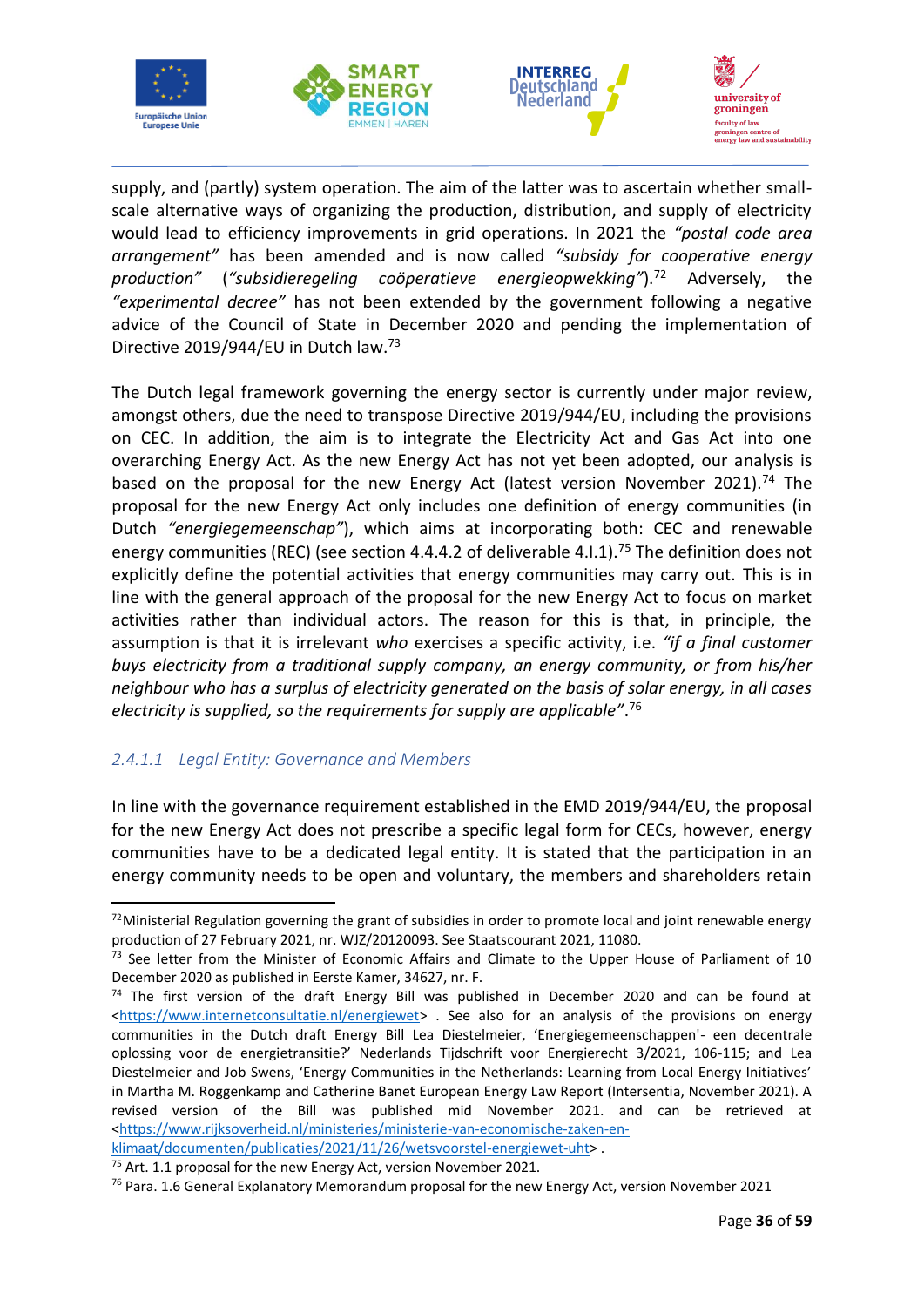







the right to leave the energy community, and effective control lies with the members or shareholders, which can be natural persons, small enterprises or local authorities.<sup>77</sup> Energy communities developing a renewable energy project may decide to also include mediumsized enterprises. This is in line with the EU provisions, as RESD 2018/2001/EU allows RECs to include SMEs, while in the provisions for CEC only small enterprises are mentioned as potential participants.<sup>78</sup>

# <span id="page-39-0"></span>*2.4.1.2 Network Operation*

The possibility of the EMD 2019/944/EU that CECs may operate a distribution system<sup>79</sup> is not included in the proposal for the new Energy Act. It is also not further elaborated how DSOs will need to *"cooperate"* with energy communities to *"facilitate energy transfers within CECs"*. <sup>80</sup> This is curious, considering that the above mentioned *"Experimental Decree"* specifically allowed for innovative network operation for the purpose of integrating RES and efficiency improvements. $81$  However, up until now only a very small number of projects has actually been launched under the *"experimental decree"* (five), consequently, findings are very limited.<sup>82</sup> The advice of the Council of State with regard to the termination of the legal measure allowing for the experimentation mentions that the implementation of the EMD 2019/944/EU is likely to make it redundant to allow for further explicit experiments. $83$ However, considering the limited information that can be drawn from the projects, it might be necessary to wait until more experiences are gained by the projects which have already been granted an exemption under the Experimental Decree. Conclusions for further amendments in the law could then be better substantiated. Until then, it should not be categorically excluded that CECs may (partly) operate distribution systems. Thus, while it is probably not necessary to further extend the Experimentation Decree in this form, a followup evaluation of results should be carried out in a few years especially concerning the task of network operation.

<sup>77</sup> Art. 2.5 (1 a-c) proposal for the new Energy Act, version November 2021.

<sup>78</sup> Art. 2(16 b) RESD 2018/2001/EU and art. 2(11 a) EMD 2019/944/EU

<sup>79</sup> Art. 16(4) EMD 2019/944/EU.

<sup>80</sup> Art. 16(1 d) EMD 2019/944/EU.

<sup>&</sup>lt;sup>81</sup> See for more information: Imke Lammers and Lea Diestelmeier, 'Experimenting with Law and Governance for Decentralised Electricity Systems: Adjusting Regulation to Reality?' 2017 9(2) Sustainability [212]; Hans Koenders and Simone Pipping, 'Het Besluit experimenten decentrale duurzame elektriciteitsopwekking doorgelicht' (2016) Nederlands Tijdschrift voor Energierecht 4/2016; Esther van der Waal, Alexandra Das, and Tineke van der Schoor, 'Participatory Experimentation with Energy Law: Digging in a 'Regulatory Sandbox' for Local Energy Initiatives in the Netherlands'(2020) 13(2) Energies [458].

<sup>&</sup>lt;sup>82</sup> Letter of the Secretary of State of Economic Affairs and Climate to the House of Representatives, 16 June 2021, DGKE-E/21139861.

<sup>&</sup>lt;sup>83</sup> See letter from the Minister of Economic Affairs and Climate to the Upper House of Parliament of 10 December 2020, 34627, nr. F.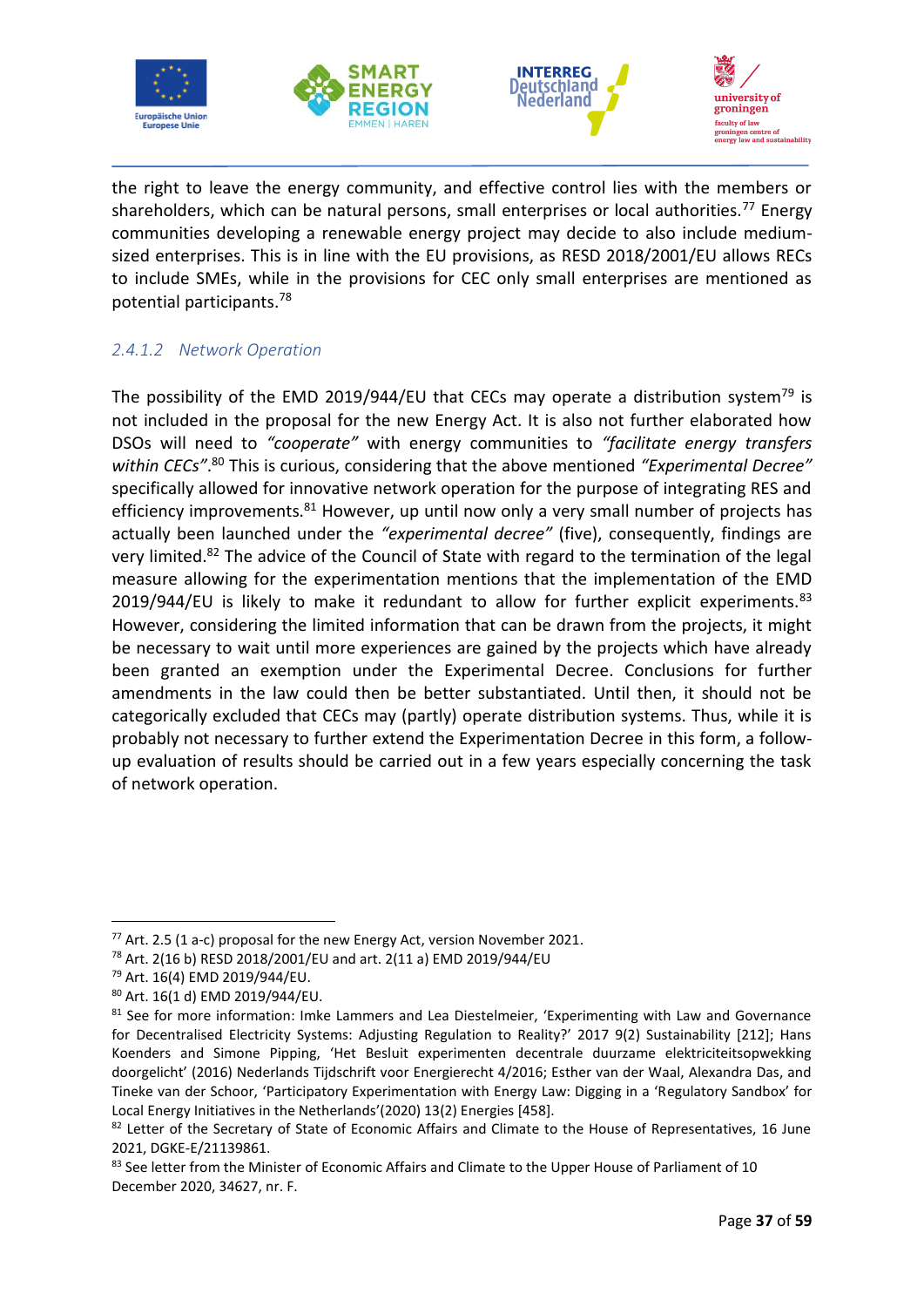







# <span id="page-40-0"></span>*2.4.1.3 Supply*

The proposal for the new Energy Act includes a special provision on energy supply, which is particularly relevant for energy communities allowing for deviations from the general rule that only licensed supply companies are entitled to supply small (household) customers.<sup>84</sup> A supply license is not required for energy communities that produce energy (electricity or gas), subject to the conditions that the energy community does not supply more energy than it produces annually and that the supplied small (household) customers are members or shareholders of that energy community. So, the energy community can supply the selfgenerated energy to its members and shareholders without the need to obtain a supply license.<sup>85</sup> However, the Explanatory Memorandum limits this right to supply by specifying that energy communities will only be allowed to supply a limited number of final customers. The exact number of customers which is allowed to be supplied by the energy community will be determined by ministerial decree.

It might be relevant to mention that this is a much-discussed provision. The earlier concept version of the proposal for the new Energy Act of December 2020 did not include this option, but another way of trying to organise supply via the energy community. It was proposed that a supply license is not required if the electricity is supplied via a secondary allocation point (SAP),<sup>86</sup> given that the produced electricity is supplied to the members or shareholders of the legal entity owning the production installation (i.e. self-production).<sup>87</sup> This situation was considered to be relevant when energy communities aim at supplying electricity to their members or shareholders. Yet, it needs to be emphasised that according to this proposal energy communities could only supply via SAPs, as a result of which supply via primary allocation points (PAP) would remain subject to a supply license. According to the Explanatory Memorandum to the concept proposal of December 2020, the distinction between SAPs and PAPs was the result of the need to strike a balance between providing energy communities the opportunity to supply energy and the need to protect consumers, i.e. ensuring reliable supply.<sup>88</sup> It is not clear, why this solution was again amended in the next version of the proposal for the new Energy Act.

# <span id="page-40-1"></span>*2.4.1.4 Proximity and Cross-Border Participation*

Generally, the definition of CEC in EU law and energy communities in the proposal for the new Energy Act does not include a specific geographical scope for energy communities.

<sup>84</sup> Art. 2.2.15 proposal for the new Energy Act, version November 2021.

 $85$  Art. 2.19 (2 a), proposal for the new Energy Act, version November 2021.

<sup>86</sup> Allocation points are defined in the Begrippen Code Elektriciteit as *"virtual point at the transfer point of a connection, where the energy exchange between an installation and the grid is administratively assigned to a market party as if measurement took place at the transfer point of the connection"*. A can thus be understood as a second, separate and independent connection behind a primary connection with a separate and independent EAN-code. The basic idea is that a SAP does not require a separate physical connection or cable to the grid, but only an extra meter.

 $87$  Art. 2.2.15(2 a) concept proposal for the new Energy Act, version December 2020.

<sup>88</sup> Para. 5.3.2 Explanatory Memorandum concept proposal for the new Energy Act, version December 2020.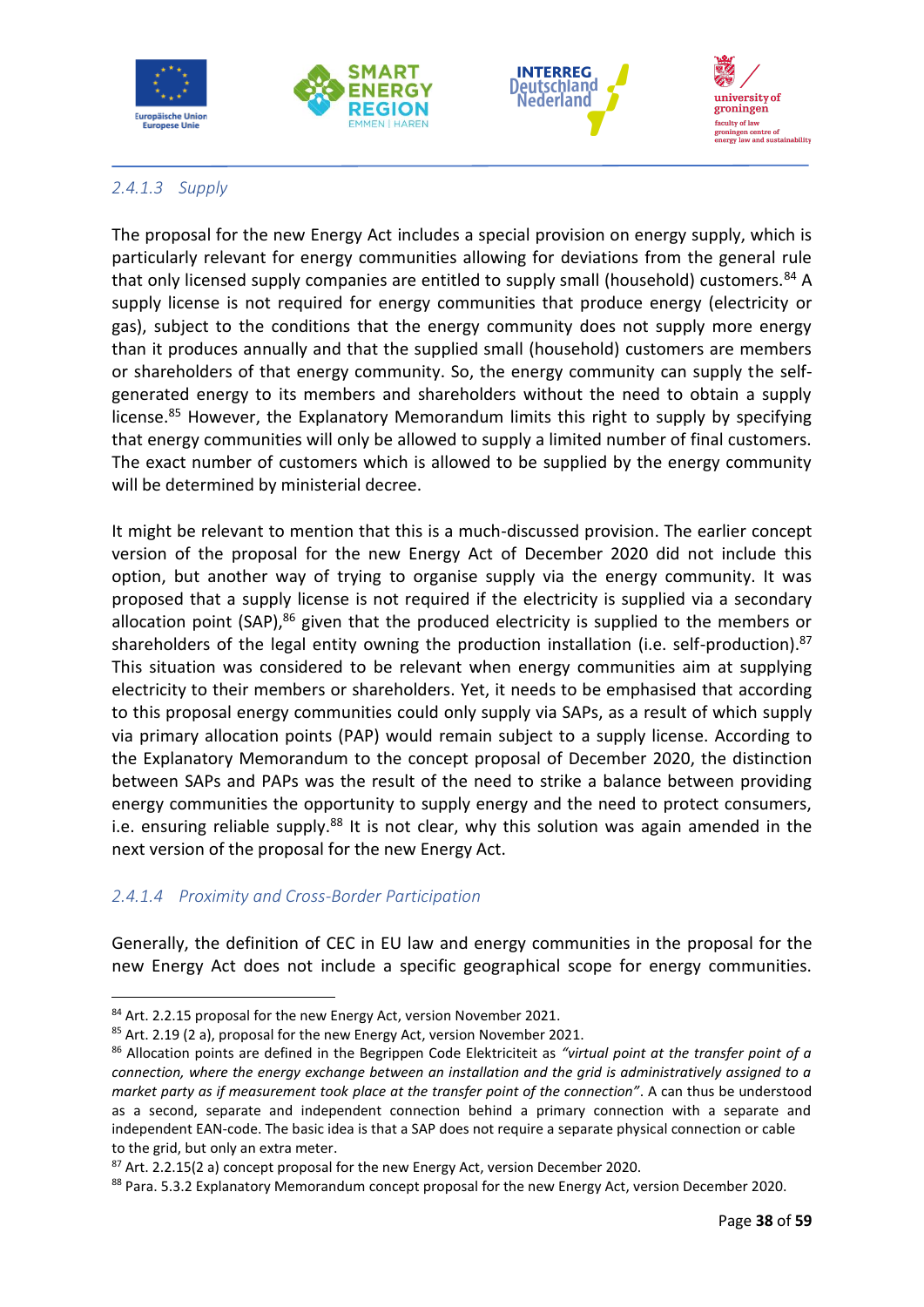







Energy communities which develop a renewable energy project may decide to limit membership or shareholding and effective control to those who are located in *"close proximity"* (in Dutch *"nabije omgeving"*) of the renewable energy project.<sup>89</sup> This latter requirement transposes the requirement of RECs that members or shareholders need to be *"located in the proximity of the renewable energy projects that are owned and developed by that legal entity"*. <sup>90</sup> Here, of course, the question is how to define *"proximity"* and whether this is different from the requirement proposed in the proposal for the new Energy Act, which refers to *"close proximity"*. However, in order to allow for *"local laws for local energy"* it is argued that following the subsidiarity principle the concept of local proximity should be further defined in national law.<sup>91</sup> Member States can thus decide to apply laws on spatial design, zoning, or urban planning.<sup>92</sup> One example of this in the Netherlands is the postal code areas which have been used for defining locality for renewable energy projects.<sup>93</sup> The next question is whether the concept of local proximity limits any cross-border cooperation as this is to be determined by the national legal framework. The proposal for the new Energy Act does not explicitly mention the option of cross-border participation. As it is not specifically excluded, it can be argued that energy communities in the Netherlands can be open to cross-border participation. Potentially, this can be backed by the option that is provided in the EMD 2019/944/EU on this. However, as distribution system operation is not a potential activity for energy communities according to the proposal for the new Energy Act, these communities seem to be limited to participation, for example, through membership and/or shareholding.

### <span id="page-41-0"></span>**2.4.2 German Law Governing "energy communities"**

The German legislature adopted amendments to the EnWG for transposing the EMD 2019/944/EU in July 2021.<sup>94</sup> However, there is not specific reference or transposition of the provisions on CEC or REC. Although not specifically referred to as energy communities, German law provides for citizen energy initiatives. The current legal framework governing citizen energy initiatives (*"Bürgerenergiegesellschaften"*) is based on the general Act on Cooperatives (*"Gesetz betreffend die Erwerbs- und Wirtschaftsgenossenschaften"*) and the EEG. The EEG defines *"Bürgerenergiegesellschaft"* as:

*"every company: a) which consists of at least ten natural persons who are members eligible to vote or shareholders eligible to vote,*

<sup>89</sup> Art. 2.5 (2 b) proposal for the new Energy Act, version November 2021.

<sup>90</sup> Art. 2(16a) RESD 2018/2001/EU.

 $91$  Simon Vanhove, 'Locality in EU Energy Law' (2020) European Energy and Environmental Law Review 220-231.

 $92$  Mikołaj Jasiak, 'Energy Communities – Challenges for Implementation of the EU Legal Framework' (2021) in M.M. Roggenkamp and C. Banet European Energy Law Report XIV (Intersentia, 2021).

<sup>93</sup> Lea Diestelmeier and Dirk Kuiken, "Legal Framework for Prosumers in the Netherlands" in M.M. Roggenkamp and C. Banet (eds.) European Energy Law Report Vol. XII, (Intersentia, 2018) p. 151-167.

<sup>94 &</sup>quot;Law for the transposition of the EU legal requirements and the regulation of hydrogen grids in the Energy Industry Act". (Gesetzes zur Umsetzung unionsrechtlicher Vorgaben und zur Regelung reiner Wasserstoffnetze im Energiewirtschaftsrecht).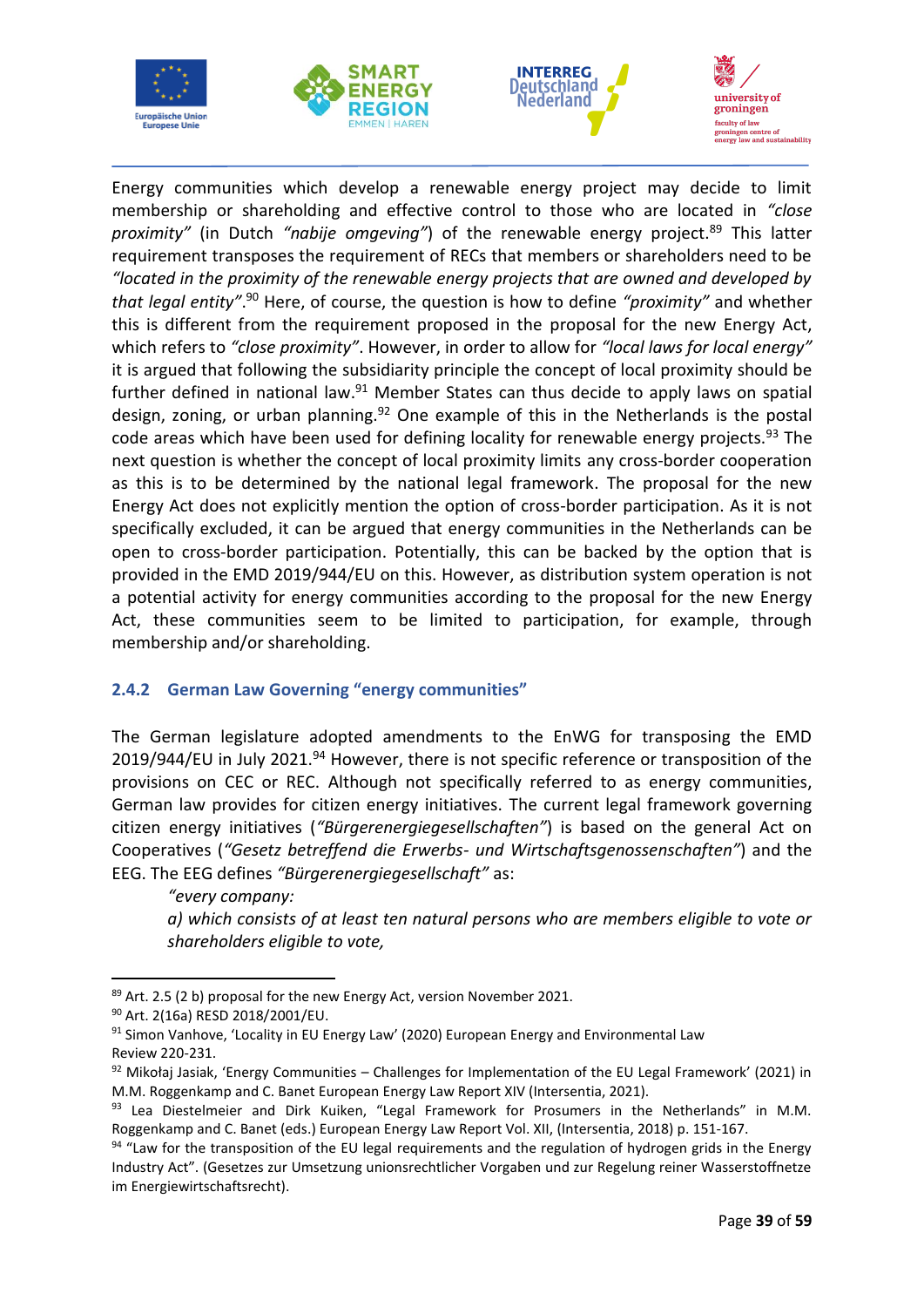







*b) in which at least 51 % of the voting rights are held by natural persons whose main residence has been registered* […] *for at least one year prior to submission of the bid in the urban or rural district in which the onshore wind energy installation is to be erected,*

*c) in which no member or shareholder of the undertaking holds more than 10 % of the voting rights of the undertaking, whereby in the case of an association of several legal persons or unincorporated firms to form an undertaking it is sufficient if each of the members of the undertaking fulfils the preconditions pursuant to letters a to c."* 95

The EEG then establishes provisions on the promotion of *"citizen energy initiatives"* in tendering procedures for renewable energy production.<sup>96</sup>

Despite the existence of these provisions, stakeholders voiced serious doubts and argued that these implement the concept of CEC and REC insufficiently. In the summer 2021, the union for citizen energy ("*Bündnis Bürgerenergie"*) filed a complaint at the EU Commission against Germany for not transposing the concept of REC sufficiently.<sup>97</sup> This complaint is based on several assessments.<sup>98</sup> The concept of CEC has also not been further taken up by the German legislature and is not explicitly implemented in the national legal framework. It can be assumed that the German legislature considered the existing legal framework on *"Bürgerenergiegesellschaften"* as sufficiently implementing RECs and CECs. However, following the complaint of the stakeholder group to the EU Commission, this might have to be amended in the near future.

Another concept under German law appeared relevant to assess in the context of the SEREH project, namely *"Kundenanlage"* (*"customer facility"*) allowing for exemptions of the general legal framework for operating an alternative supply system. It is relevant to mention that this concept does not stand in relation with the one of "energy communities" and cannot be seen as implementing the idea of "energy communities", as it is for example, not required that a legal entity is set up to establish a *"Kundenanlage"* or ensure specific governance structure. The following section presents the concept *"Kundenanlage"*.

# <span id="page-42-0"></span>**2.4.3 German Law Governing** *"Kundenanlage"* **(customer facility)**

The concept *"customer facility"* is facility for the delivery of energy within a spatially separated supply area, typical examples are an apartment complex, a building or several buildings located in a confined area. To understand this concept further it is helpful to understand in the first place what it is *not*. First, it is *not* an energy installation as defined by

<sup>95</sup> § 3(15) EEG.

<sup>96</sup> § 36 g EEG.

<sup>97</sup> See Bündnis Bürgerenergie e.V. (6 August 2021) at [https://www.buendnis](https://www.buendnis-buergerenergie.de/aktuelles/news/artikel/2021-8-6/eu-beschwerde)[buergerenergie.de/aktuelles/news/artikel/2021-8-6/eu-beschwerde](https://www.buendnis-buergerenergie.de/aktuelles/news/artikel/2021-8-6/eu-beschwerde)

<sup>98</sup> Boos, Hummel, und Wegerich, 'Rechtliche Stellungnahme: Umsetzung der EU-Richtlinie zur Förderung der Eigenversorgung aus Erneuerbaren Energien und der Erneuerbare-Energie-Gemeinschaften durch das EEG 2021?' (3 August 2021) and Institut für Zukunftsenergie und Stoffstromsysteme, 'Kurzstudie Stand der Umsetzung der RED II-Richtlinie in Deutschland mit Blick auf die Bürgerenergie' (28 July 2021).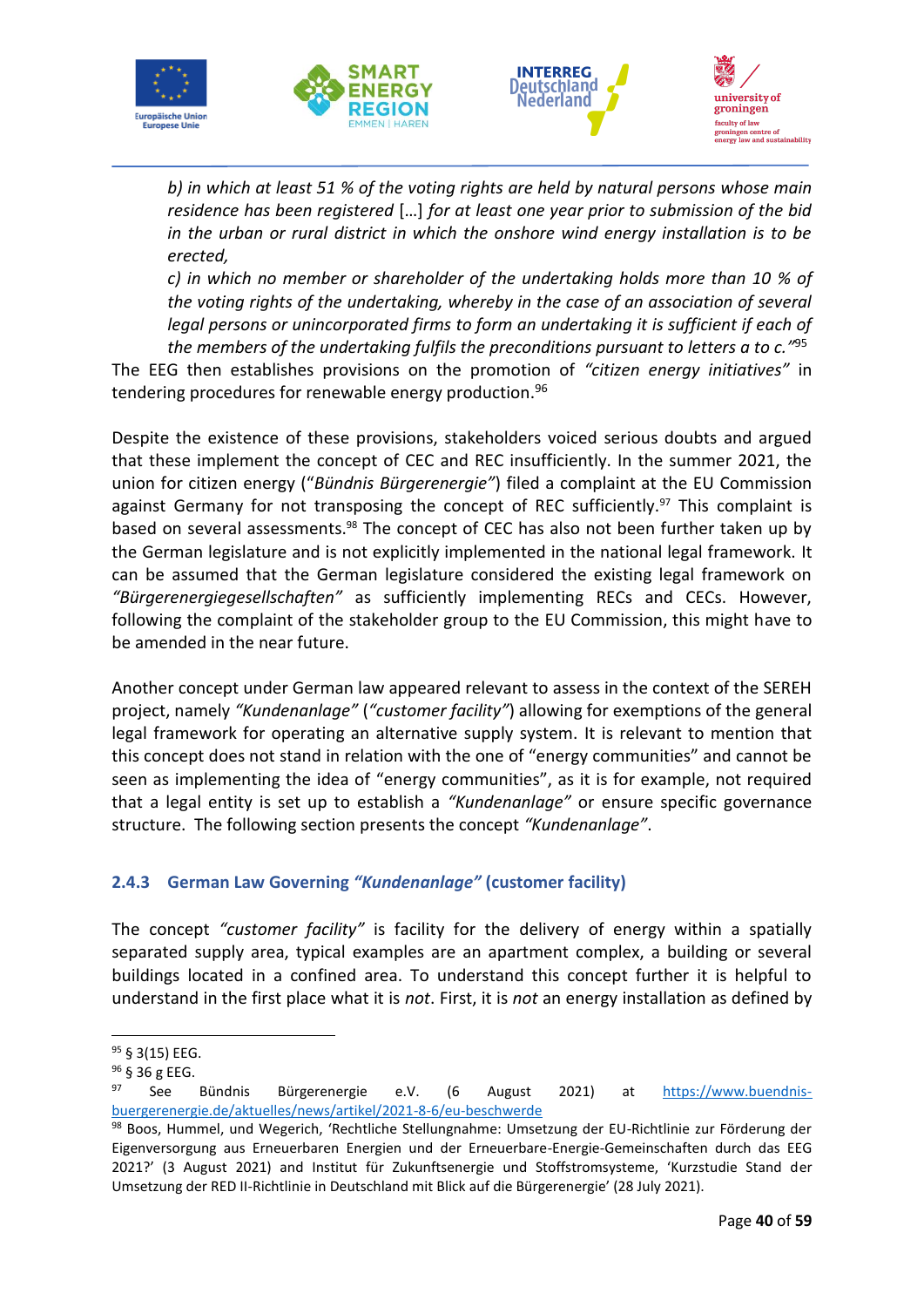







§ 3(15) EnWG and which is much broader in scope as § 3(15) refers to an installation which may include production, storage, transport, or delivery of energy. A *"customer facility"* is only meant for the delivery (*"Abgabe"*) of energy. Secondly, a *"customer facility"* is also *not* (part of) a supply network as the definition of supply networks clearly states that:

*"Electricity supply networks and gas supply networks cover one or more voltage levels or pressure levels with the exception of customer facility* […]*"* 99

This implies that the respective rules for supply networks are, in principle, not applicable.<sup>100</sup> A *"customer facility"* entails the situation where several customers, and most commonly a production installation are connected to an energy supply network in a geographically confined area. However, the production installation itself is not part of the *"customer facility"*. This confined area can be connected to the supply network, however, it needs to be separated by a meter. The operator of the *"customer facility"* is the supplier of the customers connected to the *"customer facility"*. If the energy produced by the production installation which is part of the *"customer facility"* is not sufficient, the "*customer facility"* can, as a whole, be supplied by a regular supplier. However, customers located within the confined area of the *"customer facility"* retain the right to choose their supplier. Thus, the concept of non-discriminatory TPA still applies.<sup>101</sup>

The EnWG establishes several cumulative criteria which need to be fulfilled for qualifying as a *"customer facility"*.

*"Customer facilities"* are

*"Energy installations for the delivery of energy which are,*

*a) located in a geographically coherent area,*

*b) connected to an energy supply network or to a generation facility,*

*c) insignificant for ensuring effective and undistorted competition in the supply of electricity and gas; and*

*d) made available in a non-discriminatory way and free of extra charges to any person for the purpose of supplying the final consumers connected thereto, irrespective of the choice of energy supplier;"*. 102

According to a recent decision of the Federal Court of Justice, the burden of proof for the fulfillment of the conditions of the *"customer facility"* lies with the operator of the *"customer facility"*. 103

The first requirement of *"geographically coherent area"* may entail several properties of different owners and which are not necessarily directly connected or bordering each other. What is essential is that from an objective perspective, it is recognized that there is a degree

<sup>99</sup> § 3 (16) EnWG.

<sup>100</sup> Johann-Christian Pielow and Hans-Martin Koopmann, 'Energy law in the Netherlands' in Martha M Roggenkamp, Catherine Redgwell, Anita Rønne, and Iñigo del Guayo (eds.) Energy Law in Europe (OUP 3rd ed. 2016), para. 8.135.

<sup>101</sup> Bayernwerk, 'Information für Kundenanlagenbetreiber im Sinne des § 3 Nr. 24a oder b EnWG' <https://www.bayernwerk-netz.de/content/dam/revu-global/bayernwerk-

netz/files/kundenanlagen/20210701-bayernwerk-information-kundenanlagenbetreiber.pdf> <sup>102</sup> § 3 Nr. 24a EnWG.

<sup>103</sup> BGH, Beschluss vom 12. November 2019, Az.: EnVR 65/18, EnWZ 2020, S. 265 ff. (Rn. 31).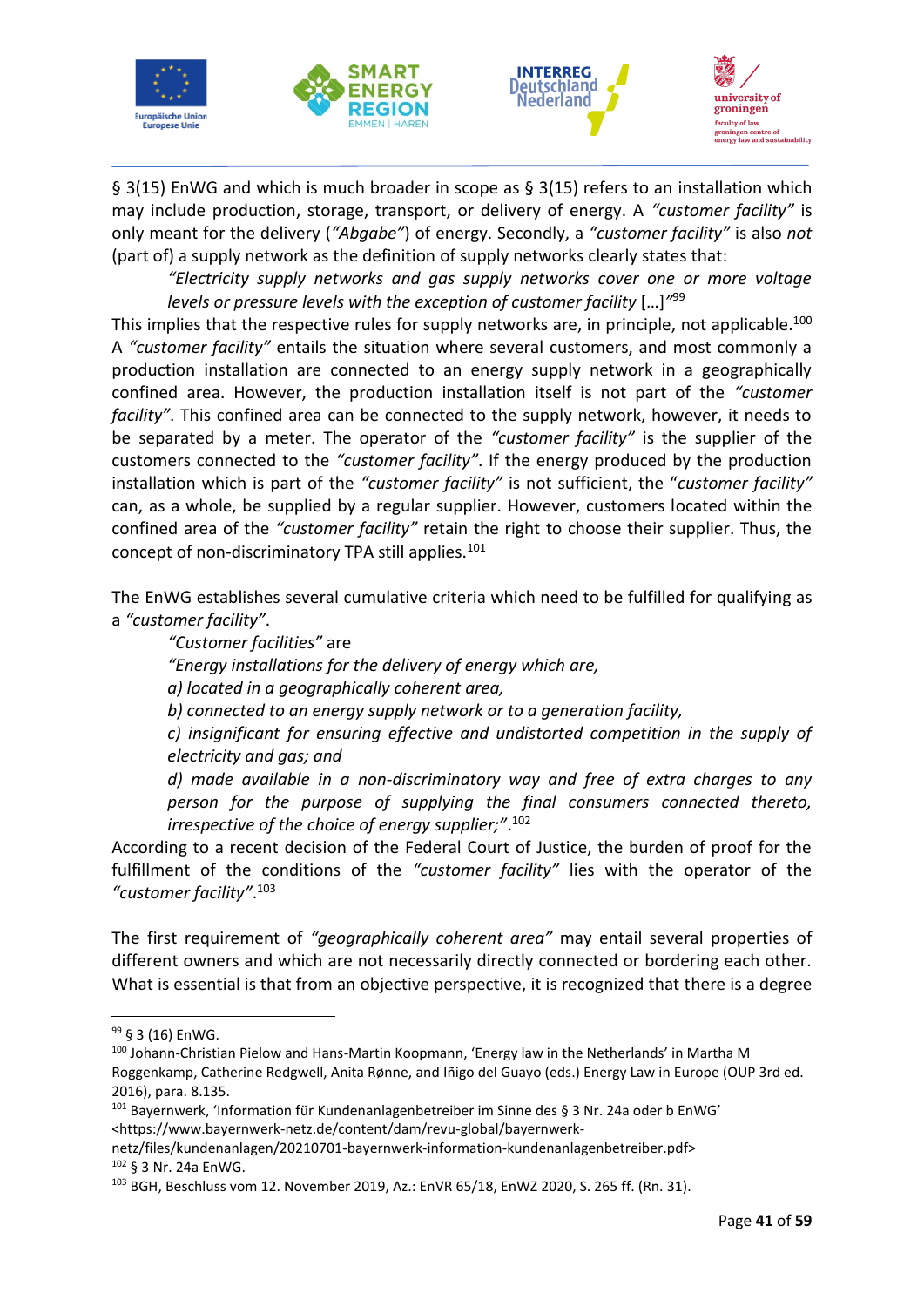







of "coherency". This might for example be neighborhood, or a street.<sup>104</sup> The second requirement is rather obvious and just specifies the connections, i.e. to a production installation and/or the grid. The third condition requires that the competition in the energy sector is not negatively affected. Assessing this requirement requires more detailed information of the number of customers to be connected to the *"customer facility"*, the size of the areas, and the expected amount of electricity transported and consumed within the *"customer facility"*. Generally, in a relatively recent decision, the Federal Court of Justice established four criteria for assessing the effect on competition.<sup>105</sup> Potentially, competition would be negatively affected if the following criteria would apply: If several hundred final customers are connected, where the formulation *"several hundred"* would at least entail 200 or even 300 final customers; if the facility was supplying an area of significantly more than 10,000  $m^2$ ; if the annual amount of energy distributed within the facility clearly exceeds 1000 MWh; if several buildings are connected to the facility.<sup>106</sup> The fourth requirement states the need for non-discriminatory TPA to the facility for the purpose of supplying customers, implying that all customers connected to the *"customer facility"* always retain the right to freely choose their supplier. On the basis of an informal request, the state regulatory authority (*"Landesregulierungsbehörde"*) can assess whether a specific project or site could be qualified as a *"customer facility"* and would also further decide whether such a qualification would need to be assessed by the national regulatory authority (*"Bundesnetzagentur"*).

### <span id="page-44-0"></span>**2.4.4 Assessment**

The proposal for a new Energy Act in the Netherlands aims at transposing the concepts of CEC and REC into national law, but does not provide for a specific role for energy communities in the Netherlands for owning and operating infrastructure. Cross-border participation is not excluded. The current version of the proposal for a new Energy Act includes the option for energy communities to supply energy to their members and shareholders without the need to obtain a supply license. Possibly, this could include members and shareholders in Germany. However, it does not provide for any means on how the energy could be supplied to the members and shareholders in Germany.

The EU legal concepts of REC and CEC have not been transposed in the German legal framework. Instead, the concept of *"Bürgerenergiegesellschaft"* and *"customer facility"* was presented, as it entails an alternative facility to the general supply network which is defined, amongst other criteria, by a geographical confined area. This means that, generally, the concept *"customer facility"* provides for an alternative system of energy supply within a small community. However, it is doubtful whether this concept is relevant for the project of SEREH, as one of the conditions is that the site has to be a *"coherent area"* which is very

<sup>104</sup> Bundesnetzagentur, Markus Langer, 'Kundenanlagen im EnWG – Die Sicht der Bundesnetzagentur'(24 Janaury 2019).

<sup>105</sup> BGH, Beschluss vom 12. November 2019, Az.: EnVR 65/18, EnWZ 2020, S. 265 ff. (Rn. 32).

<sup>106</sup> OLG Dresden, Beschluss vom 16. September 2020, Kart 9/19 and OLG Düsseldorf, Beschluss vom 26. Februar 2020, 3 Kart 729/19, Rn. 141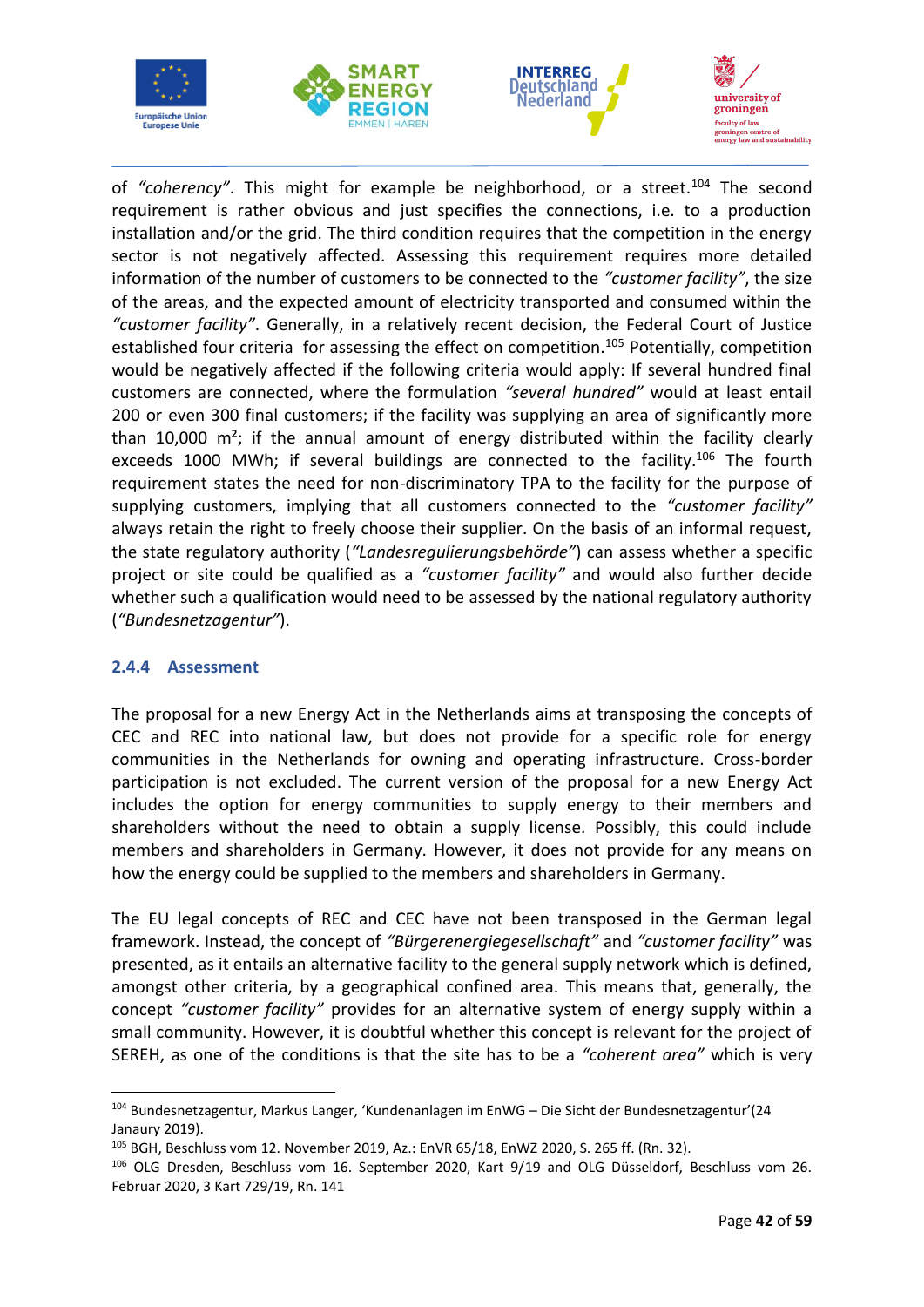







unlikely to be across a national border. It can be concluded that neither the existing concept of *"Bürgerenergiegesellschaft"* nor the concept "customer facility" sufficiently implement the concept of CEC. It remains to be seen whether on the basis of the complaint filed by the "*Bündnis Bürgerenergie"* to the EU Commission will urge Germany to revise and adjust the existing legal framework of energy communities.

# <span id="page-45-0"></span>**2.4.5 Conclusion**

EU law, in particular the EMD 2019/944/EU, provides for an innovative concept, namely CEC, which can be open to function across national borders. Currently both Member States, the Netherlands and Germany, have not implemented the provisions in their national legal frameworks yet. While in the Netherlands there is a proposal for a new Energy Act, the German legislator did not include specific provisions for the transposition of CEC and REC. It remains to be seen whether the complaint filed by the *"Bündnis Bürgerenergie"* to the EU Commission regarding the failure of the German government to transpose the provisions on REC, and arguably also on CEC will lead to an infringement procedure against Germany and finally to adjustments in the German legal framework. So, based on the current legal frameworks on energy communities in both countries, there seems to be very limited room to apply this concept directly across national borders for a joint initiative. However, what might be considered is to apply this concept in combination with one of the settings discussed in the previous sections, in particular 2.2 and 2.3. For example, it could be possible that a production installation which located in the Netherlands and is owned by an energy community that is open for members and shareholders located in Germany, is connected via a *"direct line"* to Germany, i.e. a specified customer in Germany. In this way, an energy community could possibly act across the border. Another combination of elements could be that if the Netherlands and Germany decide to implement a *"cooperation mechanism"* as established by RESD 2018/2001/EU, that a *"joint project"* is implemented by a cross-border energy community.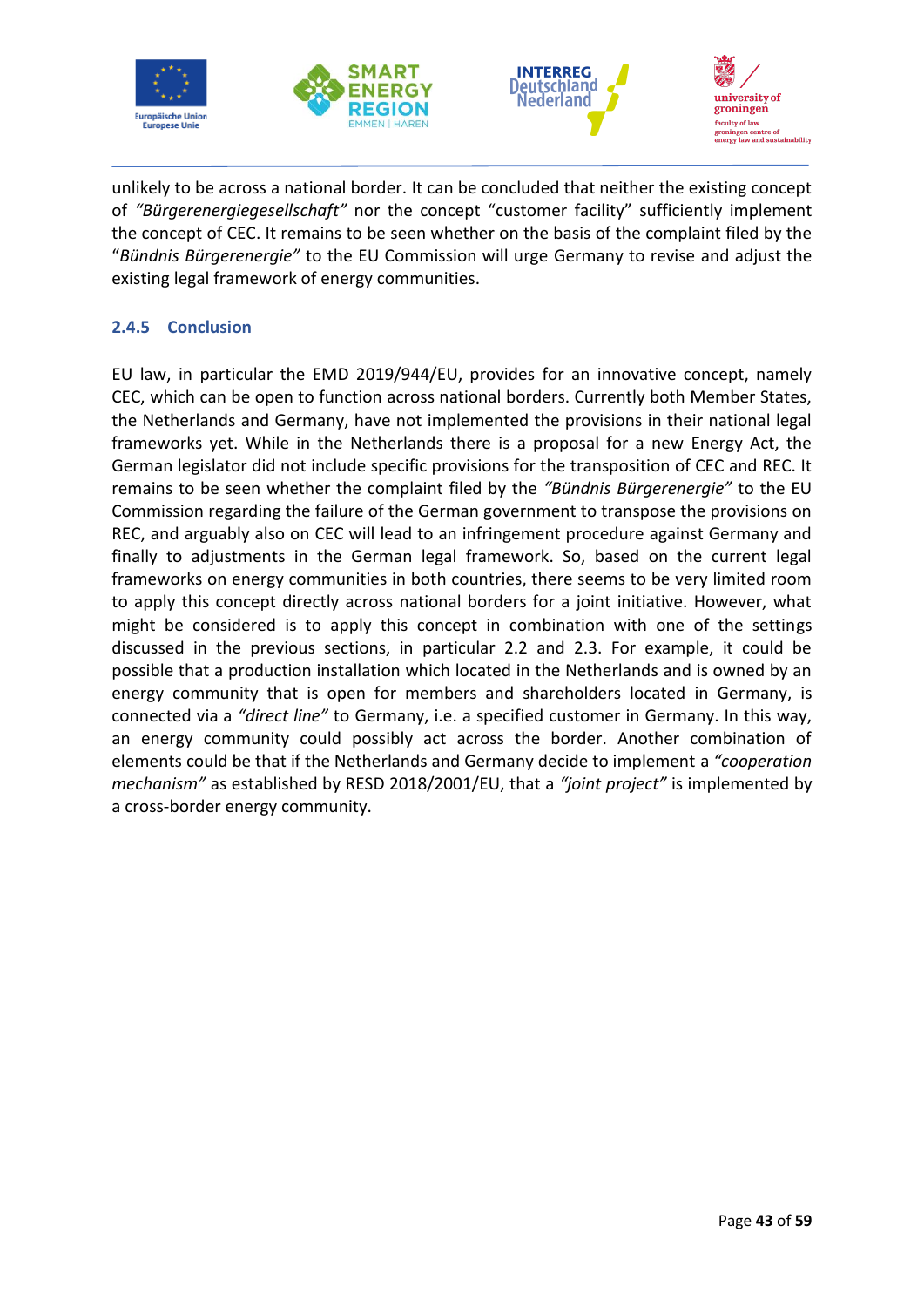







# 3 NATIONAL LEGAL FRAMEWORKS: OVERVIEW OF OPTIONS AND LIMITATIONS FOR SEREH

#### *Table 3: Overview assessment of current Dutch and German legal framework for SEREH settings*

<span id="page-46-1"></span><span id="page-46-0"></span>

| <b>Setting</b> | <b>Dutch law</b>                                                                                                                                                                                                                                                                                                                                                             | <b>German law</b>                                                                                                                                                                                                                                                                                                                                                                                                                                                            | <b>Option</b>                                                                                                                                                                                    | <b>Limitations</b>                                                                                                                                                                                                                                                                                                                              |
|----------------|------------------------------------------------------------------------------------------------------------------------------------------------------------------------------------------------------------------------------------------------------------------------------------------------------------------------------------------------------------------------------|------------------------------------------------------------------------------------------------------------------------------------------------------------------------------------------------------------------------------------------------------------------------------------------------------------------------------------------------------------------------------------------------------------------------------------------------------------------------------|--------------------------------------------------------------------------------------------------------------------------------------------------------------------------------------------------|-------------------------------------------------------------------------------------------------------------------------------------------------------------------------------------------------------------------------------------------------------------------------------------------------------------------------------------------------|
| $\mathbf{1}$   | -Cross-border grids functioning on<br>the basis of DC may be operated by<br>other party than national TSO. As<br>the infrastructure would probably<br>qualify as "grid" a system operator<br>would need to be appointed and<br>the standard legal framework, i.e.<br>non-discriminatory TPA, would<br>apply.                                                                 | -No comparable option such as the<br>"DC connection" under Dutch law,<br>but also no categorical exclusion to<br>connect cables extending national<br>borders. Connection of DC cable<br>from the Netherlands would at least<br>depend on potential negative<br>technical or economic repercussions<br>for DSO.                                                                                                                                                              | -Linking systems via cross-border<br>grid functioning on DC at<br>distribution system level is an<br>option from the Dutch side, which is<br>not categorically excluded from the<br>German side. | -Direct connection of distribution<br>systems across the border is not<br>very likely. Alternative options, such<br>as the DC cross-border grid under<br>Dutch law, need to be possible<br>under both jurisdictions with regard<br>to technical and economic<br>feasibility.                                                                    |
| $\overline{2}$ | - DSOs are not responsible for<br>connection outside of their areas of<br>operation<br>- GoOs are not awarded for<br>production installations outside of<br>NL.<br>- RES production outside NL is in<br>principle not eligible for the SDE++<br>support scheme, with the<br>exception, in case a cooperation<br>agreement exists as established by<br>the RESD 2018/2011/EU. | - Generally, connecting production<br>which is located in another Member<br>State is not excluded, however, it<br>needs to be technical and economic<br>reasonable for the respective DSO.<br>- GoOs are not awarded for<br>production installations outside of<br>DE<br>- RES production outside DE is in<br>principle not eligible for the support<br>scheme, with the exception, in case<br>a cooperation agreement exists as<br>established by the RESD<br>2018/2011/EU. | -"Cooperation mechanism"<br>between Member State allow for<br>projects relating to the production<br>of electricity from RES across<br>borders and allow access to support<br>schemes            | -The scope of the area of operation<br>for DSOs is limited to Dutch<br>municipalities and provinces, vice<br>versa, German legislation requires<br>that connections are technically and<br>economically reasonable for the<br>respective DSO.<br>-In principle, support schemes are<br>not open to production located in<br>other Member State. |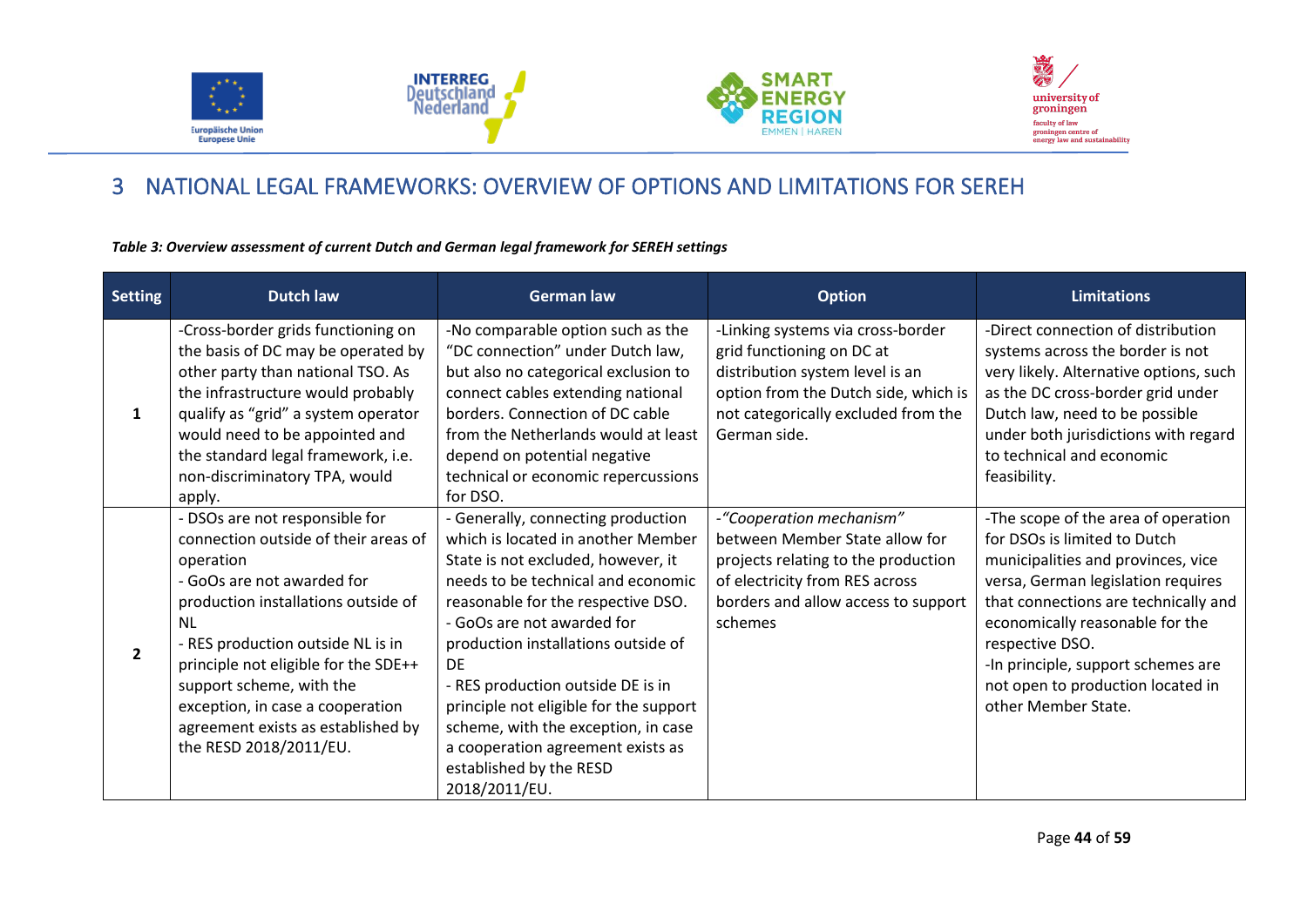







| 3 | -A direct line entails two options:<br>either the connection of two<br>isolated users (producer and<br>consumer) or a direct cable<br>between a producer and (a)<br>consumer(s) of which one of them<br>can be connected to the grid<br>-In principle no geographical<br>restriction to the Netherlands<br>-Energy tax is applicable<br>-Producer is eligible to receive<br>SDE++ subsidy | The wording of the German<br>definition is not entirely clear, as<br>"isolated" is translated as "einzeln",<br>which rather seems to indicate the<br>number of connected users than<br>whether they are allowed to have<br>another connections to the grid.<br>Also, renewable energy that is<br>produced by an installation which is<br>connected to a direct line is not<br>eligible to benefit from the support<br>scheme. Generally, the definition<br>does, however, not exclude the<br>option that a direct line expands the<br>national border. | -"Direct lines" are, in principle, not<br>restricted to be located in one<br>country.<br>-"Direct lines" fall outside the<br>general legal framework of the<br>energy sector. So, in principle, a<br>"direct line" could connect a<br>producer in one Member State with<br>a consumer in the other Member<br>State.                                                                                                                                                   | -Dutch law clearly prescribes that<br>only one of the connected parties<br>can be connected to the grid. This is<br>less clear in German law.<br>-SDE++ subsidy is in principle<br>applicable to production which is<br>connected to a "direct line". |
|---|-------------------------------------------------------------------------------------------------------------------------------------------------------------------------------------------------------------------------------------------------------------------------------------------------------------------------------------------------------------------------------------------|--------------------------------------------------------------------------------------------------------------------------------------------------------------------------------------------------------------------------------------------------------------------------------------------------------------------------------------------------------------------------------------------------------------------------------------------------------------------------------------------------------------------------------------------------------|-----------------------------------------------------------------------------------------------------------------------------------------------------------------------------------------------------------------------------------------------------------------------------------------------------------------------------------------------------------------------------------------------------------------------------------------------------------------------|-------------------------------------------------------------------------------------------------------------------------------------------------------------------------------------------------------------------------------------------------------|
| 4 | -Current provisions on "energy<br>communities" are sparse and<br>limited to a subsidy scheme for<br>joint generation<br>-The proposal for a new Energy Act<br>includes a definition for energy<br>communities                                                                                                                                                                             | The German legislator did not<br>transpose the provisions on CEC and<br>REC. The concept of "customer<br>facility" is restricted to "coherent"<br>areas" which is probably not the<br>case for the SEREH project.                                                                                                                                                                                                                                                                                                                                      | -Energy communities are according<br>to EU law potentially open for<br>cross-border participation. This<br>might at least include membership<br>and/or shareholding. However,<br>both countries did not explicitly<br>refer to this option in their national<br>legal frameworks.<br>-Energy communities might be an<br>option in combination with one of<br>the other settings, for example as<br>operator of a "direct line" or maybe<br>also of a "joint project". | -Under the Dutch proposal for a<br>new Energy Act, energy<br>communities are not allowed to<br>operate distribution systems<br>-The element of cross-border<br>participation is not further specified                                                 |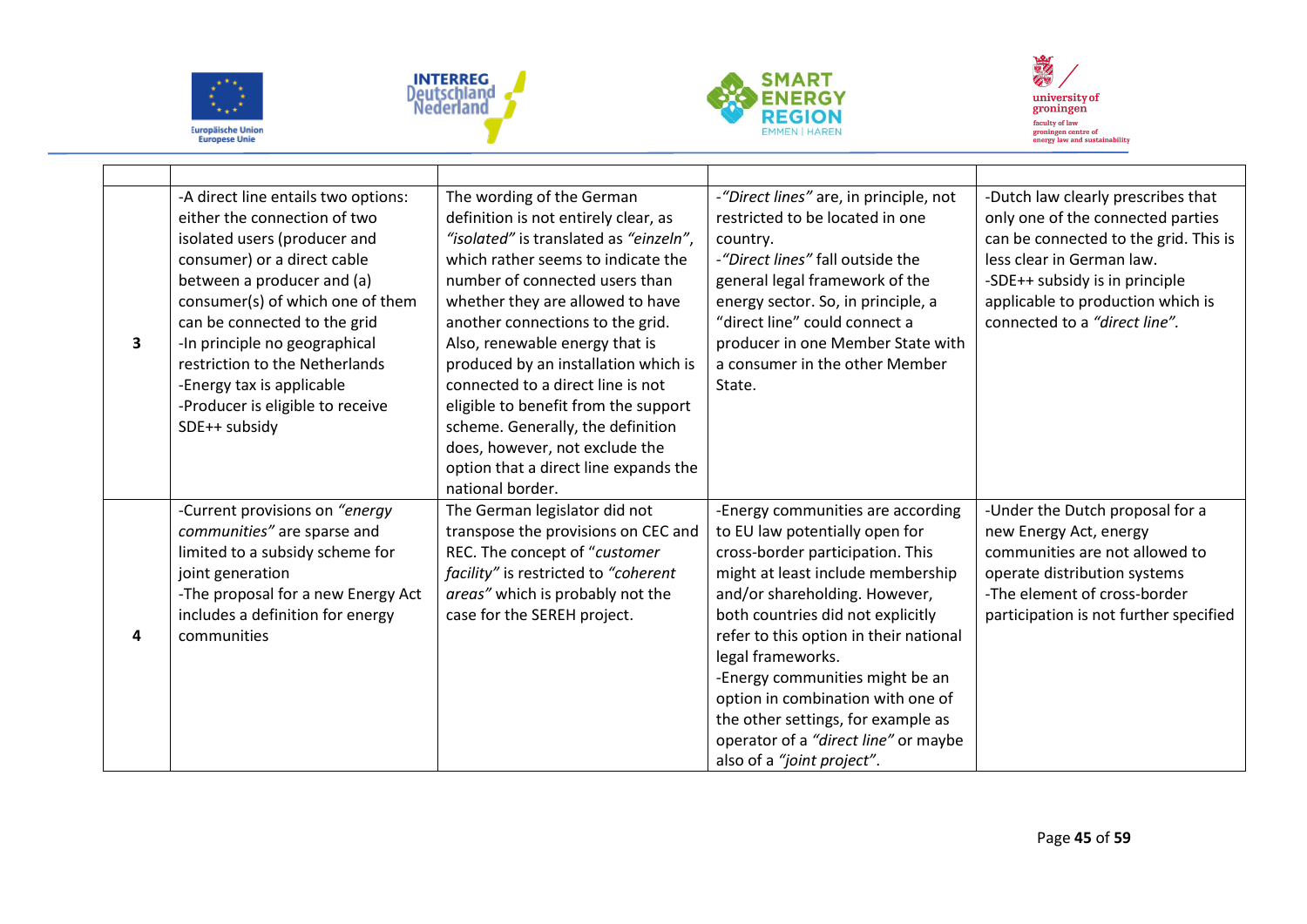







# <span id="page-48-0"></span>4 RECOMMENDATIONS FOR LOBBY AGENDA

Based on the overall findings of this report on the current national legal frameworks of the Netherlands and Germany on the different SEREH settings as sketched in table 2, the following recommendations can be presented. Firstly, on the basis of the identified obstacles in each setting, recommendations per setting can be formulated. Secondly, more general recommendations can also be formulated based on experiences beyond the SEREH project, but with relevance for cross-border initiatives in the energy sector at local level.

# <span id="page-48-1"></span>4.1 Recommendations per Setting

As outlined at the beginning of this deliverable, the distinguishing element between the settings is *what* is connected across the border (for example two distribution systems, a production installation with a distribution system, a production installation with a consumer), and for *which purpose* (for example, integrating markets, direct supply, or feedin the distribution system). Accordingly, the settings have a different objective which is relevant to keep in mind when comparing the settings and deciding for a route forward. Meaning, only because a setting might be relatively easy to achieve, does not mean that all envisaged goal of the SEREH project can be achieved with this setting.

### **1. Connecting distribution systems across the border**

The potential scope of this setting is very wide, as it aims to connect distribution systems across the border. To the best of knowledge, not even within national territories it is common practice to connect distribution systems with other distribution systems. Accordingly, the analysis in section 2.1 showed that under the current legal framework there are barely options to connect distribution systems across the border. Possibly, a crossborder grid functioning on DC can be established, however, it is rather far-fetched to assume that this could be implemented at the distribution system level for several reasons. First, as EU Regulation 2019/943/EU specifically refers to interconnectors as cross-border transmission systems the margin of interpretation regarding cross-border distribution grids is very limited. Secondly, and related to the previous point, German law narrowly implements the definition of *"interconnector"* established by the EMR 2019/943/EU. Thirdly, even if one would want to establish a cross-border grid functioning on DC, this would raise question about the legal qualification of such an infrastructure. It was argued that such an infrastructure would probably qualify as a *"grid"* as defined by the Dutch Electricity Act. This in turn would require appointing an operator. However, as the operation of this infrastructure would extend the national border and thus the usual area of operation of the DSOs on both sides of the border it is uncertain whether the DSO can operate grids in another jurisdiction. Again, while it is not excluded that a DSO can operate beyond national borders, the mere existence of a legal possibility does not necessarily imply that this is a realistic option.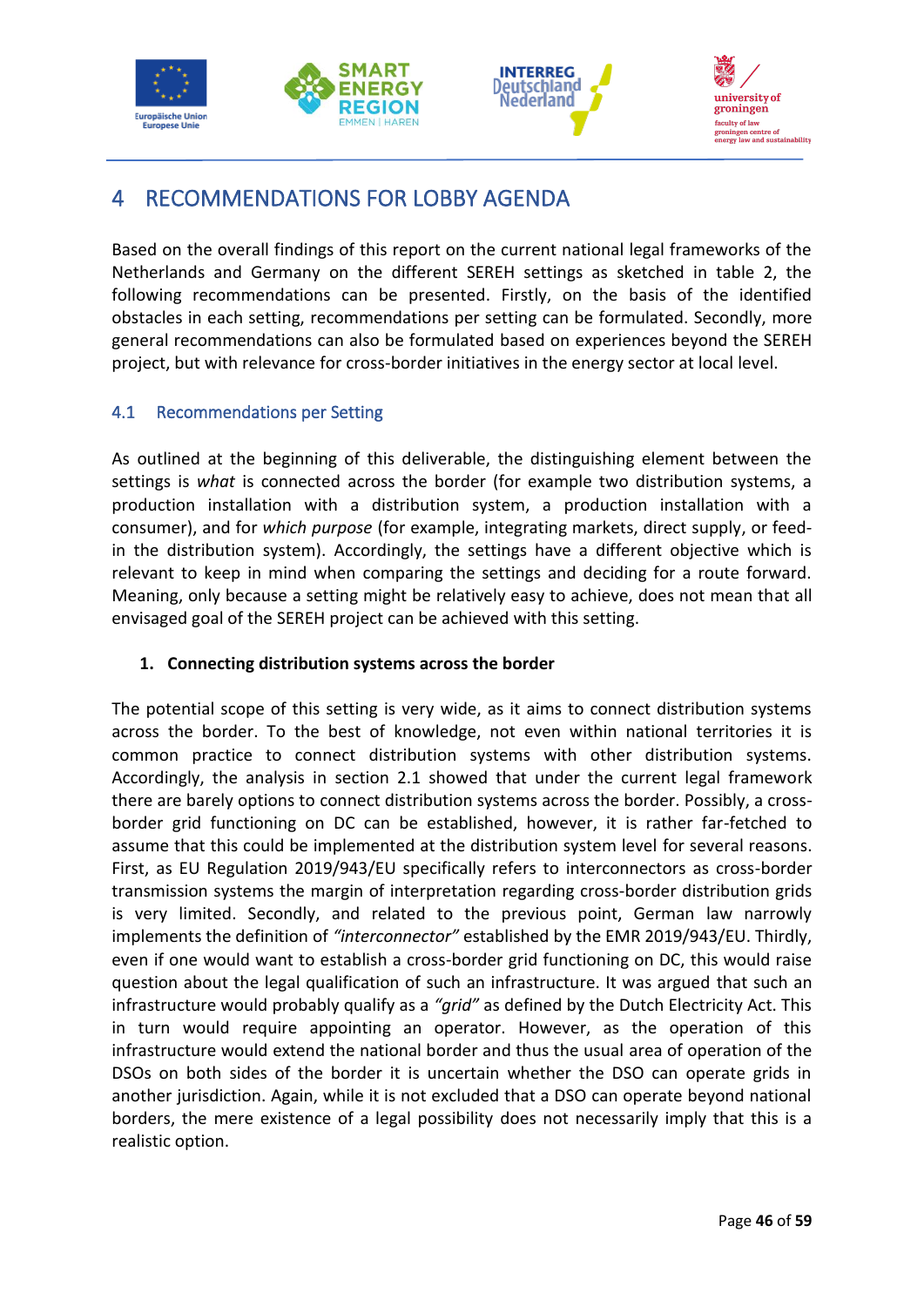







However, in the context of more decentralization in the electricity sector it could be argued that the integration of markets does not necessarily only need to take place at the transmission system level. The key argument here is that with the development of the internal energy market, national borders should not constitute an obstacle for the trade of energy, regardless of the voltage level of the grid. As this is, however, a more fundamental argument, **the recommendation here is to build an alliance, ideally similar initiatives in other EU Member States, or at least stakeholders who are interested in this development and address the topic of interconnection at distribution system level at the EU policy level.**

# **2. Double RES generation connection to DE- or NL distribution grid**

This setting seems to be the most innovative one as the production installation is connected to the distribution systems in both countries, however, only one of the connections can be used at a time. Possibly, this is a "smart" solution, as flexibility for distribution system use is increased, "simply" by having two systems available. While there is no direct interconnection of the systems and thus no integration of the market at local level, the fact that the production installation can be connected to one of two systems might overall benefit the region as additional stress on the distribution grid is lowered. However, an additional cost results from the fact that two connections need to be established and maintained. It needs to be assessed whether this would still be economically viable. Another legal obstacle is that the Dutch and the Dutch legal framework on the promotion of energy from renewable sources require the production installation to be located in the respective jurisdiction and, that the production installation is connected to the grid located in the respective country. This means that, for example if the production installation was located in Germany, with one connection to the Dutch grid and one connection to the German grid, the producer would only receive support for the energy which is fed-in the German grid. Vice versa, the same would apply. However, both jurisdictions allow for access to the support scheme for foreign production if a *"cooperation mechanism"* as meant by RESD 2018/2001/EU is in place. At the moment, an agreement for a join *"cooperation mechanism"* is not in place between the Netherlands and Germany. **Therefore, the main recommendation for this setting is to address the national policy makers to consider the establishment of a "cooperation mechanism" for opening up (a part of) the support scheme for energy produced on the basis of RES.**

### **3. Direct electricity connection for exclusively specified customers**

This setting seems to be the most feasible one under the current legal framework, yet, it also seems to be the most limited one (at least considered in isolation, more on this under 4 here below). There seems to be no immediate legal obstacle to construct a *"direct line"* across the border. However, as there are some differences in how the concept of *"direct line"* is exactly transposed in the national legal frameworks, it is necessary to consider those differences carefully in order to decide for a more favorable situation. It has been suggested that it seems more favorable that the producer is located in the Netherlands, while the consumer seem to be better off when located in Germany. One point that can be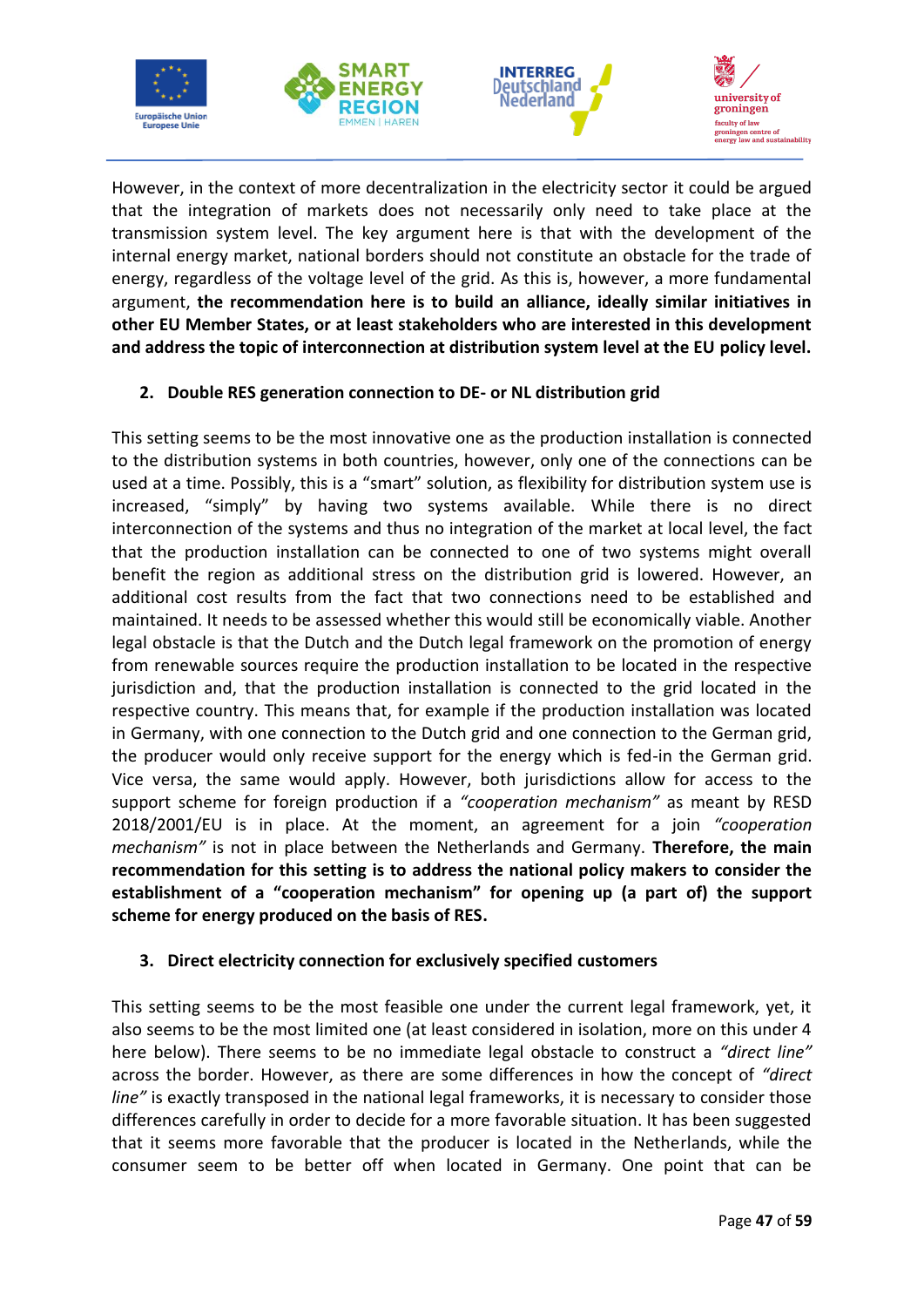







mentioned is that the transparency from the German side on *"direct lines"* is very low and **it can therefore be recommended to request transparency of the German regulator with regard to the administrative procedure and the registry of existing** *"direct lines"* **in Germany.**

### **4. Cross-border group of producers and consumers**

The final setting involves the concept of energy communities. At the moment, neither the Netherlands nor Germany have implemented the concept in their national legal frameworks and so far, it is not clear whether they will follow the option to allow energy communities to function across national borders. Overall, the current national legal frameworks provide very limited options for the realization of CEC for the SEREH settings. However, and as hinted under the preceding point 3, possibly, energy communities could be combined with the setting of the *"direct line"*, or even the one of the production installations with two connections. For example, an energy community could own a production installation and the *"direct line"* connecting a customer across the national border. The energy community would need to be open for members and/or shareholders from both Member States. **It can therefore be recommended that the national legislature needs to ensure that membership of energy communities is open to persons located in another country where the energy community is established.** 

### <span id="page-50-0"></span>4.2 General Recommendations

In addition to the setting-based recommendations outlined above, some additional suggestions and recommendation beyond the SEREH project are worthwhile mentioning.

- It can be noted that lessons may be learned from other areas where cross-border energy supply on distribution level (may) take place. One example is the cross-border community of Baarle consisting of the villages Baarle-Hertog located in Belgium and the village Baarle-Nassau in the Netherlands. Both are part of one community and need to be supplied with electricity by either or one of the national electricity supply companies and the distribution systems operated by the respective DSOs (Enexis in NL and Iveka in BE). Is each DSO operating their distribution grid along the lines of the national territories and/or are both systems interconnected? We would argue that the DSOs have some sort of agreement on how to divide the task of operation, regardless of the national borders. Further research on how this is organized may be beneficial for SEREH.
- Attempts to develop cross-border energy systems is not limited to SEREH. For example, the Association of European Border Regions initiated research on a very similar initiative in the Dutch-German context and might also be aware of other border regions where similar approached might be of interest. Building an EU network on this matter might be of special relevance for creating an alliance and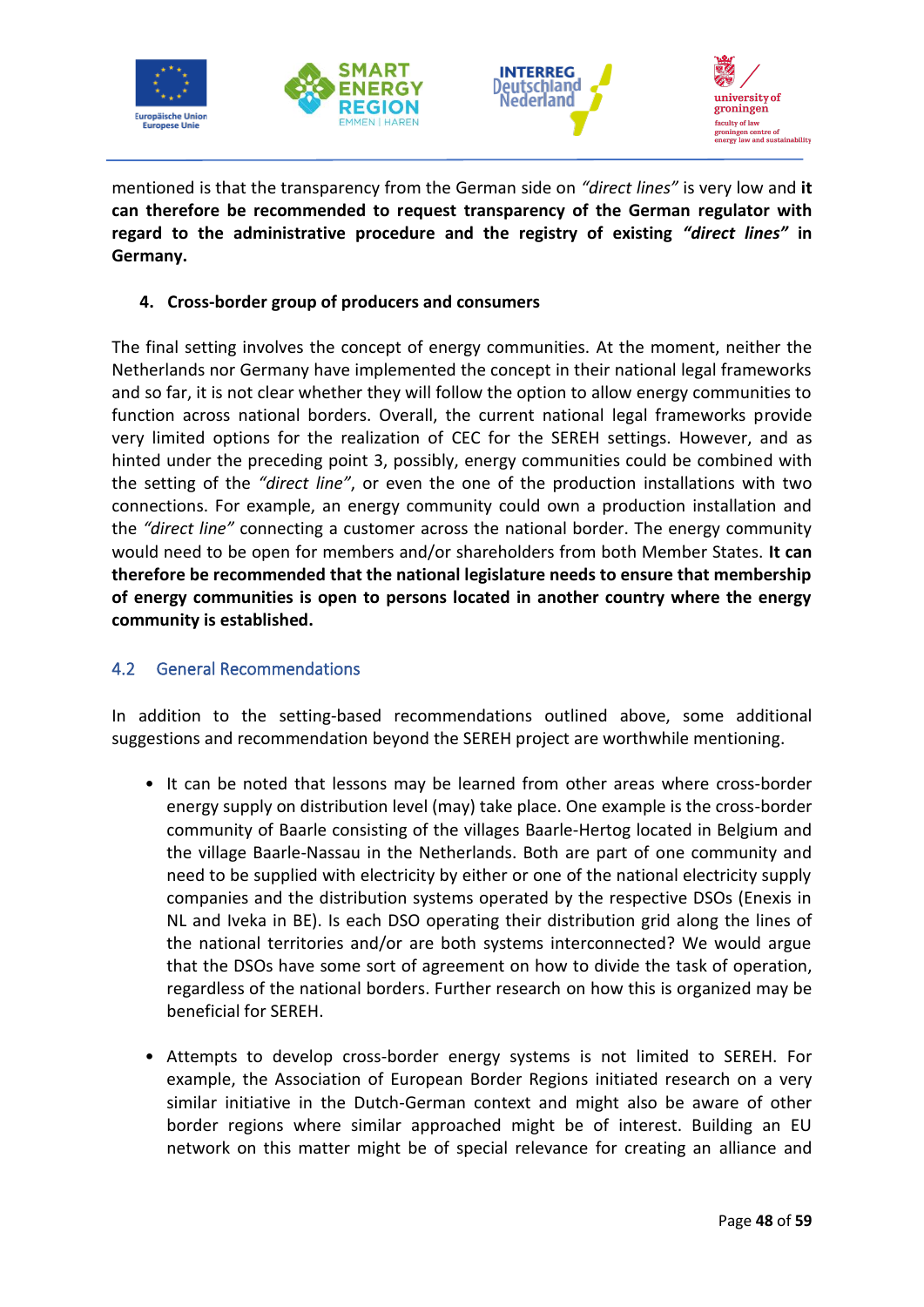







lobbying on EU level for more fundamental changes, such as outlined hereabove under the recommendations for the setting under point 1.

• Related to the foregoing points, it is also relevant to mention that it is recognized at EU level that especially in border regions differing legal frameworks can be a severe obstacle for implementing projects across borders. Currently, a Regulation on a mechanism to resolve legal and administrative obstacles in a cross-border context is in the EU legislative process, awaiting the position of the European Council. The subject matter of the proposal for the Regulation is defined as follows:

*"This Regulation sets up a mechanism to allow for the application in one Member State, with regard to a cross-border region, of the legal provisions from another Member State, where the application of the legal provisions of the former would constitute a legal obstacle hampering the implementation of a joint Project"*<sup>107</sup>

The *"mechanism"* would thus entail application of national law for a specific area of one Member State in the bordering Members State in order to resolve potential legal conflicting rules.

This mechanism would need to be applied on a voluntary basis by the Member States, for a joint project – which can involve infrastructure or services of general economic interest – in a specific border area. This would further lead to a process in order to identify the legal obstacle. The mechanism would then provide for different measures to overcome the obstacles, which may involve allowing for derogations from the normally applicable national rules for the specific cross-border project. It is thus strongly recommended to follow the process of this Regulation in the EU legislative process.

<sup>&</sup>lt;sup>107</sup> Proposal for a Regulation of the European Parliament and of the Council on a mechanism to resolve legal and administrative obstacles in a cross-border context – COM(2018) 373 final, 29.05.2018.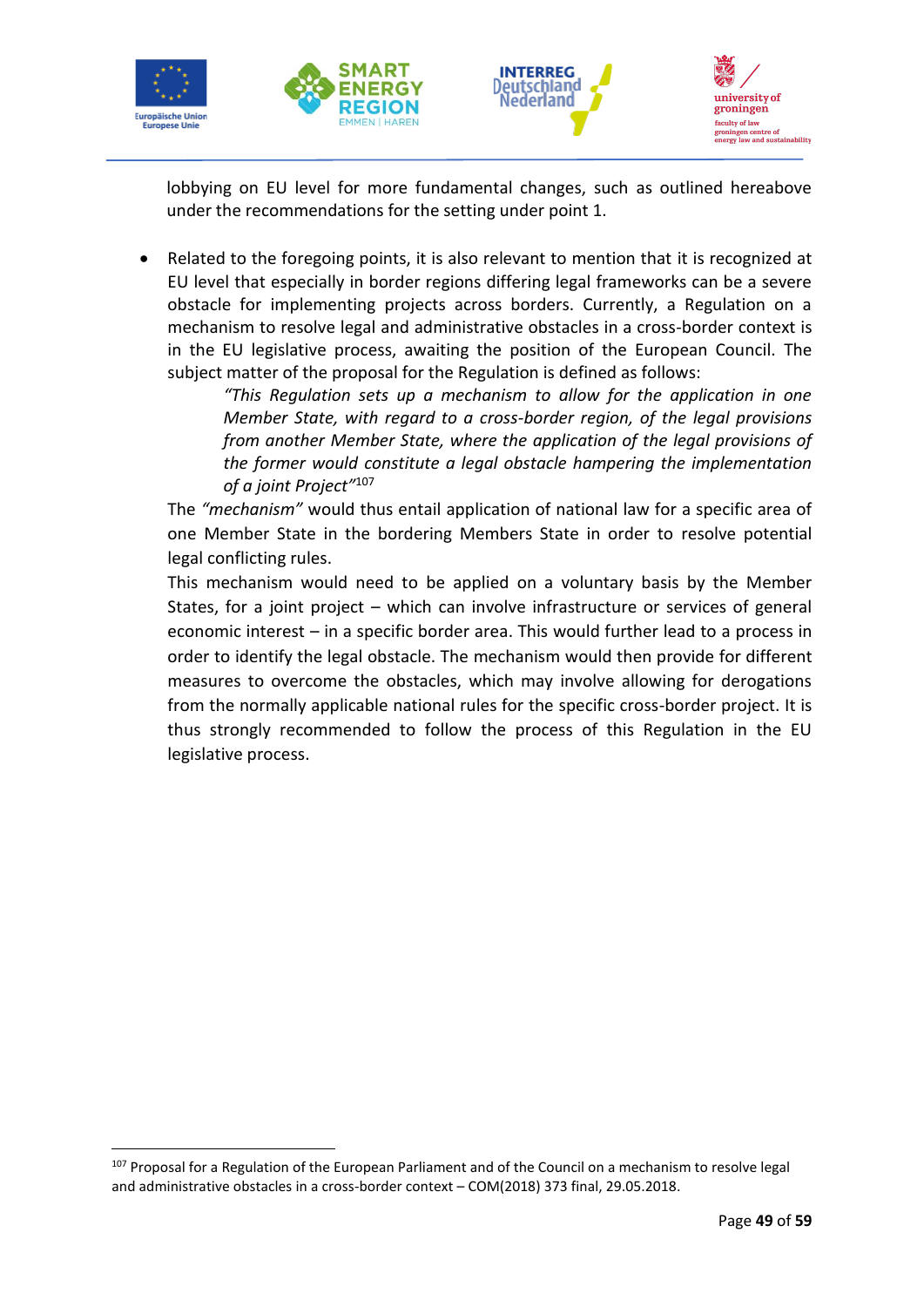





# <span id="page-52-0"></span>5 CONCLUSION

The aim of this report was to assess the general legal framework of the Netherlands and Germany concerning the "SEREH electricity settings" as developed in the project. Based on the overall findings, it can be concluded that while per setting there are options to realise (parts) of the SEREH initiative, it is clear the existing legal concepts and the respective legal frameworks for network regulation in both countries have not been designed with the possibility of cross-border infrastructure at the low voltage level. This confirms the findings of the preceding deliverable on EU law which already presented that the current legal framework has been developed for an electricity sector which is largely organized in a "topdown" manner, which is characterized by large-scale production and networks transporting electricity from those large-scale installations via high-voltage grids to low-voltage distribution grids, which forward the electricity to the final consumers. Rights and responsibilities are to a large extent organized along this technical setting.

Speaking in terms of which of the sketched settings is most realistic to be implemented under the current legal framework, it seems that the setting of the *"direct line"* is most favorable (setting 3). However, this setting is arguably also the most limited setting as it "simply" implies the connection of a production installation to one or more specified customers. Correspondingly, the setting which seems to be the least realistic to be implemented under the current legal framework, the connection of distribution systems across the border (setting 1), seems also to be the most far-reaching one in terms of interconnecting markets at the distribution system level. Setting 2 (production installation with two connections, one to each Member State) seems to be somewhere in between. The most prone obstacle would be here the barrier for producers of RES to access the support scheme in the respective other Member State and additional costs due to establishing an maintaining two connections. Other obstacles are of more technical nature, for example the distance of the production installation to the grid in the respective other Member State and related upfront costs for the connection. A new legal question concerns the operation of the two connections, i.e. who decides when a connection is used, meaning what determines the "switching". The final setting 4 (cross-border group of consumers and producers, i.e. energy communities) seems to be an option which can best be applied in combination with for example setting 2 or 3. For example, an energy community could own a production installation in the Netherlands. The energy community would need to be open for members and shareholders located in Germany. The production installation could be connected to a *"direct line"* which connects to a consumer in Germany.

More fundamentally, and as concluded on setting 1 (cross-border connection of distribution systems), the idea of the internal energy market essentially is that national borders shall not hamper the trade of energy within the EU. The legal framework for facilitating the internal energy market at the infrastructural level is focusing on the transmission system level as this was logical considering the traditional "top-down" setting of the electricity sector, where large centralised production, mostly on the basis of fossil fuel energy sources, is connected to high-voltage transmission systems transporting large amounts of electricity via long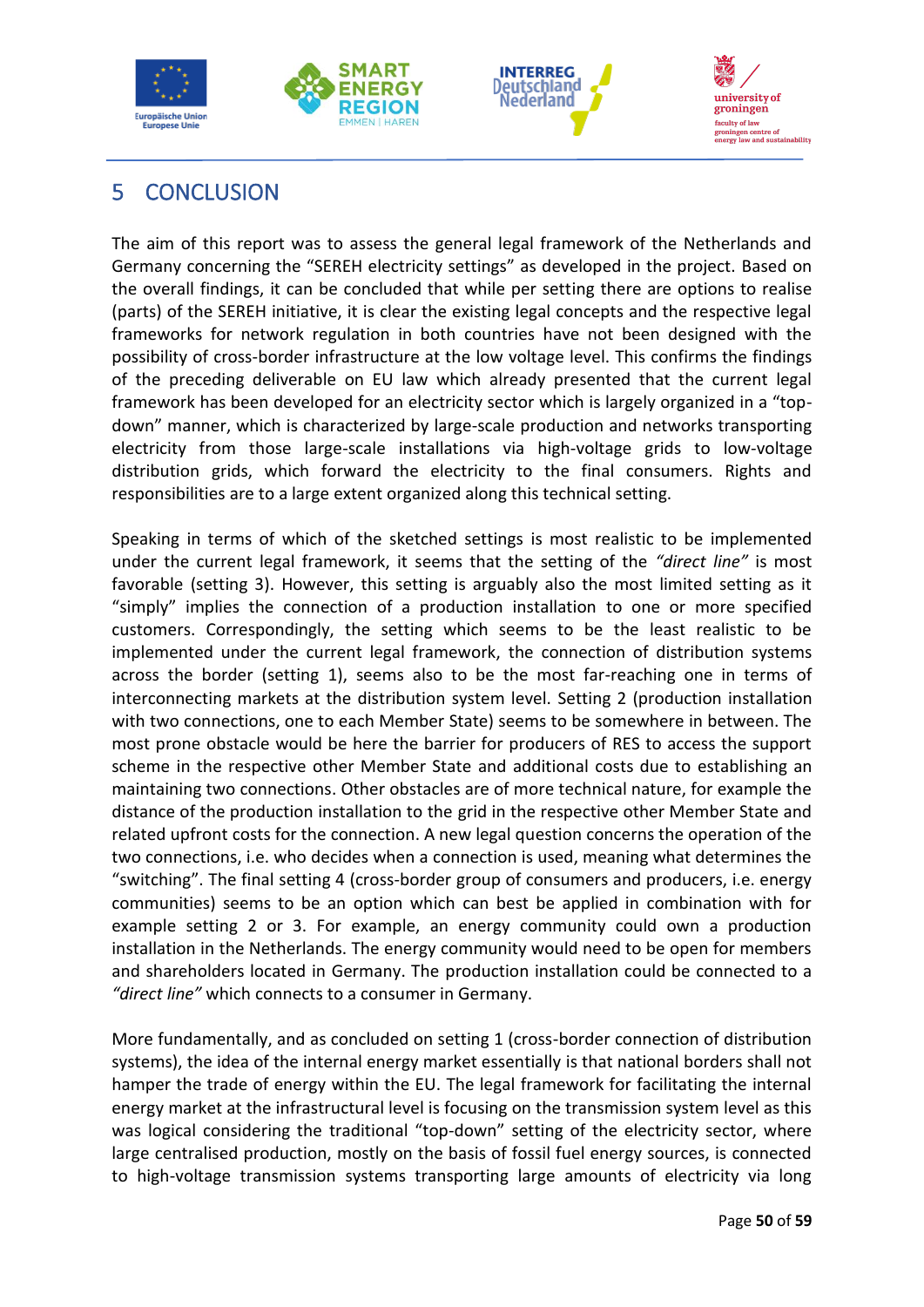







distances closer to the locations of final consumption. However, with the technical sophistication of small-scale production installations running on RES, the traditional energy sector setting is changing and complemented by a "bottom-up" setting. In this setting, the cross-border element, i.e. the integration of markets, is largely absent which is why EU energy law is less prescriptive. As this SEREH project aims to showcase is that this setting is changing, also across borders.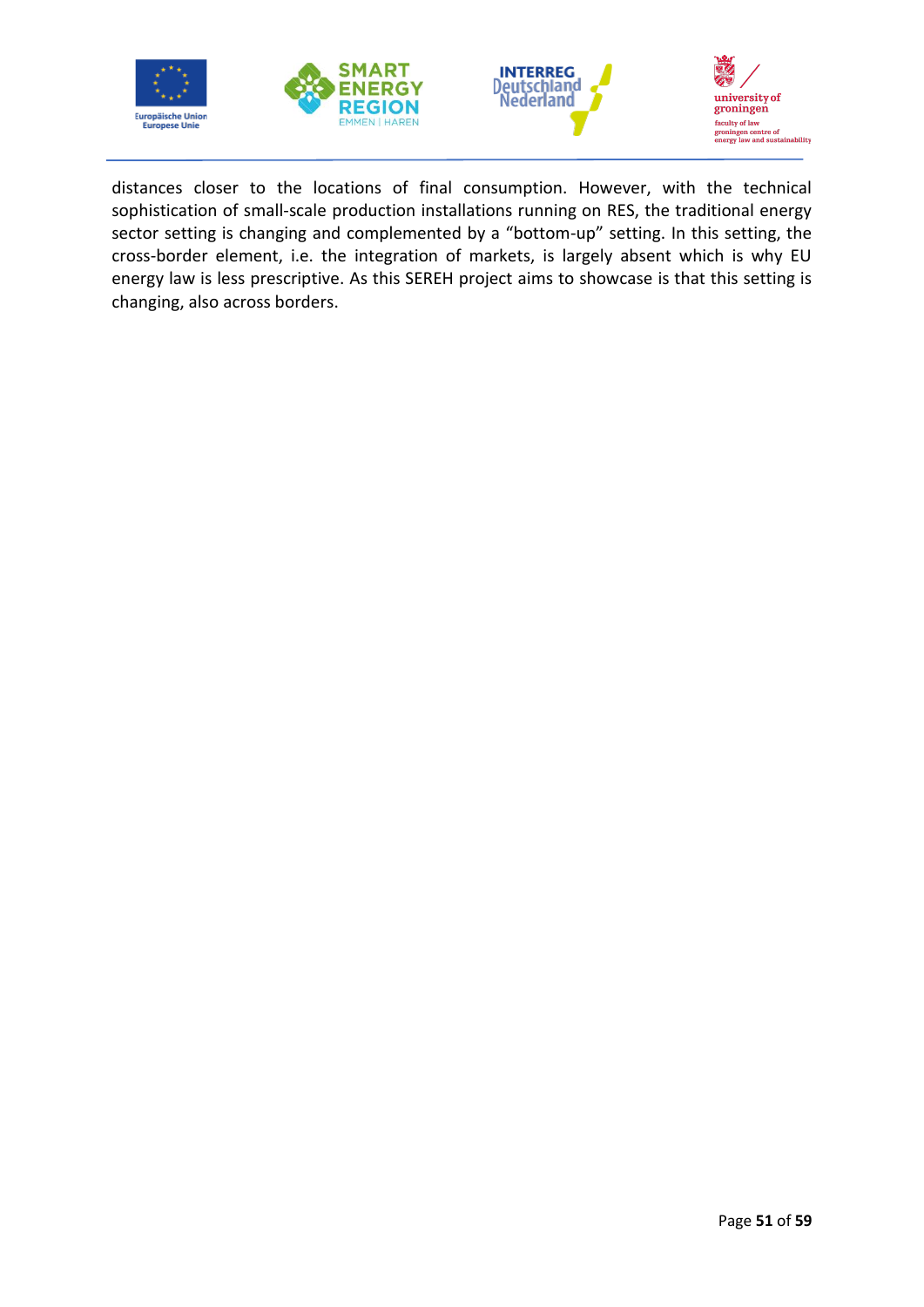





# <span id="page-54-0"></span>**REFERENCES**

# <span id="page-54-1"></span>PRIMARY SOURCES

### <span id="page-54-2"></span>EU law

Treaty on the Functioning of the European Unions.

Directive 2018/2001/EU on the Promotion of the Use of Energy from Renewable Sources [2018] OJ L328/82.

Directive (EU) 2019/944 of 5 June 2019 Concerning Common Rules for the Internal Market for Electricity [2019] OJ L158/125.Regulation 2019/943/EU

### <span id="page-54-3"></span>Dutch law

Electricity Act (*Elektriciteitswet*). Wet van 2 juli 1998, houdende regels met betrekking tot de productie, het transport en de levering van elektriciteit (Elektriciteitswet 1998), Stb. 1998, 427, laatstelijk gewijzigd bij wet van 10 juni 2020, Stb. 2020, 236.

Act for Taxes on the Basis of the Environment (*Wet belastingen op milieugrondslag),* BWBR0007168 Decision on the Stimulation of Renewable Energy Production. (Besluit stimulering duurzame energieproductie Subsidie Duurzame Energie ++), BWBR0022735.

Ministerial Regulation governing the grant of subsidies in order to promote local and joint renewable energy production (*Regeling van de Minister van Economische Zaken en Klimaat tot vaststelling van een regeling voor de verstrekking van subsidie voor het lokaal en gezamenlijk opwekken van hernieuwbare elektriciteit Subsidieregeling coöperatieve energieopwekking*.) 27 February 2021, nr. WJZ/20120093.

Network code Area Division Electricity (*Gebiedsindelingscode elektriciteit*). Besluit van de Autoriteit Consument en Markt van 21 april 2016, kenmerk ACM/DE/2016/202154, houdende de vaststelling van de voorwaarden als bedoeld in artikel 31 van de Elektriciteitswet 1998, BWBR0037943.

Metering Code (*Meetcode*). Besluit van de Autoriteit Consument en Markt van 21 april 2016, kenmerk ACM/DE/2016/202150, houdende de vaststelling van de voorwaarden als bedoeld in artikel 31 van de Elektriciteitswet 1998 (Meetcode elektriciteit), BWBR0037946.

Code on Terms in Electricity (*Begrippen Code Elektriciteit*) Besluit van de Autoriteit Consument en Markt van 21 april 2016, kenmerk ACM/DE/2016/202149, houdende de vaststelling van de voorwaarden als bedoeld in artikel 27, 31 en 54, eerste lid, van de Elektriciteitswet 1998, BWBR0037938.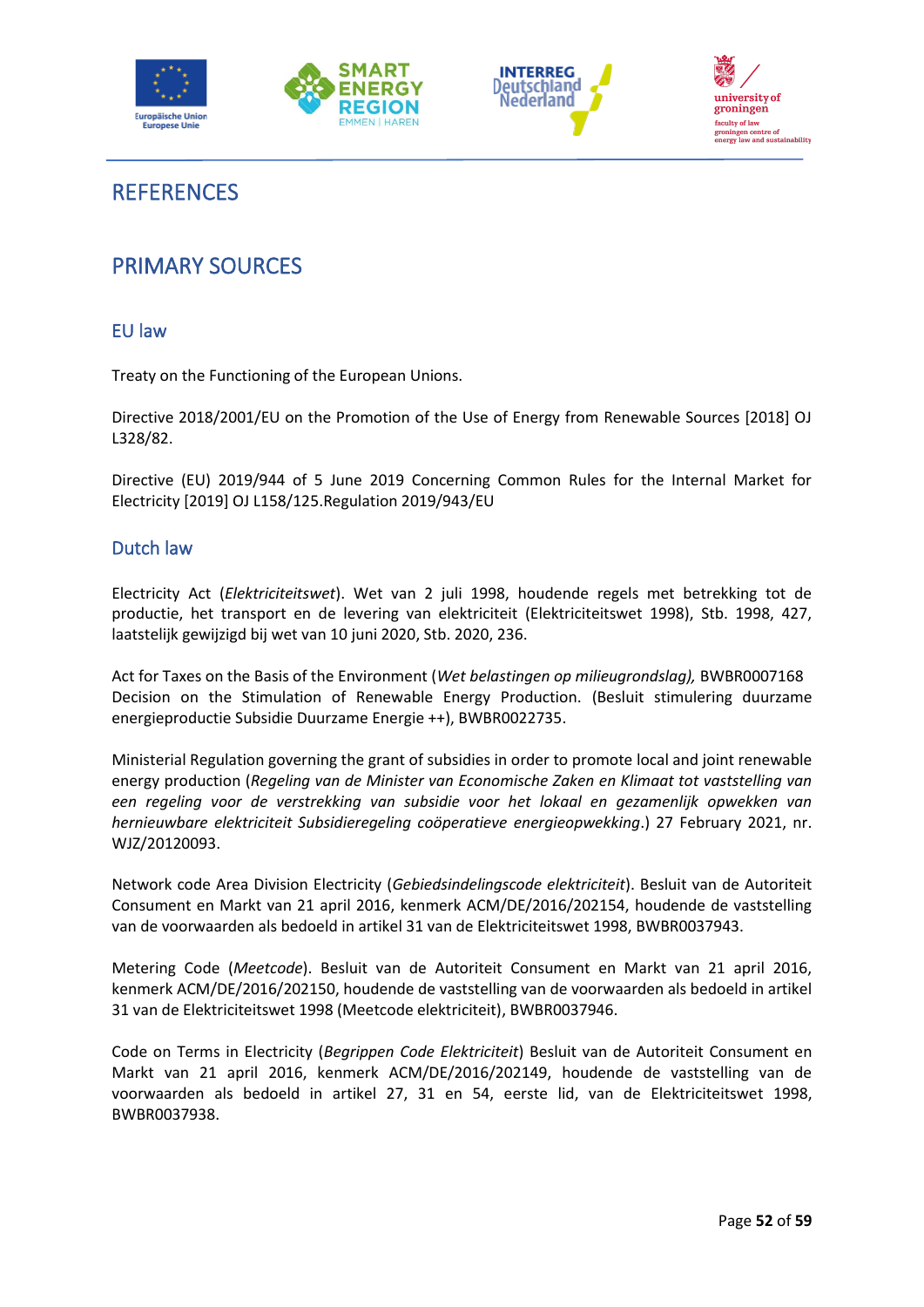







# <span id="page-55-0"></span>German law

Energy Industry Act (Gesetz über die Elektrizitäts- und Gasversorgung, Energiewirtschaftsgesetz) 7 July 2005.

Act for the Promotion of Energy from Renewable Energy Sources (Gesetz für den Ausbau erneuerbarer Energien, Erneuerbare Energien-Gesetz) 21 July 2014.

Ordinance on the Regulation of the Grid Connection of Installations for the generation of electrical energy (*Verordnung zur Regelung des Netzanschlusses von Anlagen zur Erzeugung von elektrischer Energie, KraftwerksNetzanschlussverordnung*) 26 June 2007.

Low Voltage Connection Ordinance (Verordnung über Allgemeine Bedingungen für den Netzanschluss und dessen Nutzung für die Elektrizitätsversorgung in Niederspannung, Niederspannungsanschlussverordnung) 1 November 2006.

# <span id="page-55-1"></span>German Case Law

BGH, Beschl. v. 18.10.2011, Az. EnVR 68/10, Rn. 18 nach juris

BGH, Beschluss vom 12. November 2019, Az.: EnVR 65/18, EnWZ 2020, S. 265 ff. (Rn. 31).

OLG Dresden, Beschluss vom 16. September 2020, Kart 9/19

OLG Düsseldorf, Beschluss vom 26. Februar 2020, 3 Kart 729/19, Rn. 141

# <span id="page-55-2"></span>Official documents

Proposal for a Regulation of the European Parliament and of the Council on a mechanism to resolve legal and administrative obstacles in a cross-border context – COM(2018) 373 final, 29.05.2018.

Draft Energy Bill (Concept Wetsvoorstel Energiewet) 17 December 2020. <https://www.internetconsultatie.nl/energiewet>

Draft Energy Bill (Concept Wetsvoorstel Energiewet) 17 November 2021. <https://www.rijksoverheid.nl/ministeries/ministerie-van-economische-zakenenklimaat/documenten/publicaties/2021/11/26/wetsvoorstel-energiewet-uht>

Explanatory Memorandum to the Draft Energy Bill (Memorie van Toelichting) 17 November 2021. <https://www.rijksoverheid.nl/ministeries/ministerie-van-economische-zaken-enklimaat/documenten/publicaties/2021/11/26/wetsvoorstel-energiewet-uht>

Parliamentary Papers II (Kamerstukken II). Wijziging van de Elektriciteitswet 1998, de Mijnbouwwet en de Gaswet in verband met toepassing van de rijkscoördinatieregeling op energieinfrastructuurprojecten. 2007/08, 31 326, nr. 3.

Letter from the Minister of Economic Affairs and Climate to the Upper House of Parliament of 10 December 2020 as published in Eerste Kamer, 34627, nr. F.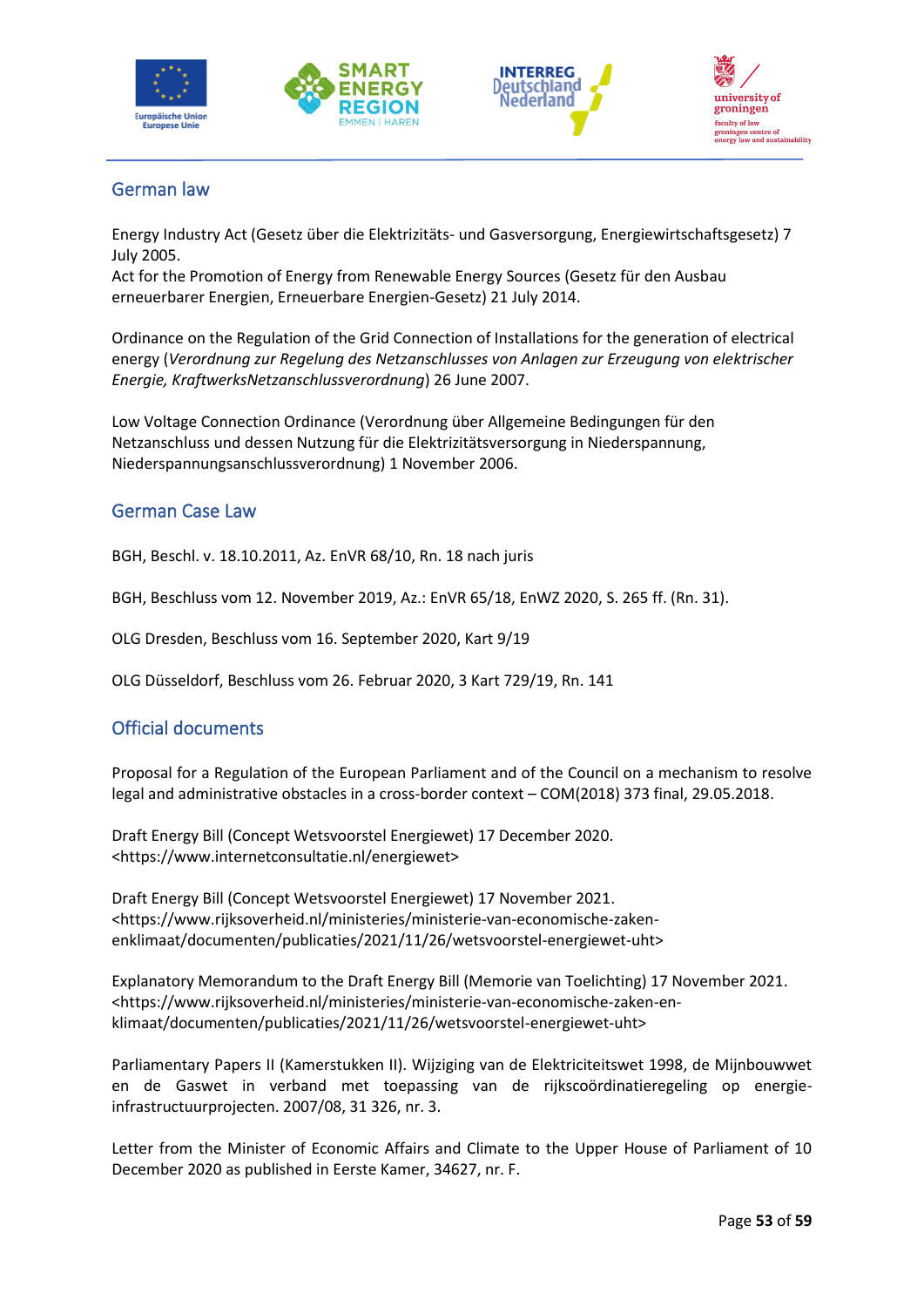







Letter of the Secretary of State of Economic Affairs and Climate to the House of Representatives, 16 June 2021, DGKE-E/21139861.

# <span id="page-56-0"></span>SECONDARY SOURCES

# <span id="page-56-1"></span>Academic articles and book chapters

Arnesen, F et al. 'Energy law in Norway' in in Martha M Roggenkamp, Catherine Redgwell, Anita Rønne, and Iñigo del Guayo (eds.) Energy Law in Europe (OUP 3rd ed. 2016).

Boos, P, 'Europäische Förderung von kollektiver Eigenversorgung und Erneuerbare-Energie Gemeinschaften' (2019) Zeitschrift für neues Energierecht 280-287.

Diestelmeier L, and Swens, J, 'Energy Communities in the Netherlands: Learning from Local Energy Initiatives' in Martha M. Roggenkamp and Catherine Banet European Energy Law Report XIV (Intersentia 2021) 239-261.

Diestelmeier, L and Kuiken, D, 'Legal Framework for Prosumers in the Netherlands' (2018) in Martha M Roggenkamp and Catherine Banet (eds.) European Energy Law Report Vol. XII (Intersentia 2018).

Diestelmeier, L, 'Energiegemeenschappen'- een decentrale oplossing voor de energietransitie?' 2021-3 Nederlands Tijdschrift voor Energierecht 106-115

Dmitruk, D, 'Danish – German Cooperation on the First Cross-border Tenders for Renewable Energy A Blueprint for Future Cross-Border RES Projects?' in Martha M Roggenkamp and Catherine Banet (eds) European Energy Law Report XII (Intersentia, 2018).

Eijkens, J van Asperen, P and Lindijer, V, 'Net Anders – II Een diversiteit aan private netten en directe lijnen' 2012-2 Nederlands Tijdschrift voor Energierecht 58-64.

Jasiak, M, 'Energy Communities – Challenges for Implementation of the EU Legal Framework' (2021) in Martha M Roggenkamp and Catherine Banet European Energy Law Report XIV (Intersentia 2021)

Koenders, H, and Pipping, S, 'Het Besluit experimenten decentrale duurzame elektriciteitsopwekking doorgelicht' (2016) Nederlands Tijdschrift voor Energierecht 4/2016.

Lammers, I and Diestelmeier, L, 'Experimenting with Law and Governance for Decentralised Electricity Systems: Adjusting Regulation to Reality?' 2017 9(2) Sustainability [212].

Pielow, JC and Koopmann, HM, 'Energy law in Germany' in Martha M Roggenkamp, Catherine Redgwell, Anita Rønne, and Iñigo del Guayo (eds.) Energy Law in Europe (OUP 3rd ed. 2016).

Roggenkamp MM, 'Energy law in the Netherlands' in Martha M Roggenkamp, Catherine Redgwell, Anita Rønne, and Iñigo del Guayo (eds.) Energy Law in Europe (OUP 3rd ed. 2016).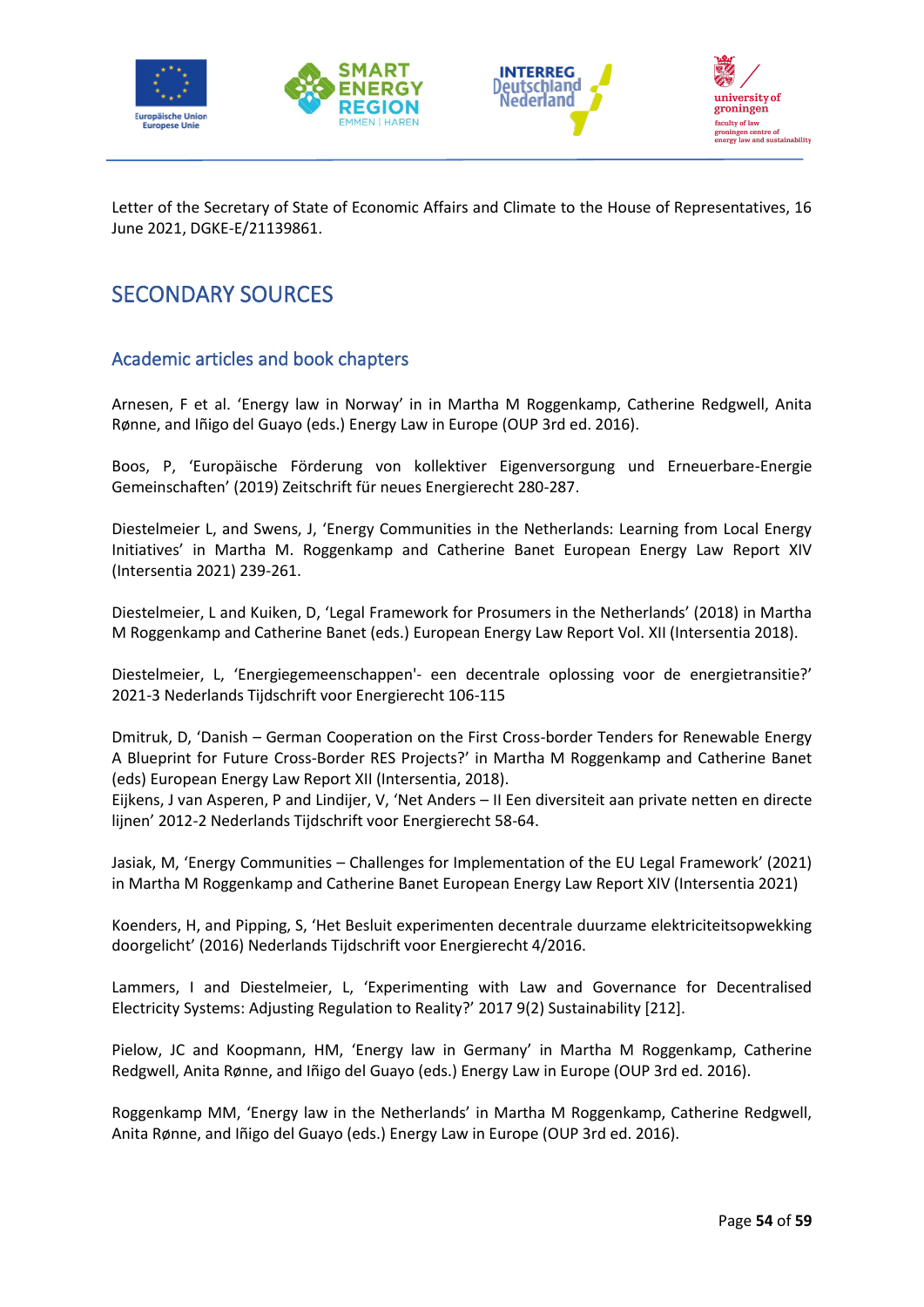







Strobel, T, 'Der Ausbau grenzüberschreitender Verbindungsleitungen im Elektrizitätsbereich – Eine insbesondere regulierungsrechtliche Betrachtung' (2016) 131(9) Deutsches Verwaltungsblatt 543- 551.

van der Waal, E, Das, A and van der Schoor, T, 'Participatory Experimentation with Energy Law: Digging in a 'Regulatory Sandbox' for Local Energy Initiatives in the Netherlands' (2020) 13(2) Energies [458].

Vanhove, S, 'Locality in EU Energy Law' (2020) European Energy and Environmental Law Review 220- 231.

# <span id="page-57-0"></span>Reports

Boos, Hummel, und Wegerich, 'Rechtliche Stellungnahme: Umsetzung der EU-Richtlinie zur Förderung der Eigenversorgung aus Erneuerbaren Energien und der Erneuerbare-Energie-Gemeinschaften durch das EEG 2021?' (3 August 2021).

< https://www.buendnis-buergerenergie.de/fileadmin/user\_upload/2021-08- 03\_Stellungnahme\_RA\_Dr\_Boos\_\_BHW\_\_Umsetzung\_EE-Richtlinie\_im\_EEG\_2021\_Version-2.pdf>

Bundesnetzagentur, "Gemeinsamen Positionspapier" der Regulierungsbehörden zu geschlossenen Verteilernetzen nach § 110 EnWG" (23 February 2012).

https://www.bundesnetzagentur.de/SharedDocs/Downloads/DE/Sachgebiete/Energie/Unternehme n\_Institutionen/EntflechtungKonzession/GeschlosseneVerteilernetze/LeitfadenGeschlVerteilernetze /LeitfadenGeschlVerteilernetze.pdf?\_\_blob=publicationFile&v=2

Bundesnetzagentur, Markus Langer, 'Kundenanlagen im EnWG – Die Sicht der Bundesnetzagentur'(24 Janaury 2019). < https://ewir.jura.unikoeln.de/sites/koerber/user\_upload/EWIR/Workshops/1/Vortrag\_Langer.pdf>

EU Commission Joint Research Centre, Aura Caramizaru and Andreas Uihlein, Energy Communities : An Overview of Energy and Social Innovation (Publications Office of the European Union 2020). <https://publications.jrc.ec.europa.eu/repository/handle/JRC119433>

Fitze, D, 'Das Energieversorgungsnetz: Eine Kritische Bestandsaufnahme der Aktuellen Rechtslage und Ansätze zur Vereinheitlichung Energierechtlicher Netzbegriffe' (Stiftung Umweltenergierecht, March 2019)

<https://stiftung-umweltenergierecht.de/wpcontent/uploads/2015/10/%C3%9CE\_Energieversorgungsnetz.pdf>

Institut für Zukunftsenergie und Stoffstromsysteme, 'Kurzstudie Stand der Umsetzung der RED II-Richtlinie in Deutschland mit Blick auf die Bürgerenergie' (28 July 2021). <https://www.buendnis-

buergerenergie.de/fileadmin/user\_upload/downloads/Studien/20210728\_IZES\_Kurzstudie\_BBEn\_R ED II final.pdf>